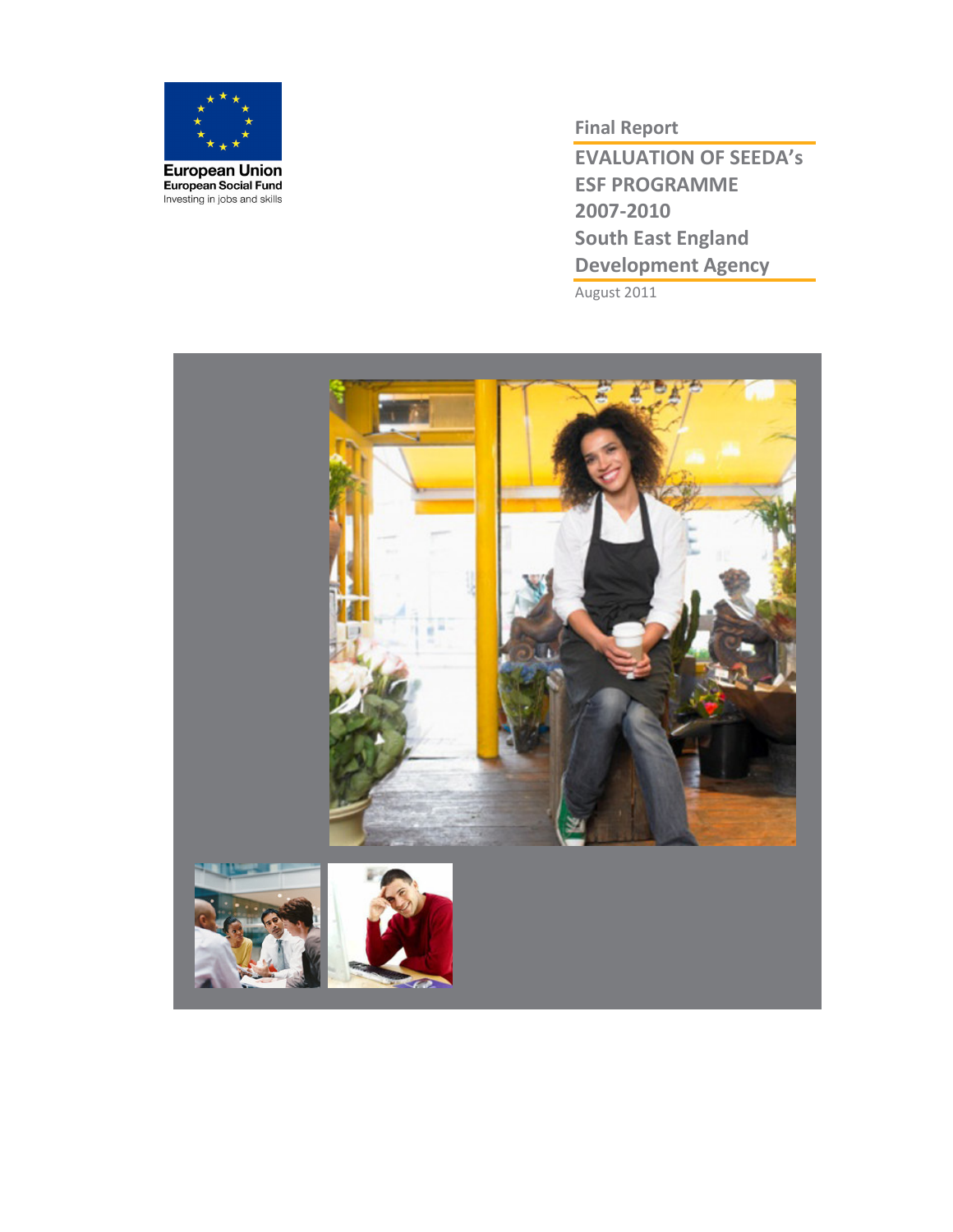# Final Report

EVALUATION OF SEEDA's ESF PROGRAMME 2007-2010 South East England Development Agency

August 2011

MARK MORRIN

ROSE-MARIE SMITH

T: 07802 676245

T: 07973 909729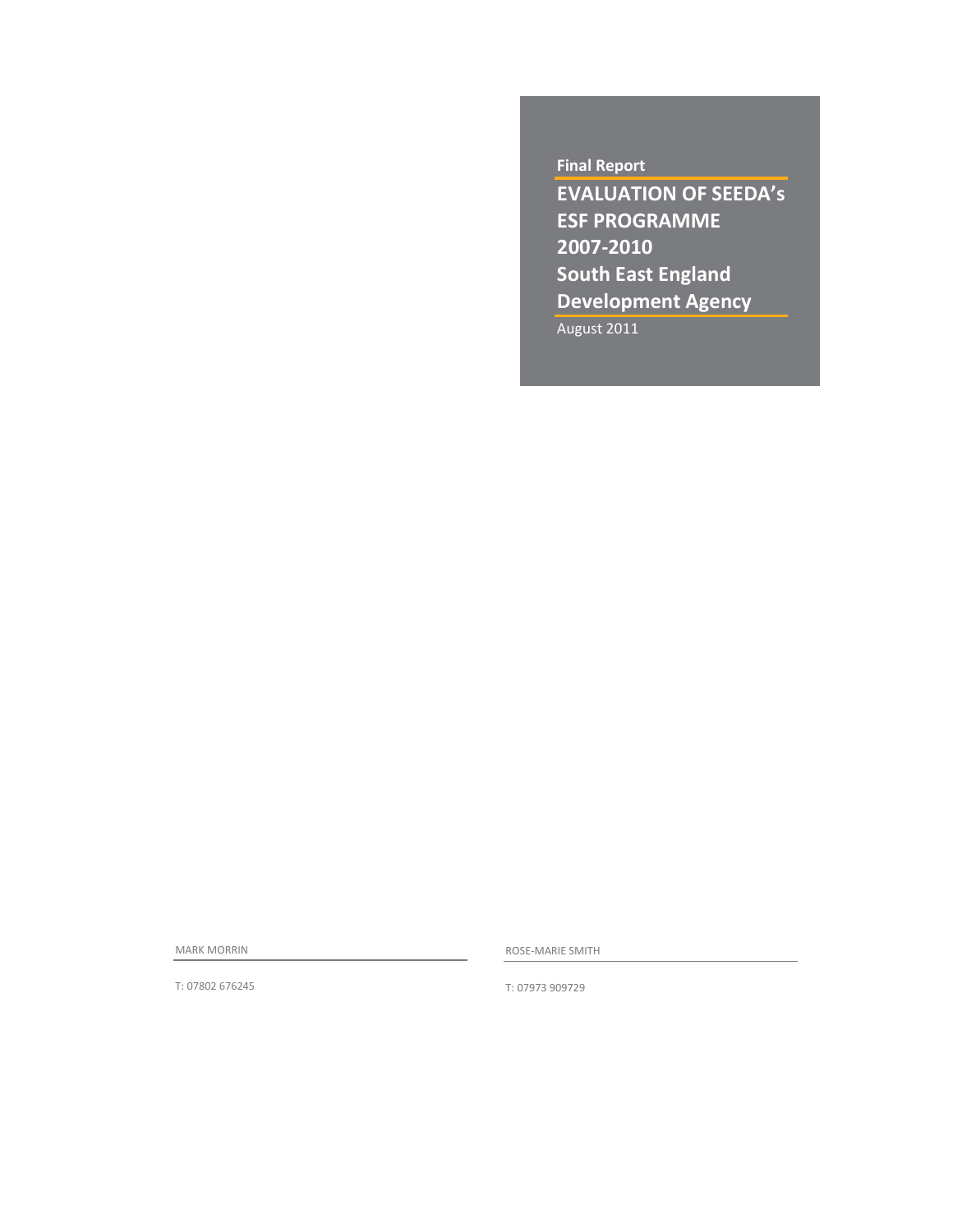# TABLE OF CONTENTS

| 2. |                                                             |
|----|-------------------------------------------------------------|
| 3. |                                                             |
|    |                                                             |
| 5. | Outcomes and impacts: analysis of the beneficiary survey 30 |
| 6. | Programme delivery and strategic added value  47            |
|    |                                                             |
|    | <b>Appendices:</b>                                          |
|    |                                                             |
|    | Case Study 2: South Eastern Enterprise Development (SEED) 7 |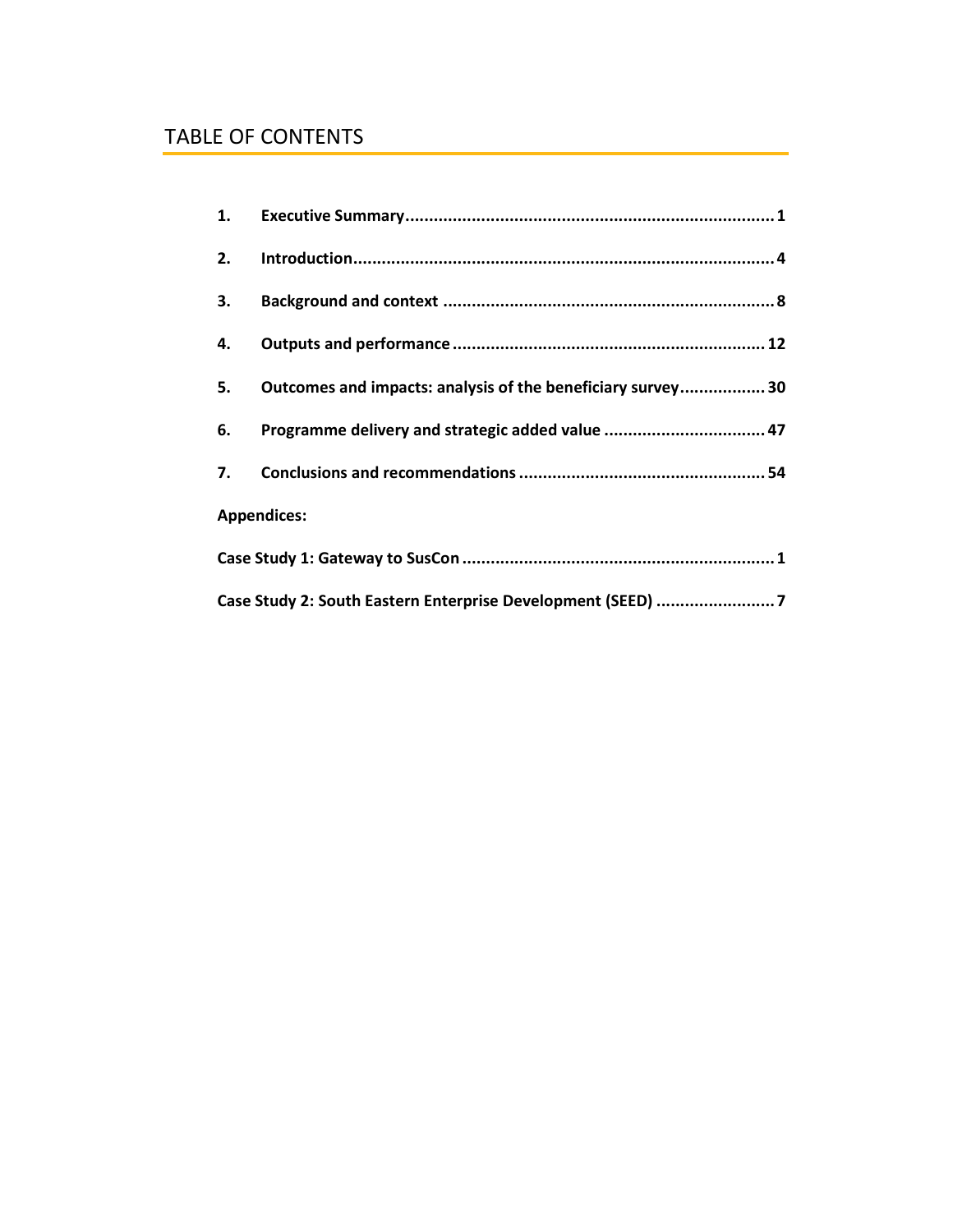# 1. Executive Summary

# 1.1 Introduction

This report presents the key evaluation findings of the South East England Development Agency's (SEEDA) European Social Fund Programme 2007-2010. SEEDA's ESF Programme aimed to fund projects that will reduce the effects of social disadvantage and promote economic inclusion across the South East, at a regional and sub-regional level.

# 1.2 Programme outputs

The overall number of participants on the programme has fallen some way short of original targets. However, Priority 1 has greatly exceeded its targets for the number of unemployed and economically inactive participants while Priority 2 has over performed in recruiting participants with basic skills and low level qualifications.

In terms of the results achieved there was mixed success. Priority 1 exceeded the target for the engaging economically inactive participants in jobsearch activity or further learning, although it did not meet its target for the number of participants in employment on leaving the programme. In Priority 2 the number of participants achieving a part qualification greatly exceeded the target; however, only a small number of participants achieved a full level 3 qualification.

Overall the programme succeeded in meeting its equality targets for the recruitment of participants aged 50+ as well as participants from ethnic minorities, particularly in Priority 1. However, both Priority 1 and 2 failed to meet their targets of recruiting participants with a disability or health condition and recruiting female participants, with Priority 2 particularly falling well short of these targets.

# 1.3 Outcomes and impacts

The survey findings provide evidence of sustained outcomes and impacts which have been achieved by SEEDA's ESF programme, despite the prevailing economic conditions in which projects have been delivered.

Priority 1: The large majority (80%) of beneficiaries in priority 1 have been helped in finding employment. At the time of the survey, 54% of respondents were employed (including self employment) while around 27% of beneficiaries were seeking work, up from 51% and 22% respectively when beneficiaries completed their project. These figures suggest that the reported increase in self confidence, motivation and other soft skills was not short-lived among beneficiaries.

Priority 2: Almost three quarters of beneficiaries in priority 2 believe that the support they received has helped improve the skills needed for their job. The most common outcome was improved job security with 70% of beneficiaries achieving this. Taking on higher skilled work as well as responsibility for managing or supervising people was achieved by more than half. In these cases, over half of those that achieved the outcomes attributed at least some of the outcome to their ESF course.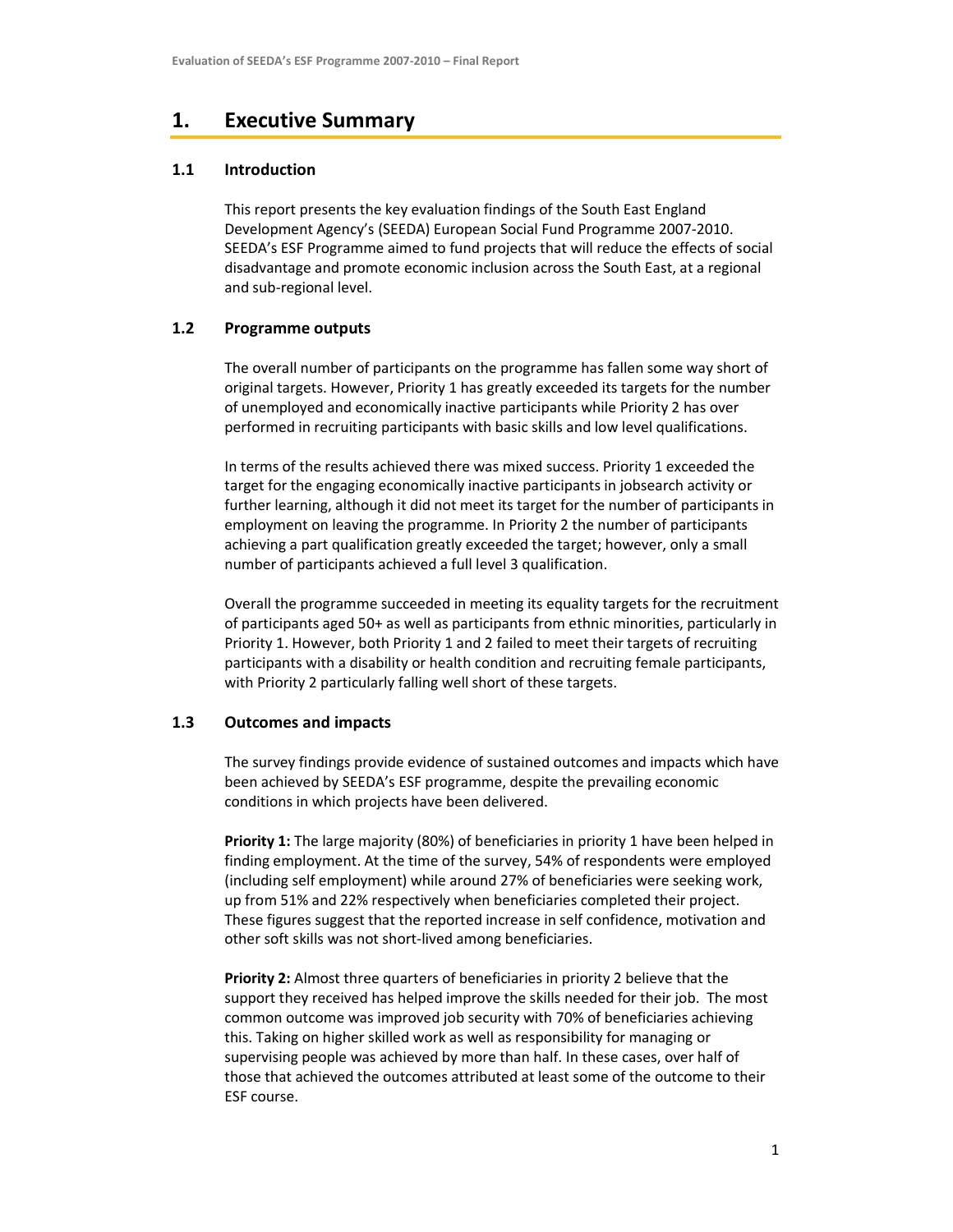Further, over 41% of beneficiaries experienced increased wages since taking the course, although only a quarter believed that the course helped them achieve this. Against the wider economic backdrop of redundancies and wage cuts these are impressive results.

# 1.4 Programme delivery and strategic added value

Delivery partners have acknowledged SEEDA's **strategic leadership and influence** in helping projects to focus on regional need and providing innovative solutions. This has been particularly felt in the areas of environmental sustainability which has had a strong catalytic effect in helping to fast track activity in this area. Stakeholders also recognise the *synergies* between the ESF programme and the Regional Economic Strategy (RES) and particularly the objective of 'smart growth', which aimed to improve economic activity in the South East.

SEEDA's ESF programme has **added value** by addressing some of the identified 'gaps' in mainstream provision. For example, support was directed towards those incapacity benefit claimants not targeted by the Pathways to Work programme and other long term unemployed claimants with multiple needs beyond the scope of the New Deal programmes.

In terms of *programme management* delivery partners report very good working relationships with SEEDA, although some projects would like more engagement, for example, in utilising wider contacts and networks. Programme *monitoring* has been fully compliant with ESF requirements. However, the ESF team at SEEDA recognise that finer grained monitoring of outcomes could have been achieved with an automated system. Unnecessary duplication of manual monitoring processes could have been avoided had SEEDA handed over more of the monitoring responsibilities to the projects from the outset.

The support of a Jobcentre Plus has been vitally important in *engaging and referring* participants, however, an over reliance on mainstream agencies can deter inactive groups furthest from the labour market. Most projects have revealed particular challenges with engaging employers, heightened by the effects of the recession.

SEEDA ESF programme has provided an opportunity to innovate, leaving a legacy within the project delivery partners. There is, however, concern over the sustainability of this activity. Nevertheless, there is the possibility that the capacity which SEEDA has helped to create across the South East could provide a legacy through mainstream provision.

# 1.5 Recommendations

- **Recommendation 1:** LEPs via their Employment and Skills Boards should provide a strategic steer for the delivery of ESF provision across their patch to ensure that ESF provision meets local need and effectively dovetails with mainstream provision.
- **Recommendation 2:** ESF provision should be aligned with local authority support, particularly for vulnerable families and households. Local authorities should provide an important role in identifying families with multiple problems and in engagement activities and events, where possible.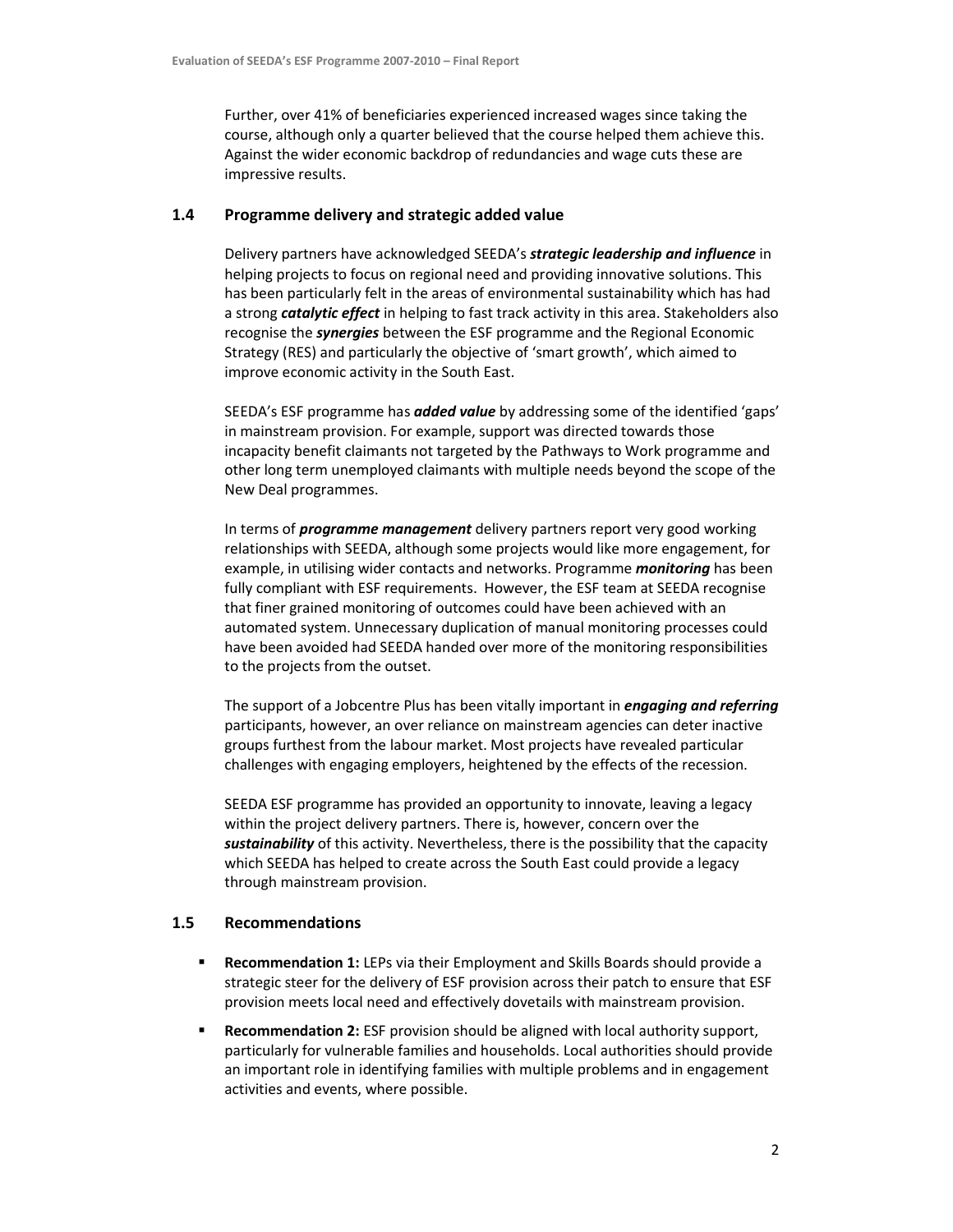- **Recommendation 3:** The iterative process of project design and development, which SEEDA initiated for this programme should be adopted by other CFOs, moving forward.
- Recommendation 4: Providers should put in place robust and effective systems to track the outcomes of ESF participants. This will take on even greater prevalence for mainstream providers with the move to an outcomes-based payment system.
- Recommendation 5: There are a number of areas where gaps in provision may emerge and which the ESF programme should target, including:
	- o Those economically inactive and outside of the benefits system. This group should continue to be a priority for the programme since they will not be addressed by the Work Programme.
	- $\circ$  Those aged 24 and above and looking to gain an NVQ level 2 and those aged over 25 looking to seek a NVQ level 3 should be supported. Plans to remove the entitlement to free training should be addressed by the ESF programme, particularly those in low paid work least able to afford training.
	- o NEET groups. ESF could enhance new plans to replace the withdrawn Education Maintenance Allowance with a new bursary fund.
	- o Families with multiple problems.
- Recommendation 6: Projects like Gateway to SusCon and EnviroSkills should be encouraged to help build the capacity amongst employers in the South East to respond to the business opportunities which the Green Deal presents in the developing Environmental Technologies sector.
- **Recommendation 7:** Skills Academies in the South East should be aligned with ESF to maximise mainstream delivery of skills training in the Green Economy, including the Green Deal and Off Shore renewable energy.
- **Recommendation 8:** Greater synergy between projects across priorities is required in order to strengthen both recruitment and retention by equality groups, particularly in sectors which may be under-represented (e.g. environmental technologies).
- Recommendation 9: Priority 2 projects will need to proactively promote courses to equality groups. For example, Environmental Management Systems and generic courses within the construction industry are thought to be of more interest to women.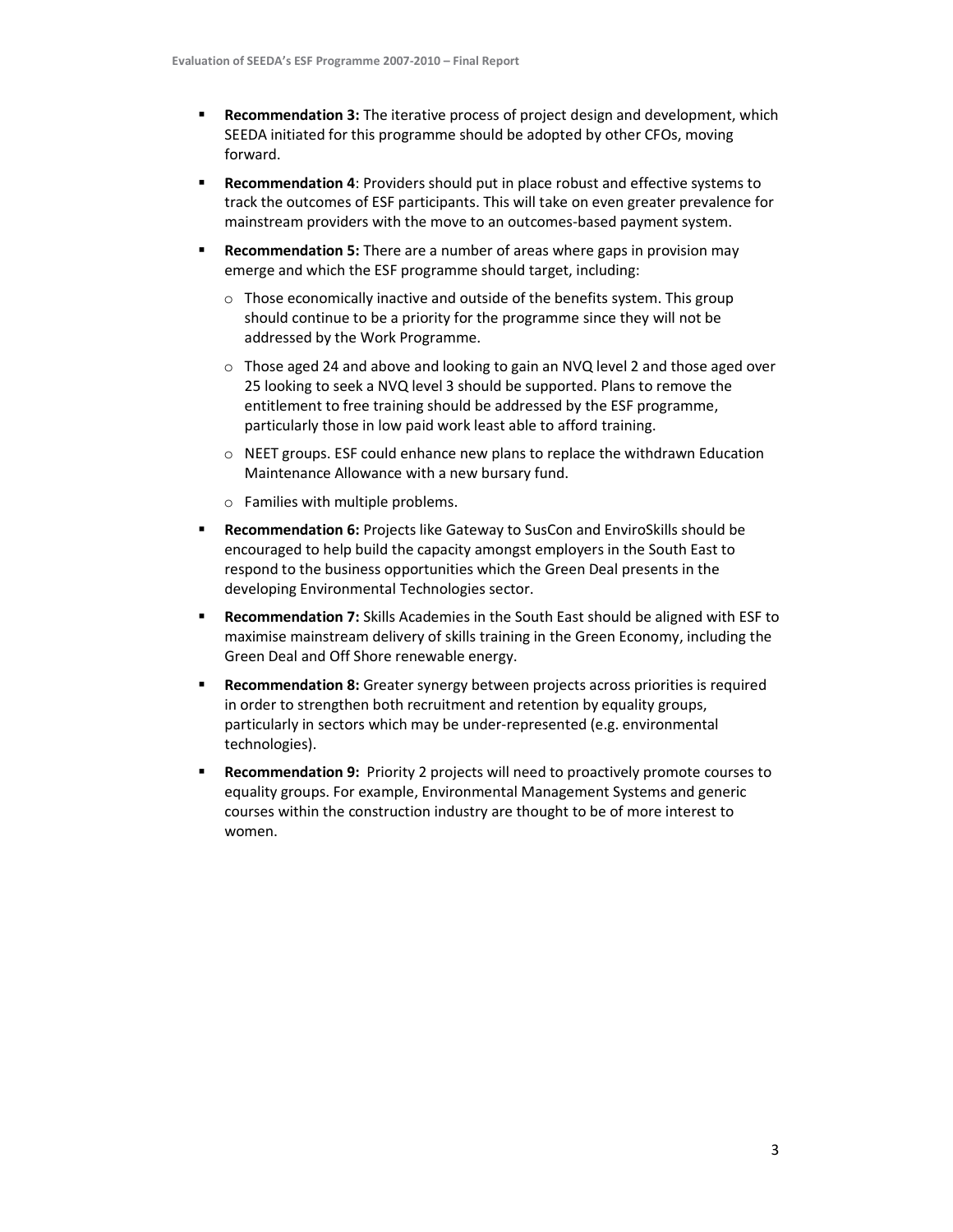# 2. Introduction

This report presents the key evaluation findings of the South East England Development Agency's (SEEDA) European Social Fund Programme 2007-2010.

# 2.1 Overview of the European Social Fund

The European Social Fund (ESF) is one of the Structural Funds designed to strengthen economic and social cohesion in the European Union. The current programme runs from 2007 to 2013 and covers England and Gibraltar. The programme supports EU, national and regional strategies to tackle weaknesses in the labour market. These include: low employment rates and high inactivity rates amongst disadvantaged groups; and, poor basic skill levels and a high number of individuals who lack level 2 qualifications. The overall strategic objective of the programme is to support sustainable economic growth and social inclusion in England by contributing to policies to increase the employment rate and to develop a skilled and adaptable workforce.

ESF is delivered as a single programme in England with three priorities for Regional Competitiveness and Employment funding. These priorities focus on:

- **Priority 1:** extending employment opportunities for unemployed and inactive people
- Priority 2: developing a skilled and adaptable workforce
- Priority 3: technical assistance

The Department for Work and Pensions (DWP) has overall responsibility for ESF funds in England. While each region has its own ESF allocation to fund projects to address its regional jobs and skills needs. These are set out in the regional ESF Framework.

The 2007-2013 England ESF programme is investing £5 billion over seven years of which £2.5 billion is from the ESF and £2.5 billion is national funding. The South East region received £188 million in ESF funding which is distributed by Co-financing organisations (CFOs). SEEDA is one of four Co-financing organisations. The other CFOs include the Skills Funding Agency (SFA) which replaced the Learning and Skills Council from April 2010; DWP/Jobcentre Plus; and, the National Offender Management Services (NOMS) which became a CFO in 2009.

# 2.2 SEEDA's ESF Programme

SEEDA's ESF Programme aimed to fund projects that will reduce the effects of social disadvantage and promote economic inclusion across the South East Region, at subregional and/or regional level.

Particular attention has been paid to: key target groups most disadvantaged in the labour market and at risk of social and economic exclusion; the most deprived geographical areas (271 of the lowest Super Output Areas nationally fall within the South East ) and key sectors all of which are highlighted in the South East ESF Framework.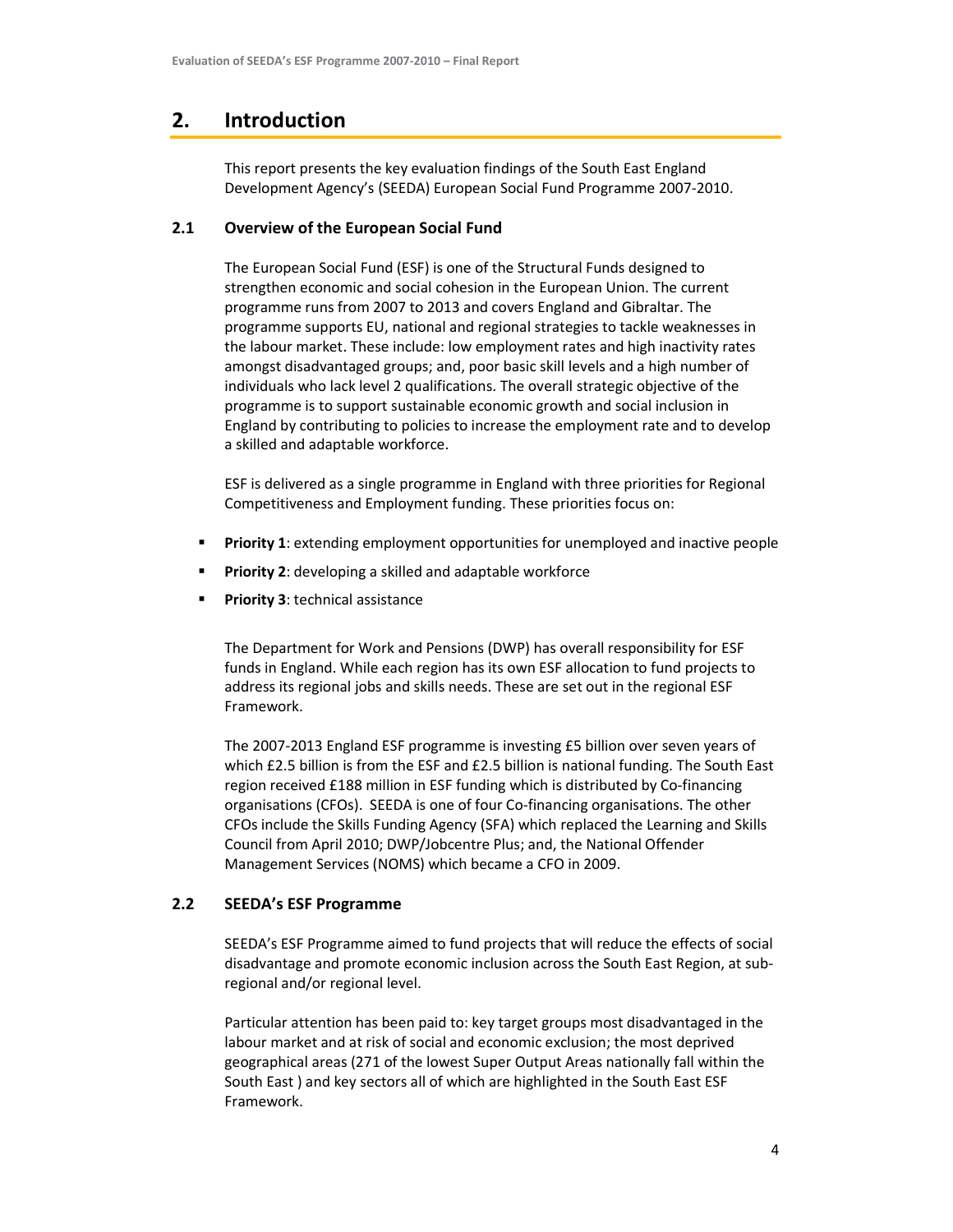### 2.2.1 Priority 1

The objective of Priority 1 is to increase employment and to reduce unemployment and inactivity. It is intended to help tackle barriers to work faced by disadvantaged groups such as people with disabilities and health conditions<sup>1</sup>, lone parents and other disadvantaged parents<sup>2</sup>, older workers<sup>3</sup>, ethnic minorities, and people with low or no qualifications. It also aims to help young people make a successful transition to the world of work, in particular those not in education, employment or training (NEET), or at risk of becoming NEET.

SEEDA has specifically focused ESF funding under Priority 1 to provide support to extend employment opportunities through enterprise start-up, self-employment and social enterprise. SEEDA's allocation of ESF Funding in this priority is £2.4 million.

# 2.2.2 Priority 2

The objective of Priority 2 is to develop a skilled and adaptable workforce by: reducing the number of workers without basic skills; increasing the number of workers qualified to level 2 and, where justified, to level 3; reducing gender segregation in the workforce; and developing managers and workers in small enterprises. There is a particular focus on the low skilled and on addressing skills shortages.

SEEDA's focus for ESF funding under Priority 2 is to provide training at levels 3+ to specific priority sectors in the form of enhanced 'packages' of support, aligned with specific industry skills needs that bring together mainstream provision with ESF support. SEEDA ESF Funding is approximately £4.4 million in priority 2.

# 2.2.3 SEEDA's ESF Projects

The SEEDA ESF Programme consists of seven projects:

- Simplifying opportunities for Start Ups (Priority 1)
- **South Eastern Enterprise Development (Priority 1)**
- Gateway to SusCon (Priorities 1 and 2)
- Management and Leadership for Priority Sectors (Priority 2)
- Skills for Technology (Priority 2)
- Skills for Technology: Instrumentation, ICT and Electronics (Priority 2)
- Enviroskills (Priority 2)

<sup>2</sup> Disadvantaged parents include unemployed and inactive parents other than lone parents, who face barriers to work

l,

<sup>1</sup> All references to people with disabilities include people with mental health conditions and learning difficulties or disabilities.

<sup>&</sup>lt;sup>3</sup> ' Older workers' are people aged 50 and over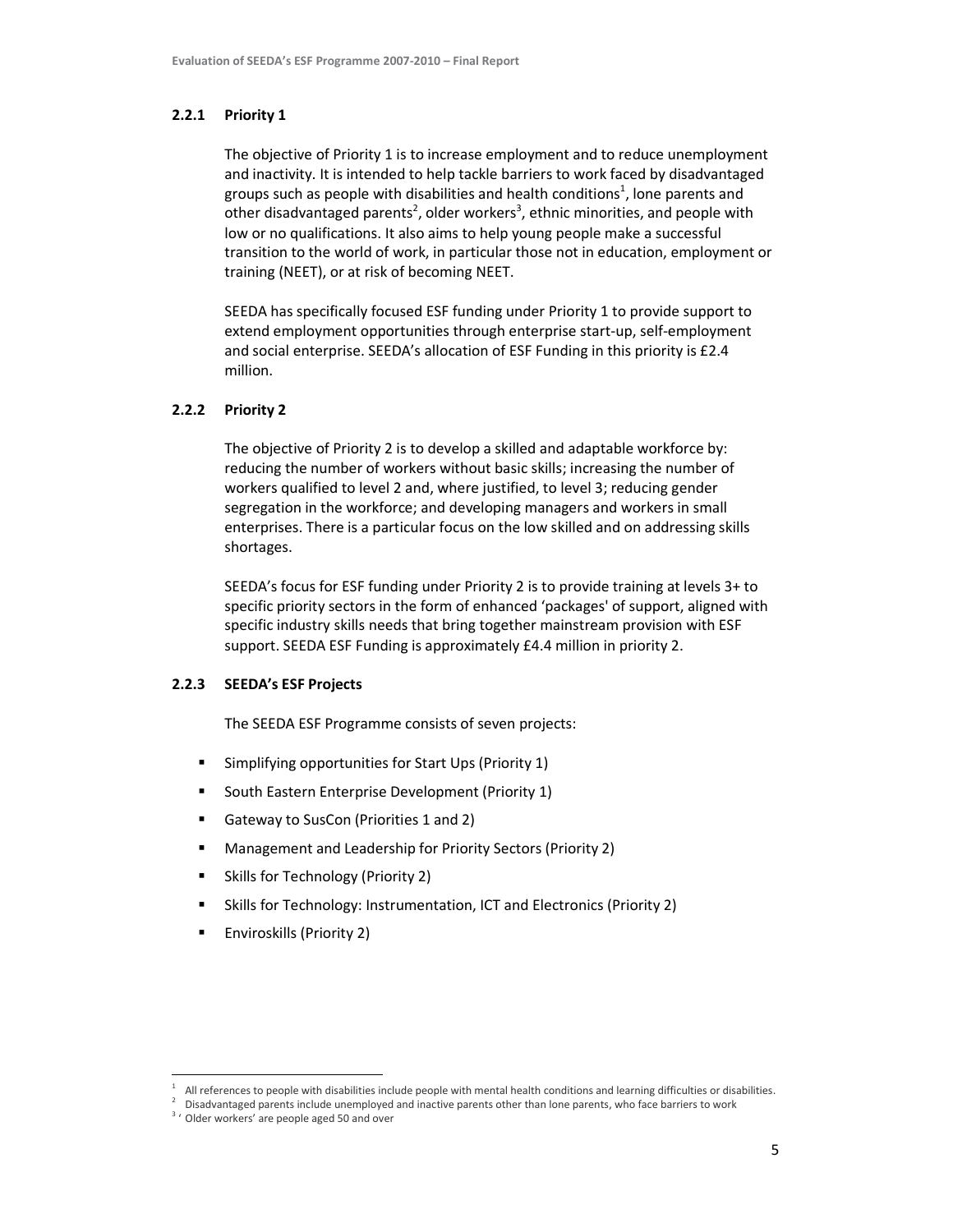### Figure 2.1: Programme and Projects



# 2.3 Evaluation aims and objectives

This Evaluation will report on the performance of SEEDA's ESF Programme including the seven projects that have been co-financed by the Regional Development Agency between 2007 and 2010.

The Evaluation activity will measure the impact of SEEDA's ESF programme and:

- Evaluate the progress of the projects towards delivering their targets and activities as set out in the projects' Schedules 4 and 5, highlighting challenges and successes
- Evaluate the progress of the SEEDA ESF Programme 2007-10 towards delivering the targets and activities set out in the CFO Plan
- Evaluate the extent to which the programme has achieved alignment between the CFO Plan and domestic employment and skills programmes
- **Evaluate the effectiveness of ESF in engaging with the changed economic and labour** market conditions since the ESF Framework 2007-10 and CFO Plan were written
- Identify any lessons learnt and opportunities for improvement to inform future provision.

Alongside this activity, the funded evaluation activity represents an opportunity to:

- Identify examples of good practice
- Prepare qualitative case studies
- Highlight opportunities to mainstream successful approaches funded by ESF in assisting individuals to secure employment and improve their skills
- **EXEC** Capture the impact of the ESF programme on regional and local labour markets and participant groups
- Capture the impact of the Cross-cutting themes on the project delivery and programme
- Assess project sustainability in light of the future public spending constraints.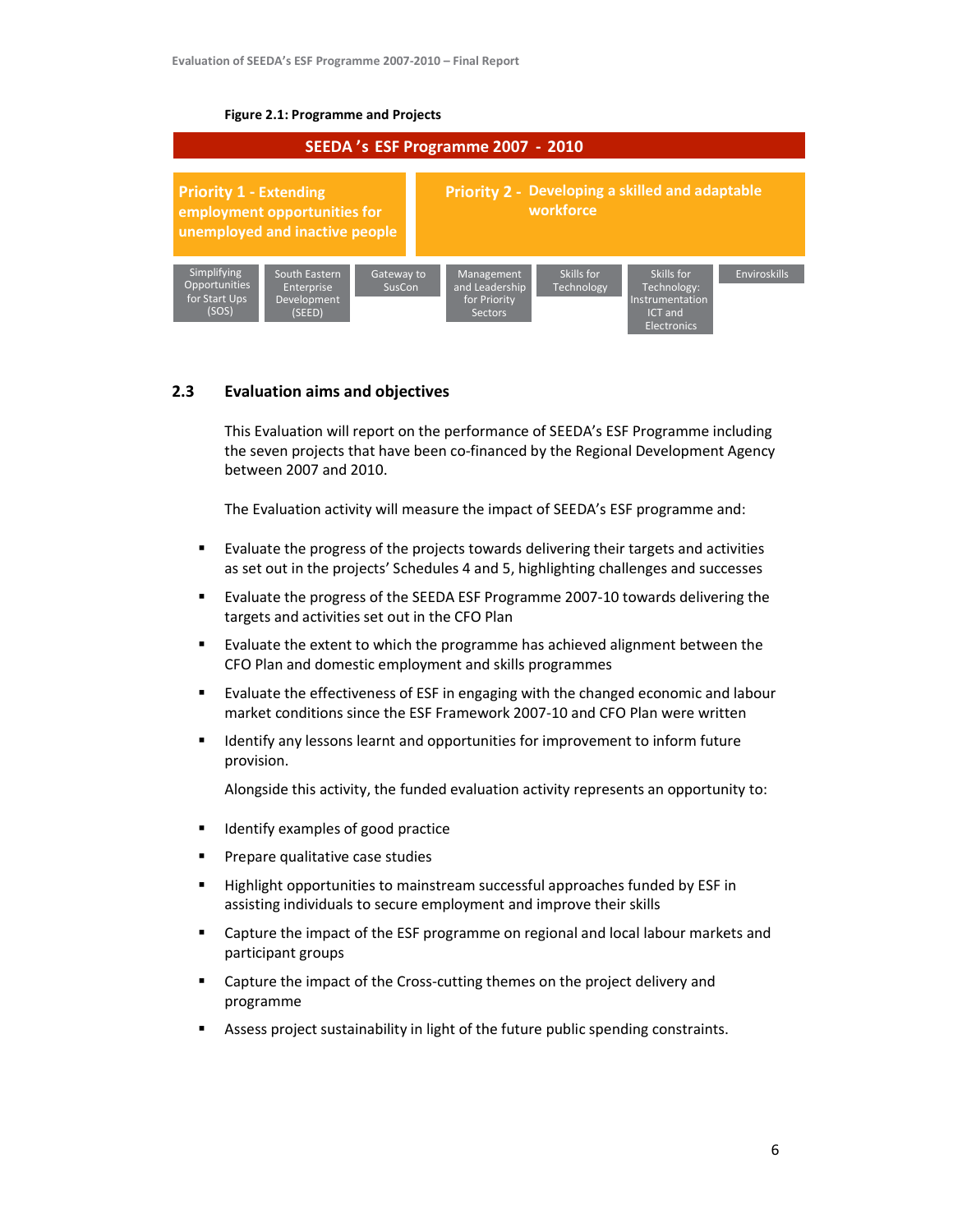# 2.4 Evaluation methodology

The evaluation was carried out using the following methods:

- Quantitative analysis of participant management information to assess programme outputs
- A telephone survey on a sample basis of programme participants to assess progression towards and achievement of programme outcomes
- **Interviews with the project management staff involved in delivering ESF as well as** the SEEDA ESF Team and match-funding projects
- **Project case studies, including site visits, interviews with managers and focus groups** with ESF participants.

An overview of the five-phase methodology for conducting the evaluation is shown in figure 2.2 below. The approach was underpinned by the Impact Evaluation Framework (IEF) guidance. A 'project logic chain' was developed during phase 1, as well as an evaluation framework which set out precisely what evaluation activity would take place.

# Figure 2.2: The approach

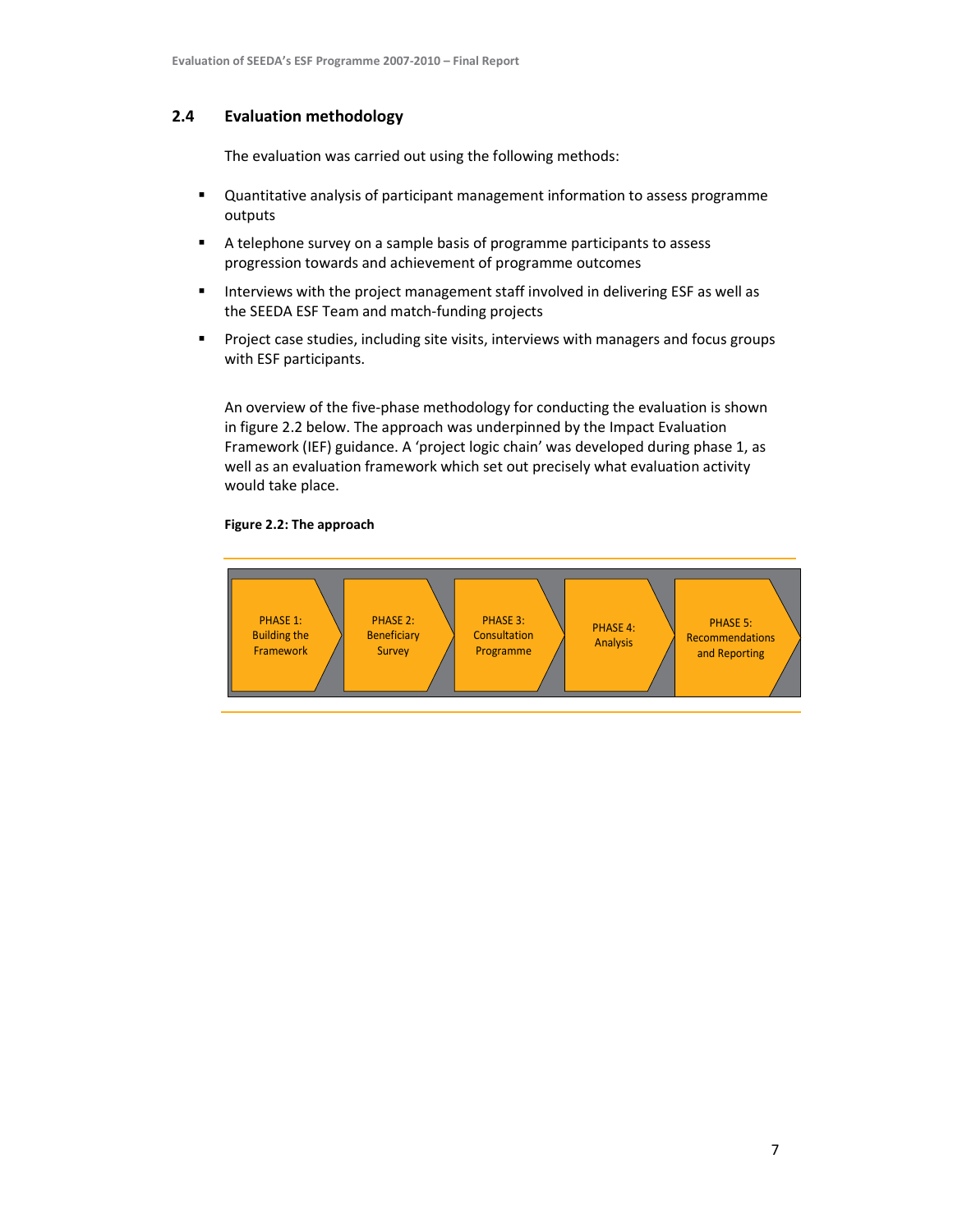# 3. Background and context

# 3.1 Overview of the South East economy

The South East is one of the UK's most successful and prosperous regions, with strong potential for further growth. In 2006 regional GVA was £164bn, second only to London both in terms of size and GVA per head. A highly skilled workforce attracts high-value businesses to locate in the South East, providing sustained employment growth yielding high average incomes. Low unemployment and high vacancy rates suggests a dynamic labour market that serves the region's population well.

However, region-level analysis hides significant intra-regional variations in industrial and occupational structure. This leads to income inequality, which, if left unchecked, is likely to become more pronounced. The Regional Economic Strategy (RES) for the South East 2006-2016, 'A Framework for Sustainable Prosperity' identifies three broad economic 'contours'. The Inner South East, bordering London, is generally wealthy and accounts for much of the South East's strong economic performance. The Rural South East accounts for 80 per cent of the region's land mass, a third of its business base and a quarter of its population. Dispersed pockets of deprivation can be found in this area, although developments in ICT could encourage remote working and business in rural locations; spreading regional income more evenly. Finally, the Coastal South East is characterised by a string of distinctive coastal cities and towns which attract visitors from around the UK and abroad. However, it is an area which been in persistent economic and social decline and accounts for 85 per cent of multiple deprivation in the region.

# 3.1.1 Worklessness

At 79 per cent, the overall employment rate in the South East in 2007 was the highest in the country. Claimant unemployment was 1.6 per cent in 2007, although the ILO measure, which includes those actively seeking work but not claiming benefits, was 4.5 per cent in 2007 $^4$ . Some 184,000 residents across the region were seeking work but unable to find a job or unwilling to fill the vacancies available. Worklessness disproportionately affects groups such as the lowest qualified, people from minority ethnic backgrounds, lone parents and older workers.

There are also considerable intra-regional disparities in employment rates which is partly the result of demographic characteristics but also relate to spatial factors which alter individuals' chances of employment depending on where they live. Geographical 'hotspots' for worklessness include: Gosport, Portsmouth, Southampton, Test Valley, Reading, Folkestone, Swale, Thanet, Brighton & Hove and Hastings.

# 3.1.2 Skills

l,

In 2005 the National Employers Skills Survey suggested that businesses have problems in finding people with the relevant skills. Although the South East had the highest proportion of people employed in knowledge based sectors, where

<sup>4</sup> Annual Population Survey, 2007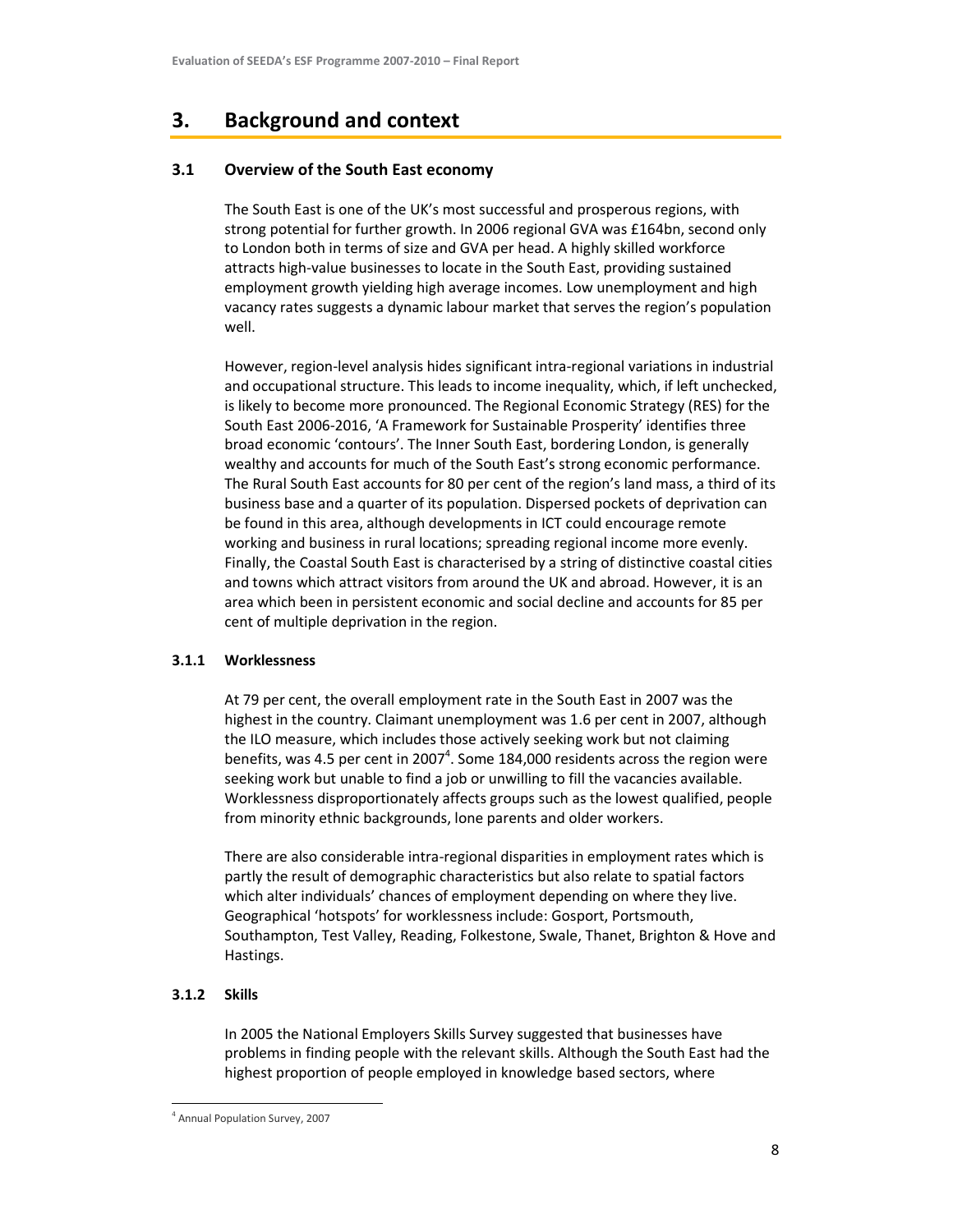graduates made up more than 40 per cent of the workforce, there were still significant basic skill needs across the region with one million people possessing poor literacy skills and 900,000 with poor numeracy skills. Although the growth of the knowledge economy has increased overall prosperity in the region, there was a trend towards increasing polarisation of skill levels which threatened to hinder labour market progression.

# 3.2 The impact of the recession

### 3.2.1 Context

The delivery of the ESF programme coincided with a global financial crisis and subsequent downtown in the real economy. The UK economy went into recession in the second quarter of 2007 and continued to contract for six consecutive quarters until the final quarter of 2009 - the longest period since quarterly figures were first recorded in 1955. The UK economy is still operating below its pre-recession and trend levels of output.

The impacts of the recession have been felt throughout the UK and the South East is no exception to this. GVA in the South East fell by 4.7% during 2009 – marginally higher than the UK-wide decline of 4.6%. Despite this, the region escaped with a 2.4% fall in resident employment; lower than the 2.7% decrease nationwide. The higher average skill levels of the South East's workforce helped to resist higher decreases in employment, with firms hoarding labour to a greater extent in anticipation of the recovery. Manufacturing and construction were the sectors hardest hit by the recession, with employment falling by around 10% in both sectors.<sup>5</sup>

However, the recession did not impact on all areas, or demographic groups, of the South East equally. Differences in industrial structure and the skill levels of local residents are both factors that will affect the spatial distribution of the recession. Areas that have existing economic weaknesses are often hit the hardest by downturns, as are disadvantaged demographic groups. Between 2007 and 2009, the percentage of those all those in employment that hold no qualifications fell from 7.4% to 5.7%; the respective figures for those qualified to NVQ4 or above rose from 34.2% to 36.8% $^6$ . As noted above, it is these areas and demographic groups that were targeted by ESF funding.

### 3.2.2 Programme effects

The recession has had a major impact on the ESF Programme on the whole and SEEDA's ESF projects in particular. There have been fewer job opportunities available (affecting Priority 1) while businesses have been less willing to invest in training budgets or release staff for training (affecting Priority 2). The recession has inevitably impacted upon employer engagement, with employers, and SMEs in particular, being in 'survival mode'.

The unprecedented scale of the economic downturn has therefore impacted on the priorities and outcomes for the ESF programme. This has necessitated a change in

l,

<sup>&</sup>lt;sup>5</sup> All data in section 2.8 is from Oxford Economics

<sup>&</sup>lt;sup>6</sup> Annual Population Survey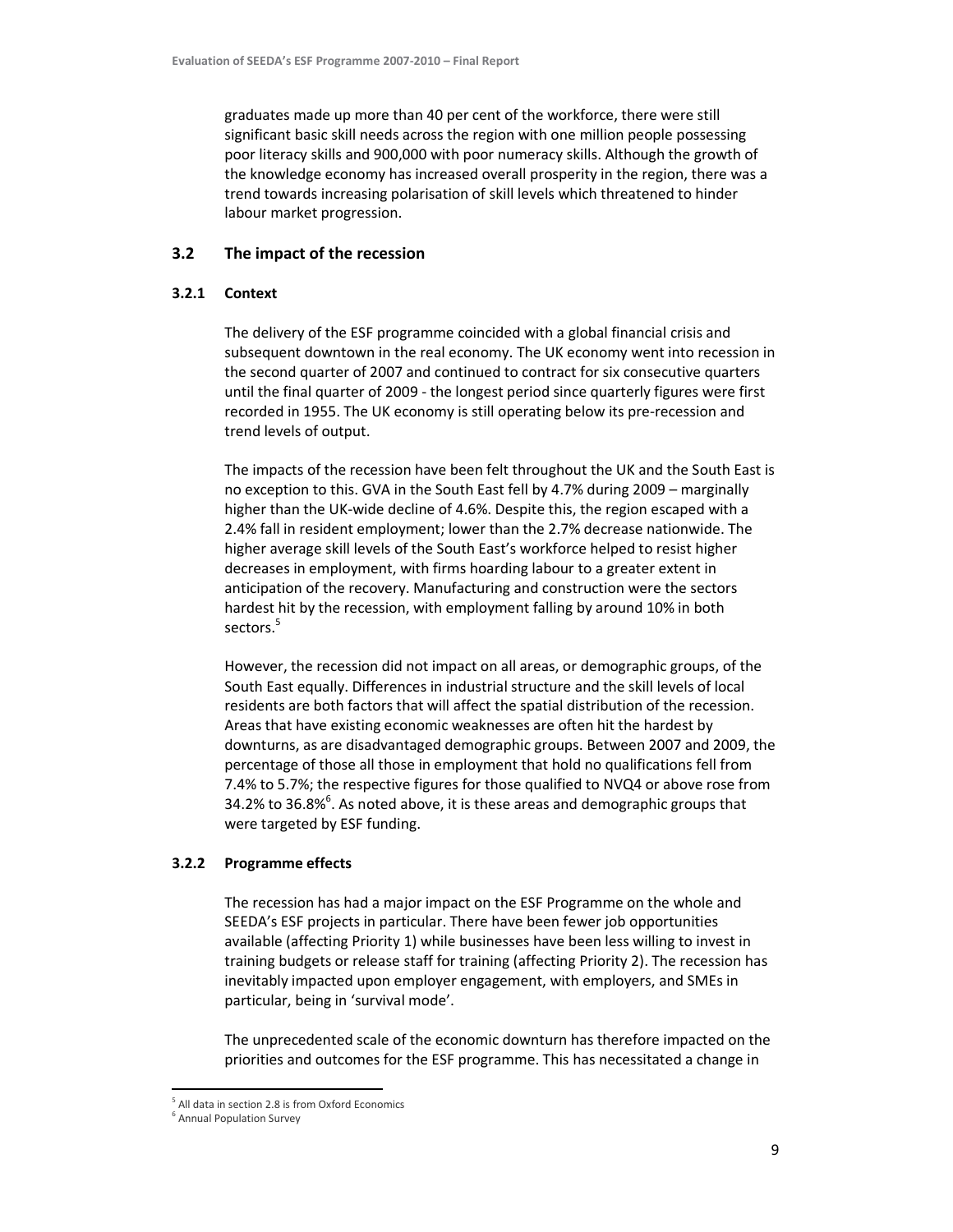focus by partners in order to respond to the challenges of the recession. There have been challenges to ensure that the focus remains on the most deprived, rather than the recently unemployed – often higher skilled professional workers which have accounted for a growing proportion of new JSA claimants. The long term economically inactive and equality groups have been placed at greater risk of exclusion from the labour market in the face of increased competition for fewer vacancies. Project partners have therefore needed to maintain a dual focus on those most disadvantaged in the labour market while supporting those individuals who have recently lost their jobs.

The recession and slow economic recovery has clearly had a greater negative impact on some sectors which are important to the region and to SEEDA's economic development strategy. Construction is one such sector that has been affected by the down turn. SEEDA has sought to utilise ESF funding under priority 1 and priority 2 to kick start-training as part of an Industry led Sustainable Construction Skills Academy.

# 3.3 The changing political and policy context

As the UK economy started to stabilise towards the end of 2009, there was a widespread consensus that action needed to be taken to reduce the size of the structural public sector budget deficit. The formation of a coalition government in May 2010 led to the target of eliminating the structural deficit by 2014-15. Significant reform in virtually all areas of public spending is required to achieve this, including employment and skills. Cuts to public spending could also affect match funding for ESF programmes in the UK.

Train to Gain, has been replaced with the SME skills programme; shifting more responsibility on to employers to take responsibility for workforce development. The Government also plans to remove the entitlement to free training for a first level two qualification that currently exists for those aged over 25. Support for basic skills training in numeracy in literacy will continue, although the funding of English for Speakers of Other Languages (ESOL) for people not in settled communities will be abolished in 2012.

There is, however, now a greater emphasis on apprenticeships. The recent budget (March 2011) provided £180 million for up to 50,000 additional apprenticeships over the next four years. The Government will create 40,000 new apprenticeship places targeted on young people not in employment, education or training through progression from the work experience programme. To address the specific barriers faced by SMEs in accessing apprenticeships, the Government will support business consortia to stimulate 10,000 new Higher Level Apprenticeships schemes, supported by grants.

Prime Contractors have now been appointed for the new Work Programme in the South East. This is the Government's flagship programme, which aims to provide a coherent support package for those out of work. However, it will be accompanied by stricter conditions for out-of-work benefit claimants, with support being removed for those who refuse jobs they are offered or those who miss interview appointments with support providers. In addition, those on Incapacity Benefits are to be required to attend a Work Capability Assessment. The likely outcome is that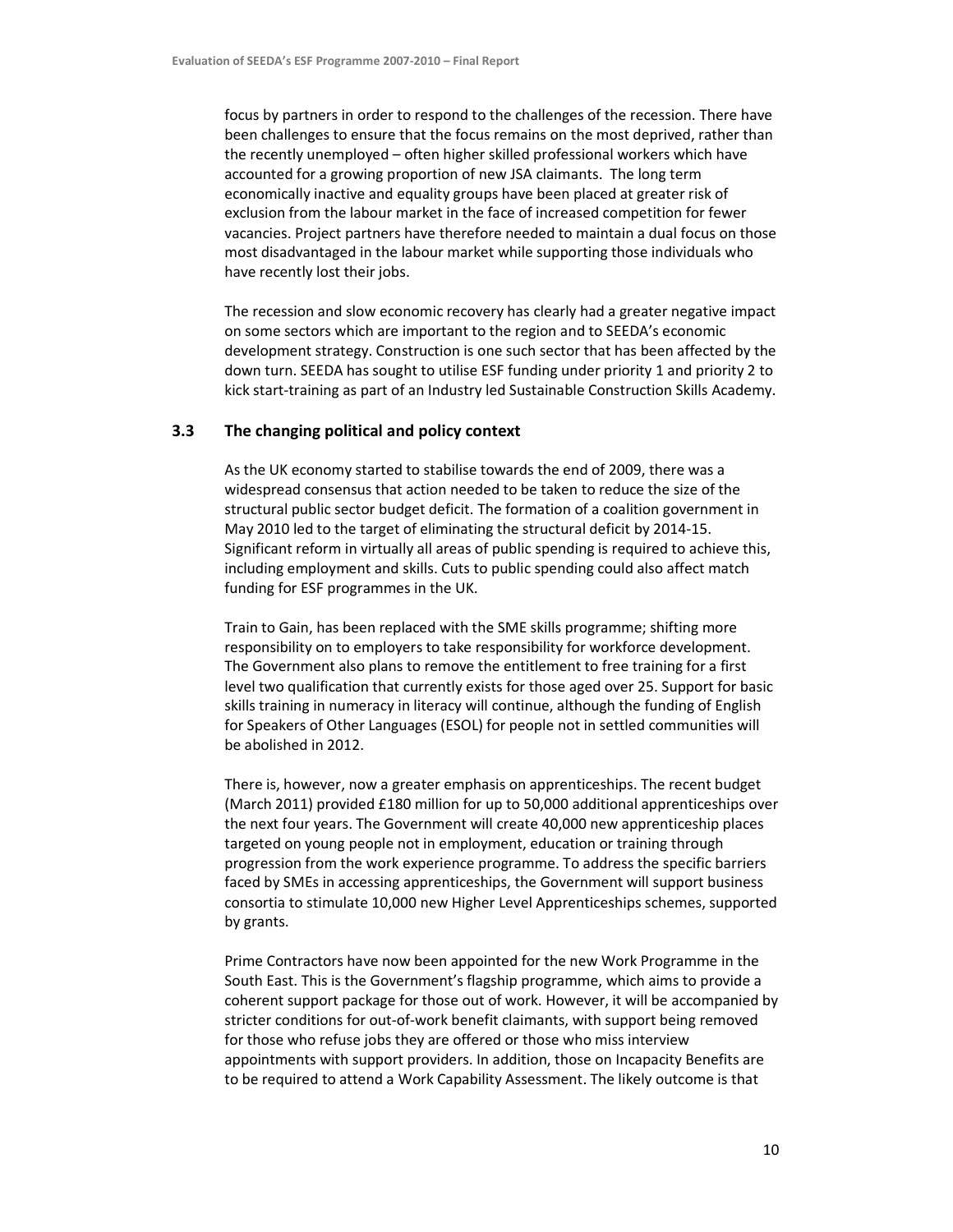many of those who currently claim Incapacity Benefit will no longer be eligible to do so.

The DWP has a Framework Agreement for the provision of employment related support services including the new Work Programme and the next round of ESF contracts. It is likely that Prime Contractors (and their appointed supply chains) will be responsible for the delivery of co-financed ESF provision in the region. There will be a need to continue to monitor the potential impact of national welfare to work policy changes on future ESF programme performance.

An important institutional change is the move from Regional Development Agencies to Local Enterprise Partnerships (LEPs). It is early days for the emerging LEPs and their potential role in relation to either mainstream or European funded programmes is not clear. However, it is reasonable to assume that they will have a strategic interest in the provision of employment and skills services.

# 3.4 Implications for ESF provision in the South East

Economic output continues to be sluggish as the global debt crisis continues to exacerbate volatile financial markets threatening economic recovery. The Office of Budgetary Responsibility has already revised down its figures for economic growth (1.7 per cent growth in 2011, down from 2.1 per cent) while revising up its forecasts for public sector net borrowing. In terms of the macro economic context it is unlikely that conditions will improve markedly over the remainder of the current ESF programme.

Economic forecasts suggest that the South East will recover more quickly than other regions, though falling significantly short of growth achieved in recent years. Recovery of employment levels is expected to lag behind productivity, with a slow return to pre-recession levels of employment. However, recent evidence suggests that in some parts of the region vacancy levels are increasing slowly, although redundancy notifications and access to finance continue to remain a problem. This is likely to continue to impact on the ability of the programme in the South East to achieve its targets.

As such the priorities for intervention are likely to remain the same. The need will continue to support both long term and newly unemployed people and to help stimulate recruitment and training initiatives within sectors and communities where the labour market is most vulnerable. This will mean ensuring that ESF helps to develop new provision for which there would not otherwise be sufficient funding.

The Governments decision to close all Regional Developments Agencies and thus removing one of the key Co-Financing Organisations will have consequences for the remainder of the programme. Responsibility for economic development and regeneration in England is being passed onto successor bodies, including LEPs which will not act as CFOs. SEEDA has provided a level of flexibility in enabling ESF to meet both demand and supply side factors in addressing market failure across the South East. It will be more challenging for central Government departments and national agencies to respond to local needs.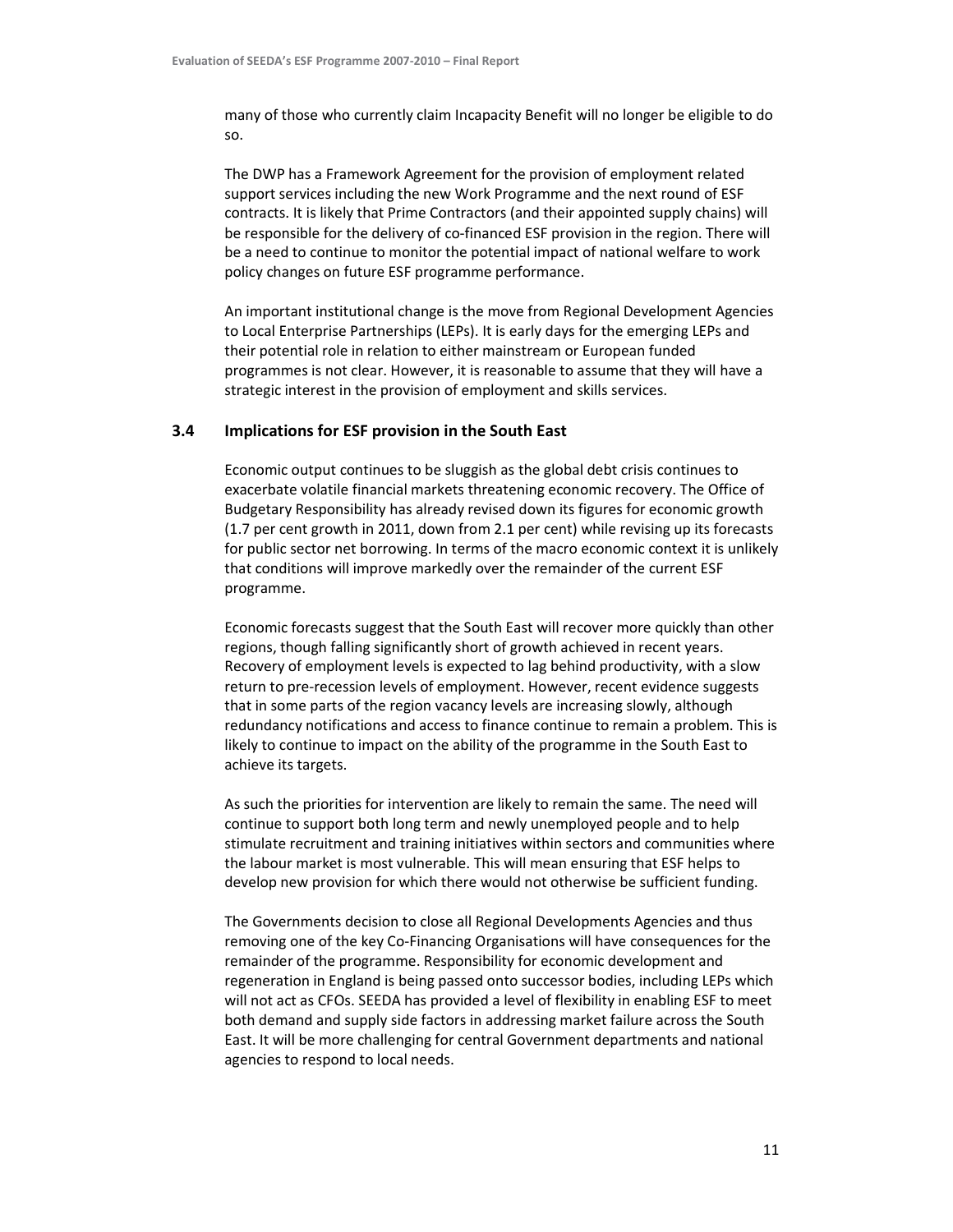# 4. Outputs and performance

# 4.1 The performance framework

The Regional Framework is a high level document which outlines how the European Social Fund (ESF) Programme will contribute to addressing employment and skills priorities in the South East. These regional priorities are an expression of those contained in the ESF Operational Plan for England.

The Framework provides the indicators against which targets are set and outputs are measured. It also provides the framework for how Co-Financing Organisations will develop and implement their ESF plans. SEEDA's targets and outputs are an apportionment of national and regional targets and detailed in their ESF Co-Financing plans.

# 4.2 Programme outputs

The information presented in this section is sourced from the ESF Output database consisting of data collected by SEEDA throughout the duration of the programme. Where possible we compare the outputs data to targets set out in ESF Supplementary Co-Financing plan 2008-10. However we also present additional outputs and outcomes achieved for which there were no targets.

# 4.2.1 Headline outputs

Overall there were 1,859 participants taking part in the Priority 1 projects (Gateway to SusCon, SOS and SEED).

- Priority 1 greatly exceeded its targets for the number of unemployed participants, with almost three quarters of participants being classed as unemployed before starting the programme
- **The target for the recruitment of economically inactive participants was also** exceeded, to a lesser extent
- The Priority 1 target for recruiting participants aged 14 to 19 and NEET was not quite met

|                                           | <b>Actual outputs</b><br><b>Targets</b> |                              | Variation |      |                          |  |  |  |  |
|-------------------------------------------|-----------------------------------------|------------------------------|-----------|------|--------------------------|--|--|--|--|
| Indicator                                 | Number                                  | %                            | Number    | %    | %                        |  |  |  |  |
| <b>Total number of</b><br>participants    | 1,859                                   | $\qquad \qquad \blacksquare$ | 2,930     | ۰    | $\overline{\phantom{0}}$ |  |  |  |  |
| Participants who are<br>unemployed        | 1,357                                   | 73.0                         | 710       | 24.2 | $+48.8$                  |  |  |  |  |
| Participants who are<br>inactive          | 422                                     | 22.7                         | 585       | 20.0 | $+22.7$                  |  |  |  |  |
| Participants who are 14-19<br><b>NEET</b> | 12                                      | 0.6                          | 26        | 0.9  | $-0.3$                   |  |  |  |  |

### Figure 4.1: Priority 1 recruitment outputs

Source: SEEDA ESF Output data, Apr 2011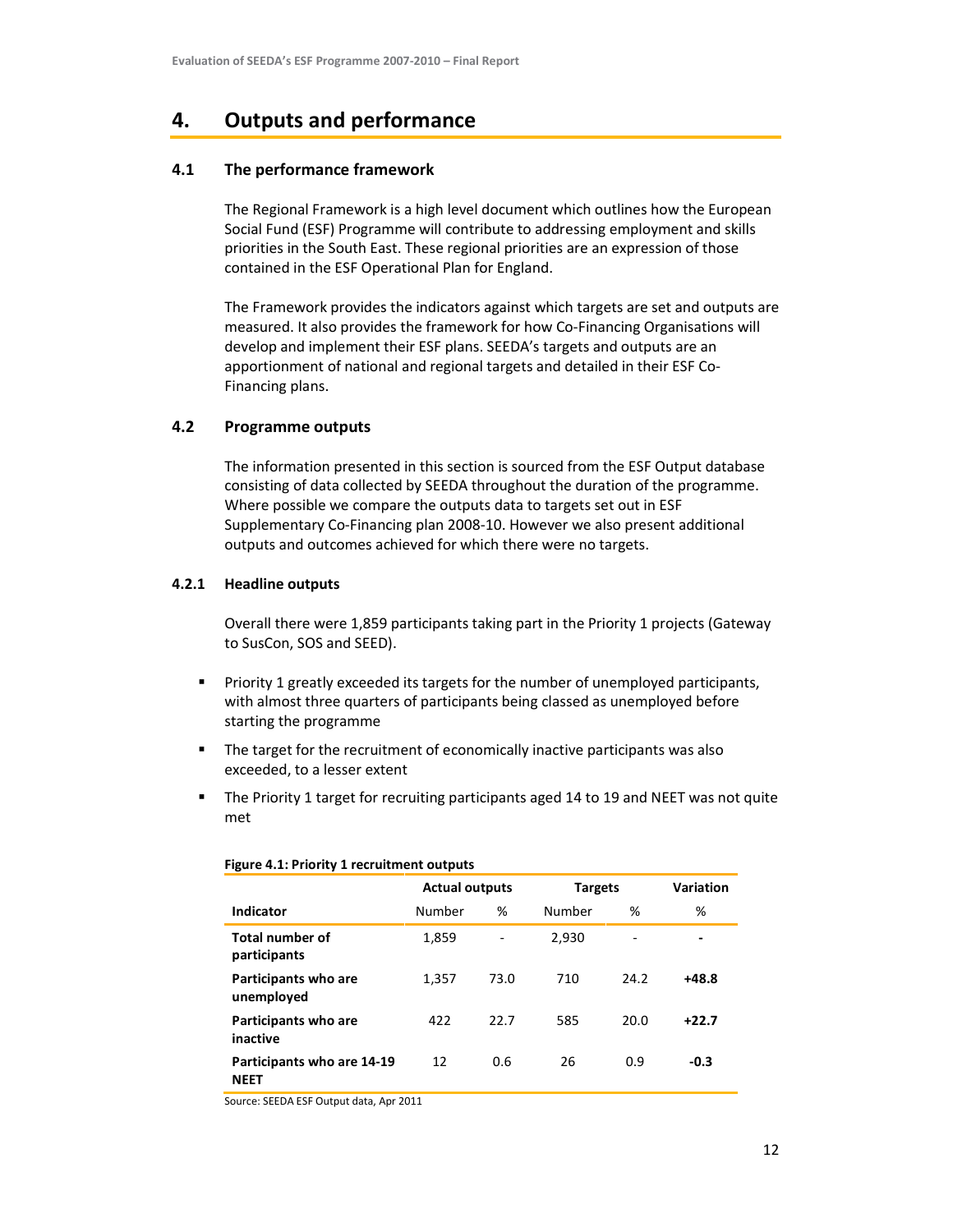In terms of the results achieved by the Priority 1 projects, there was mixed success. The headlines for the results outputs are:

- Priority 1 did not meet its target for the number of participants in employment on leaving the programme
- **The target for the number and percentage of participants in employment six months** after leaving the programme was also not met; however this is only based on SOS and SEED participants
- The Priority 1 projects exceeded their target for the proportion of participants who were previously economically inactive being engaged in jobsearch activity or further learning on leaving the programme
- A small proportion of participants who were unemployed or economically inactive before the programme were in education or training on leaving the programme; no targets were set for this indicator
- **The target for 14-19 NEETS to be in education, employment or training was not met,** as none of the participants previously classed as NEET achieved this
- Just over one in ten Priority 1 participants upskilled during the programme, by achieving a part or full qualification at a higher level than that of which they held before the programme; no targets were set for this indicator.

|                                                                                                     | <b>Actual outputs</b> |      |           | <b>Targets</b> |           |
|-----------------------------------------------------------------------------------------------------|-----------------------|------|-----------|----------------|-----------|
| <b>Indicator</b>                                                                                    | Number                | %    | Number    | %              | %         |
| Participants in work on leaving                                                                     | 381                   | 20.5 | 1,071     | 36.6           | $-16.1$   |
| Participants in work six months<br>after leaving*                                                   | 359                   | 21.9 | 1,303     | 44.5           | <b>NA</b> |
| <b>Economically inactive</b><br>participants engaged in jobsearch<br>activity or further learning** | 188                   | 44.5 | 252       | 43.1           | $+1.4$    |
| Participants going into education<br>or training on leaving***                                      | 17                    | 1.2  | NA.       | NA             | <b>NA</b> |
| 14-19 NEETS or at risk in<br>education, employment or<br>training on leaving                        | 0                     | 0.0  | 12        | 46.1           | $-46.1$   |
| Participants that upskilled during<br>the programme****                                             | 205                   | 11.0 | <b>NA</b> | NA             | <b>NA</b> |

### Figure 4.2: Priority 1 results outputs

Source: SEEDA ESF Output data, Apr 2011. \* This data was only collected for SOS and SEED, therefore the % is calculated from the 1,640 participants from SOS and SEED. \*\* Calculated from the number of participants who were economically inactive before the programme who were then classed as unemployed or in education on leaving the programme. \*\*\* Calculated from the number of participants who were unemployed or economically inactive before the programme. \*\*\*\* Calculated from the number of participants that gained a part or full qualification at a higher level than that which they held before the programme

Overall there were 4,327 participants taking part in Priority 2 projects (Enviroskills, Skills for Technology: Instrumentation, ICT and Electronics, Gateway to SusCon, Skills for Technology and Management and Leadership for Priority Sectors).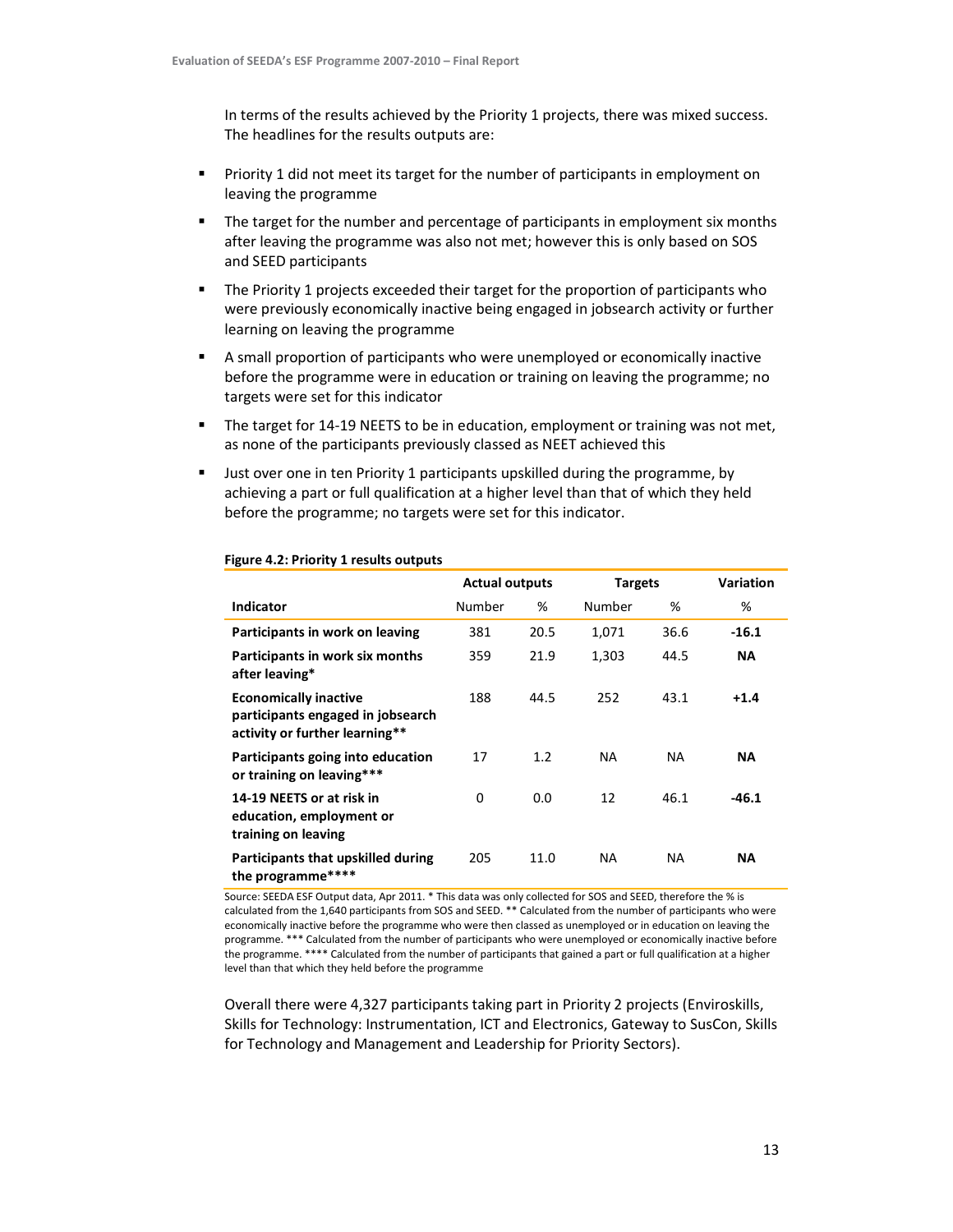- **Priority 2 exceeded its target for the proportion of participants without basic skills,** as it did not target to recruit any however one in ten Priority 2 participants had no qualifications
- The targets for both the recruitment of participants without level 2 qualifications and the recruitment of participants without level 3 qualifications were both exceeded

|                                                       | <b>Actual outputs</b> |                          | <b>Targets</b> | Variation                |         |
|-------------------------------------------------------|-----------------------|--------------------------|----------------|--------------------------|---------|
| Indicator                                             | Number                | %                        | Number         | %                        | %       |
| <b>Total number of participants</b>                   | 4,327                 | $\overline{\phantom{a}}$ | 6,722          | $\overline{\phantom{0}}$ | ٠       |
| Participants without basic skills*                    | 440                   | 10.2                     | 0              | 0                        | $+10.2$ |
| Participants without level 2<br>qualifications        | 542                   | 12.5                     | 300            | 4.5                      | +8.0    |
| <b>Participants without level 3</b><br>qualifications | 1,609                 | 37.2                     | 2.199          | 32.7                     | $+4.5$  |

### Figure 4.3: Priority 2 recruitment outputs

Source: SEEDA ESF Output data, Apr 2011. \* Calculated from the number of participants with no qualifications

In terms of the results achieved by the Priority 2 projects:

- No participants gained basic skills; this was the target from the outset
- The target for the number of participants achieving a part qualification, i.e. gaining a unit or module of level 2 or above, was greatly exceeded, with the vast majority of Priority 2 participants achieving a part qualification
- Only a small number of participants that previously had a qualification of level 2 or below achieved a full level 3 qualification, far below the targeted number
- Over a third of Priority 2 participants upskilled during the programme by achieving a part or full qualification at a level higher than that of which they held before the programme; no targets were set for this indicator

|                                                                                               | <b>Actual outputs</b> |         | <b>Targets</b> | <b>Variation</b> |           |
|-----------------------------------------------------------------------------------------------|-----------------------|---------|----------------|------------------|-----------|
| Indicator                                                                                     | Number                | %       | Number         | %                | %         |
| Participants gaining basic skills                                                             | 0                     | 0.0     | 0              | 0.0              | 0         |
| Participants gaining level 2<br>qualifications (part qualifications<br>at level 2 and above)* | 3965                  | 91.6    | 900            | 13.4             | $+78.2$   |
| Participants gaining level 3<br>qualifications (who were<br>previously without a level 3)     | 3                     | $0.2^7$ | 548            | 24.9             | $-24.7$   |
| Participants that upskilled during<br>the programme**                                         | 1529                  | 35.3    | <b>NA</b>      | NA               | <b>NA</b> |

### Figure 4.4: Priority 2 results outputs

1

Source: SEEDA ESF Output data, Apr 2011. \* Calculated from the number of participants that gained a unit or module of level 2 or above.\*\* Calculated from the number of participants that gained a part or full qualification at a higher level than that which they held before the programme

 $^7$  This only includes participants who achieved a full level 3 qualification (who previously had less than level 3). However, a large number of participants gained a unit or module of a level 3 qualification, however these are not included here.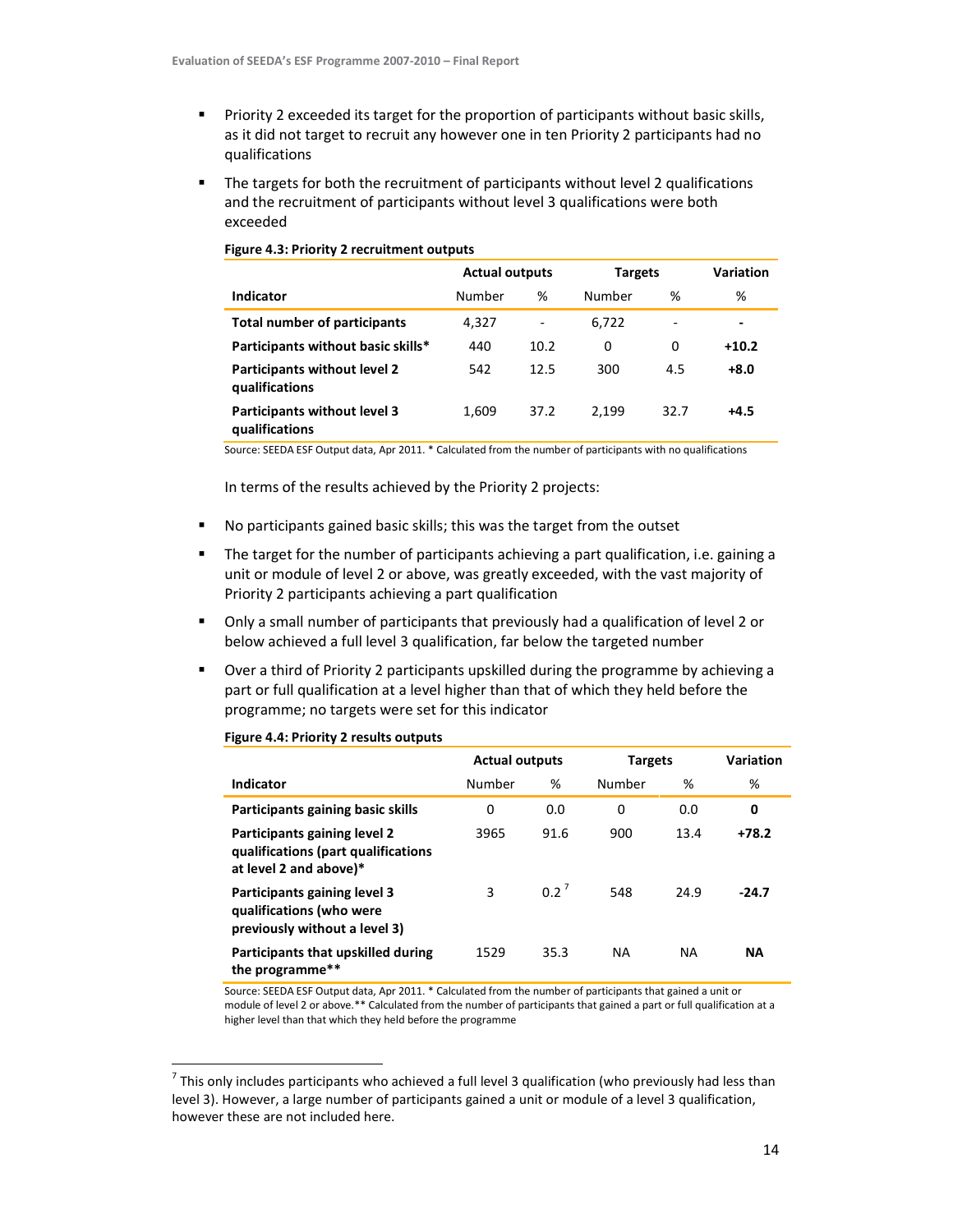### 4.2.2 Headline equalities data

Overall Priority 1 had mixed success in meeting its target for recruiting participants from minority groups. The headlines for the Priority 1 equalities targets are:

- **Priority 1 fell slightly short of its target for participants with a disability or health** condition
- The target for participants aged 50 and over to take part in Priority 1 projects was exceeded
- Priority 1 significantly exceeded its targets for recruiting participants from ethnic minorities
- The target to achieve a 50:50 gender balance across all participants in Priory 1 was not met

|                                                               | <b>Actual outputs</b> |           | <b>Targets</b>               |    | <b>Variation</b> |
|---------------------------------------------------------------|-----------------------|-----------|------------------------------|----|------------------|
| Indicator                                                     | Number                | %         | Number                       | %  | %                |
| <b>Participants with disabilities or</b><br>health conditions | 348                   | 18.7      | $\overline{\phantom{a}}$     | 22 | $-3.3$           |
| Participants who are lone parents                             | <b>NA</b>             | <b>NA</b> | $\qquad \qquad \blacksquare$ | 12 | <b>NA</b>        |
| Participants aged 50 or over                                  | 433                   | 23.3      | $\qquad \qquad \blacksquare$ | 18 | $+5.3$           |
| Participants from ethnic minorities*                          | 461                   | 24.8      | $\qquad \qquad \blacksquare$ | 11 | $+13.8$          |
| Female participants                                           | 798                   | 43.0      | -                            | 51 | $-8.0$           |

### Figure 4.5: Priority 1 equalities outputs

Source: SEEDA ESF Output data, Apr 2011\* Ethnic minorities classed as non-White British participants

Priority 2 succeeded in meeting half of its targets in relation to recruiting participants from minority groups, however it significantly failed to meet the other half of its targets. The headlines for the Priority 2 equalities targets are:

- **Priority 2 significantly underachieved in recruiting participants with a disability or** health condition
- **The target to have one in five Priority 2 participants aged 50 or over was met and** exceeded
- **Priority 2 met and slightly exceeded its target for recruiting participants from ethnic** minorities
- The target to have females represent half of Priority 2 participants was not met, with a sizeable shortfall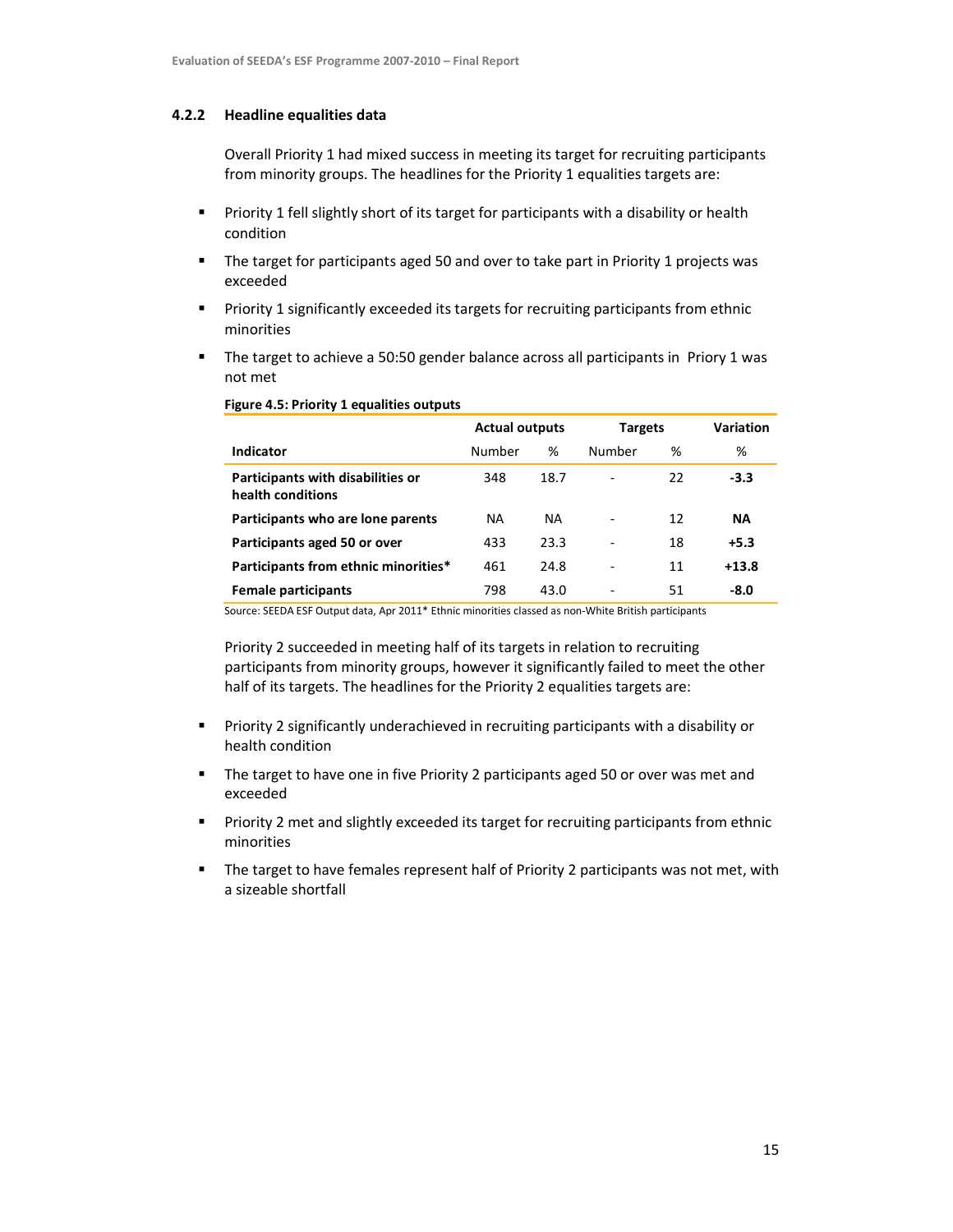|                                                                  | <b>Actual outputs</b> |      | <b>Targets</b> | Variation |         |
|------------------------------------------------------------------|-----------------------|------|----------------|-----------|---------|
| Indicator                                                        | Number                | %    | Number         | %         | %       |
| <b>Participants with</b><br>disabilities or health<br>conditions | 93                    | 2.1  |                | 15        | $-12.9$ |
| Participants aged 50 or<br>over                                  | 1000                  | 23.1 |                | 20        | $+3.1$  |
| <b>Participants from ethnic</b><br>minorities*                   | 433                   | 10.0 |                | 9         | $+1.0$  |
| <b>Female participants</b>                                       | 868                   | 20.1 |                | 50        | -29.9   |

### Figure 4.6: Priority 2 equalities outputs

Source: SEEDA ESF Output data, Apr 2011\* Ethnic minorities classed as non-White British participants

Overall both Priority 1 and 2 succeeded in meeting their targets for the recruitment of participants aged 50 and over and participants from ethnic minorities, particularly Priority 1. However, both Priority 1 and 2 failed to meet their targets of recruiting participants with a disability or health condition and recruiting female participants, with Priority 2 particularly falling well short of these targets.

# 4.3 Priority 1 projects

This section provides more detailed outputs for the individual projects within Priority 1. Where possible, outputs have been reported against targets set at the start of the project, with comparisons being made between the targets and the actual results.

### 4.3.1 Gateway to SusCon

l,

Gateway to SusCon was a project delivered under both Priority 1 and Priority 2. Since the targets for this project were aggregated for both priorities, this section reports on the outputs of both SusCon under Priority 1 (SusCon P1) and SusCon under Priority 2 (SusCon P2).

Overall the project recruited 1178 participants; 219 for Priority 1 and 959 for Priority 2.<sup>8</sup> This was slightly lower than the original target set of 1250 recruits. SusCon P1 recruited a large proportion of unemployed and economically inactive participants; however, the overall targets for the proportion of unemployed and inactive participants recruited were not met. The targets for the proportion of recruits without relevant level 2 or level 3 qualifications were also not met.

<sup>&</sup>lt;sup>8</sup> Gateway to SusCon was a project delivered under both Priority 1 and Priority 2. Overall 1946 participants enrolled on the Gateway to SusCon project over both Priority 1 and 2. However, 768 participants did not finish the course and were therefore classed as 'early leavers', leaving 219 participants in Priority 1 and 959 participants in Priority 2.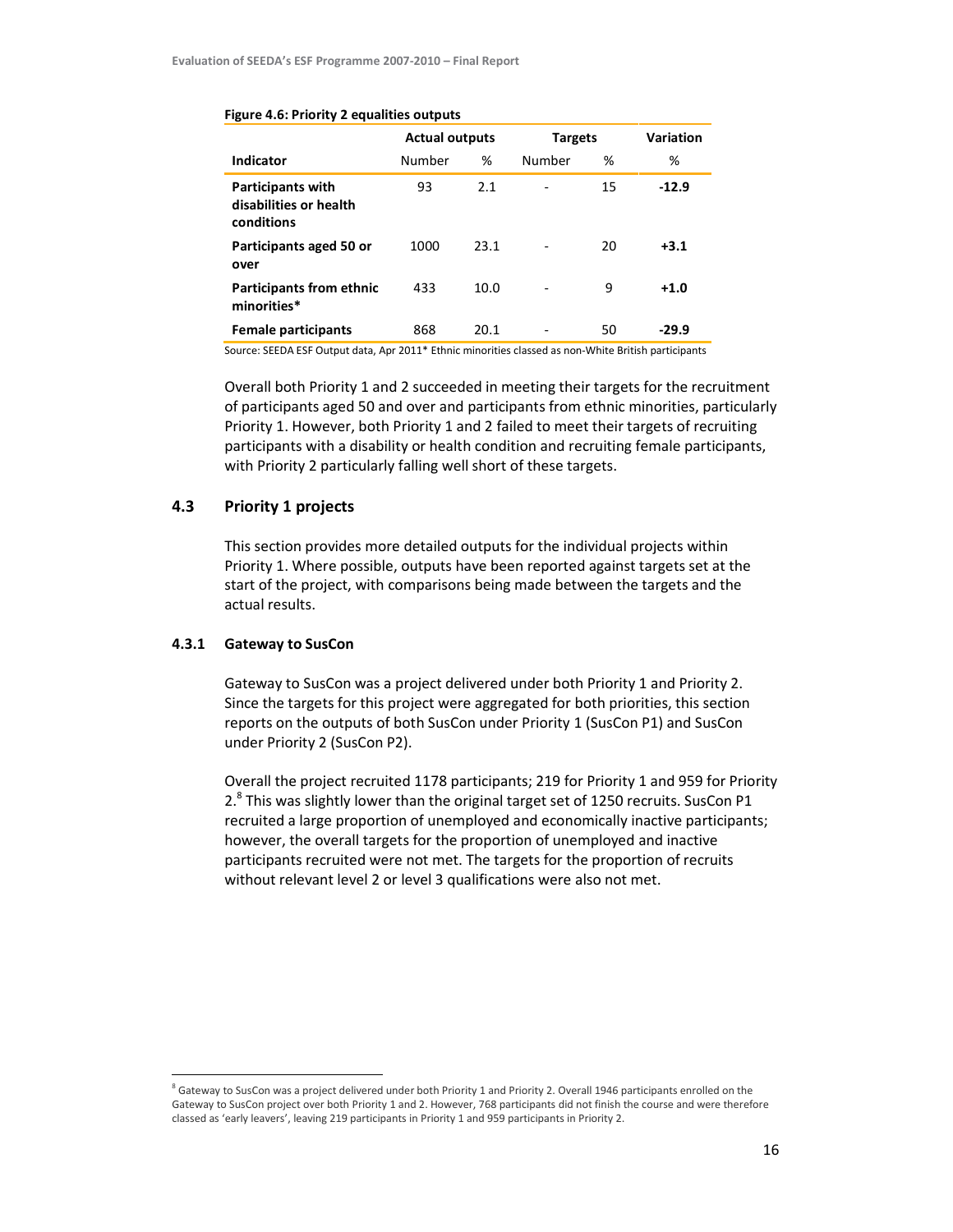|                                                                   | <b>SusCon P1</b> |                | <b>SusCon P2</b> |      | Overall     |                          | <b>Targets</b> |                              |
|-------------------------------------------------------------------|------------------|----------------|------------------|------|-------------|--------------------------|----------------|------------------------------|
| Indicator                                                         | Number           | %              | Number           | %    | Number      | %                        | Number         | %                            |
| <b>Total number of</b><br>participants                            | 219              | $\blacksquare$ | 959              |      | 1178        | $\overline{\phantom{a}}$ | 1250           | $\qquad \qquad \blacksquare$ |
| Participants who are<br>unemployed                                | 116              | 53.0           | 6                | 0.6  | 122         | 10.4                     | 400            | 32.0                         |
| Participants who are<br>inactive                                  | 38               | 17.4           | 3                | 0.3  | 41          | 3.5                      | 115            | 9.2                          |
| Participants who are 14-19<br><b>NEET</b>                         | 0                | 0.0            | 0                | 0.0  | $\mathbf 0$ | 0.0                      | <b>NA</b>      | <b>NA</b>                    |
| <b>Participants without</b><br>relevant level 2<br>qualifications | 67               | 30.6           | 105              | 10.9 | 172         | 14.6                     | 400            | 32.0                         |
| <b>Participants without</b><br>relevant level 3<br>qualifications | 93               | 42.5           | 265              | 27.6 | 358         | 30.4                     | 600            | 48.0                         |

#### Figure 4.7: SusCon recruitment outputs

Source: SEEDA ESF Output data, Apr 2011. Targets sourced from SEEDA ESF Co-Financing Contract - Schedule 4 Contract Payments Profile.

For SusCon P1, results were based around the employment status of participants before and after taking part in the programme. In total eight participants were in employment on leaving the programme. Over half of the SusCon P1 participants classed as economically inactive before the programme were engaged in jobsearch activity or further learning on leaving the programme. A small number of participants who were previously unemployed or inactive went into education or training after the programme. There were no targets set at the outset of the programme for these indicators, therefore no comparisons can be made.

|                                                                                          | <b>SusCon</b> |      |  |
|------------------------------------------------------------------------------------------|---------------|------|--|
| Indicator                                                                                | Number        | ℅    |  |
| Participants in work on leaving                                                          | 8             | 3.7  |  |
| Economically inactive participants engaged<br>in jobsearch activity or further learning* | 20            | 52.6 |  |
| Participants going into education or training<br>on leaving**                            | 3             | 1.9  |  |

#### Figure 4.8: SusCon P1 results outputs

Source: SEEDA ESF Output data, Apr 2011. \* Calculated from the number of participants who were economically inactive before the programme who were then classed as unemployed or in education on leaving the programme. \*\* Calculated from the number of participants who were unemployed or economically inactive before the programme.

The figure below shows the employment status of SusCon P1 participants both before and after the programme. Of the eight participants who were in employment on leaving the programme, half of them were previously unemployed, with the others in full time education or training or economically inactive.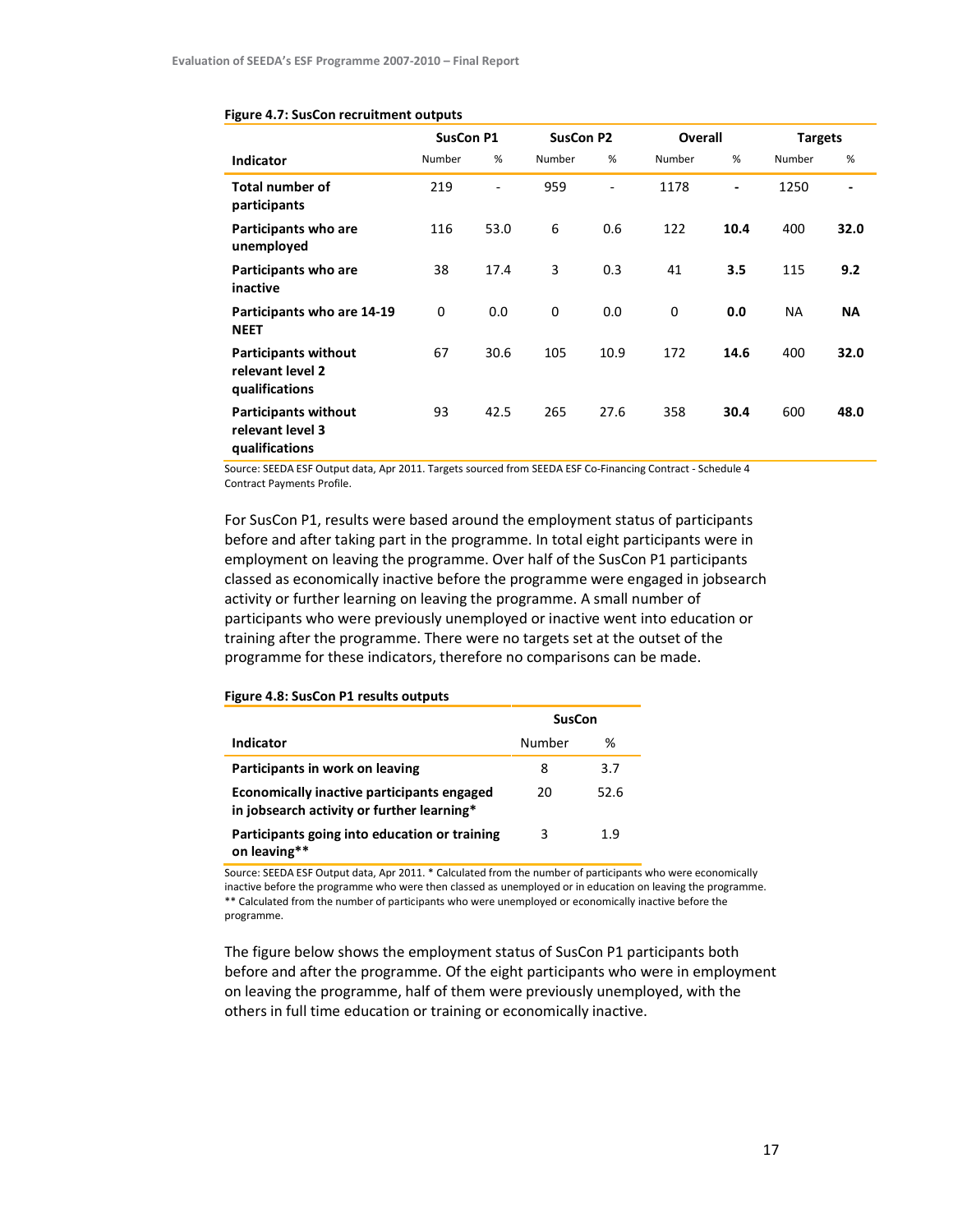| After                                     | <b>Employed</b> | Into                     | <b>Unemployed</b> | Economically | Total -       |  |
|-------------------------------------------|-----------------|--------------------------|-------------------|--------------|---------------|--|
| <b>Before</b>                             |                 | education or<br>training |                   | inactive     | <b>Before</b> |  |
| <b>Employed</b>                           | 0               | 1                        | 1                 | 1            | 3             |  |
| <b>Full time education</b><br>or training | $\mathcal{P}$   | 57                       | $\overline{2}$    | 1            | 62            |  |
| Unemployed                                | 4               | 0                        | 109               | 3            | 116           |  |
| Economically<br>inactive                  | 2               | 3                        | 17                | 16           | 38            |  |
| <b>Total - After</b>                      | 8               | 61                       | 129               | 21           | 219           |  |

#### Figure 4.9: Employment status before and after – SusCon P1

Source: SEEDA ESF Output data, Apr 2011

The vast majority of SusCon P2 participants were in employment before the programme, as Priority 2 mainly looked at upskilling workers rather than getting participants into employment, However, of the 17 SusCon P2 participants that were not in employment before the programme, 13 of them were in employment after the programme.

In terms of qualifications achieved by SusCon P2 participants during the programme, all 959 of them achieved a unit or module of a level 3 qualification. This was higher than the target of 900 SusCon participants gaining units towards a qualification. The table below shows the qualification level of participants before the programme and also shows that 265 participants (28%) upskilled during the programme by achieving a part qualification at a level higher than that of which they held before the programme.

|                                                                                         | Gained unit or module of level 3 |            |  |  |
|-----------------------------------------------------------------------------------------|----------------------------------|------------|--|--|
|                                                                                         | Number                           | % of total |  |  |
| <b>None</b>                                                                             | 50                               | 100.0      |  |  |
| Level 1 or equivalent                                                                   | 55                               | 100.0      |  |  |
| Level 2 or equivalent                                                                   | 160                              | 100.0      |  |  |
| Level 3 or equivalent                                                                   | 368                              | 100.0      |  |  |
| Level 4 or equivalent                                                                   | 274                              | 100.0      |  |  |
| Level 5 or equivalent or higher                                                         | 48                               | 100.0      |  |  |
| <b>Unknown</b>                                                                          | 4                                | 100.0      |  |  |
| <b>Total</b>                                                                            | 959                              | 100.0      |  |  |
|                                                                                         |                                  |            |  |  |
| <b>Target no. of SusCon participants</b><br>to gain units towards part<br>qualification | 900                              | 72.0       |  |  |

#### Figure 4.10: % that gained part qualification by previous qualification level – SusCon P2

Source: SEEDA ESF Output data, Apr 2011. Targets sourced from SEEDA ESF Co-Financing Contract - Schedule 4 Contract Payments Profile.

A number of SusCon P1 participants also gained a qualification during their time on the programme. Over three quarters of P1 participants (168 participants) gained a level 3 qualification. Of these 168 participants, 55 of them previously had a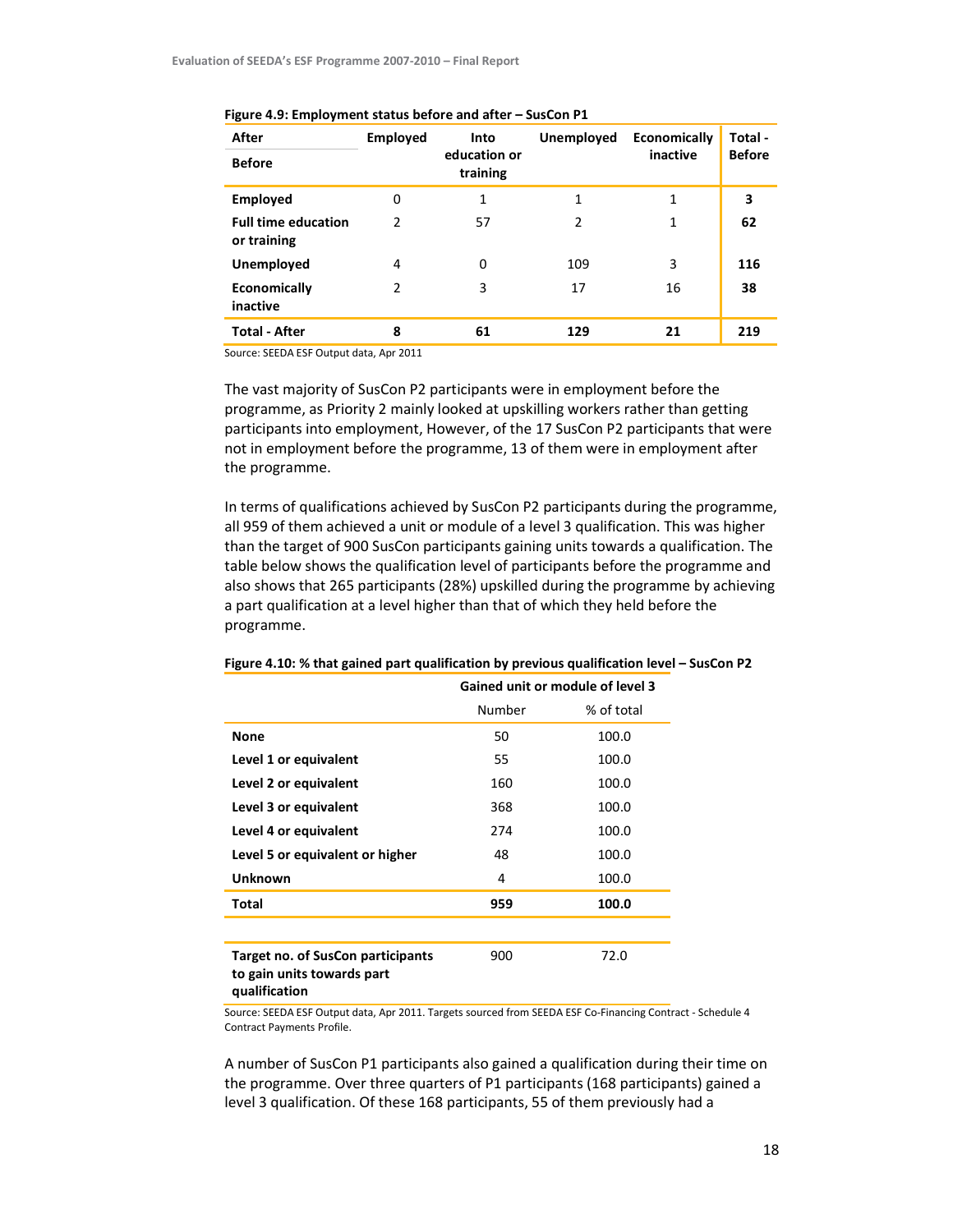qualification level of level 2 or below. This was despite the original target for SusCon overall being for no participants to get a full qualification.

The characteristics of SusCon participants against the ESF indicators can be seen in Figure 4.11 below. Targets were not available for these indicators on a project level therefore no comparisons are made. We see that almost a quarter of SusCon P1 participants were from ethnic minorities, with over one in five being female. Around three in ten SusCon P2 participants were aged 50 or over, with around one in seven being female.

|                                                     | <b>SusCon P1</b> |      | SusCon P2 |      |
|-----------------------------------------------------|------------------|------|-----------|------|
| Indicator                                           | Number           | %    | Number    | %    |
| Participants with disabilities or health conditions | 15               | 6.8  | 29        | 3.0  |
| Participants aged 50 or over                        | 36               | 16.4 | 295       | 30.8 |
| Participants from ethnic minorities*                | 53               | 24.2 | 97        | 10.1 |
| <b>Female participants</b>                          | 46               | 21.0 | 142       | 14.8 |

### Figure 4.11: SusCon equalities outputs

Source: SEEDA ESF Output data, Apr 2011\* Ethnic minorities classed as non-White British participants

### 4.3.2 Opportunities for Start Ups

Overall the Opportunities for Start Ups (SOS) project recruited 490 participants. This was slightly less than the targeted number of 492 participants, but only by a marginal amount. The vast majority of SOS participants were unemployed or economically inactive.

|                                     | SOS    |      | Target |    |
|-------------------------------------|--------|------|--------|----|
| <b>Indicator</b>                    | Number | ℅    | Number | %  |
| <b>Total number of participants</b> | 490    | ٠    | 492    | -  |
| Participants who are unemployed     | 423    | 86.3 | NA     | ΝA |
| Participants who are inactive       | 52     | 10.6 | NA     | ΝA |
| Participants who are 14-19 NEET     | 12     | 2.4  | ΝA     | ΝA |

### Figure 4.12: SOS recruitment outputs

Source: SEEDA ESF Output data, Apr 2011. Targets sourced from SEEDA ESF Co-Financing Contract - Schedule B Contract Payments Profile - Schedule 4.

Only a small proportion of SOS participants were in employment on leaving the programme. However, a large majority of the participants who were economically inactive before starting the programme were engaged in jobsearch activity or further learning on leaving the programme. The target to have over a third of participants in work six months after leaving the programme was not met.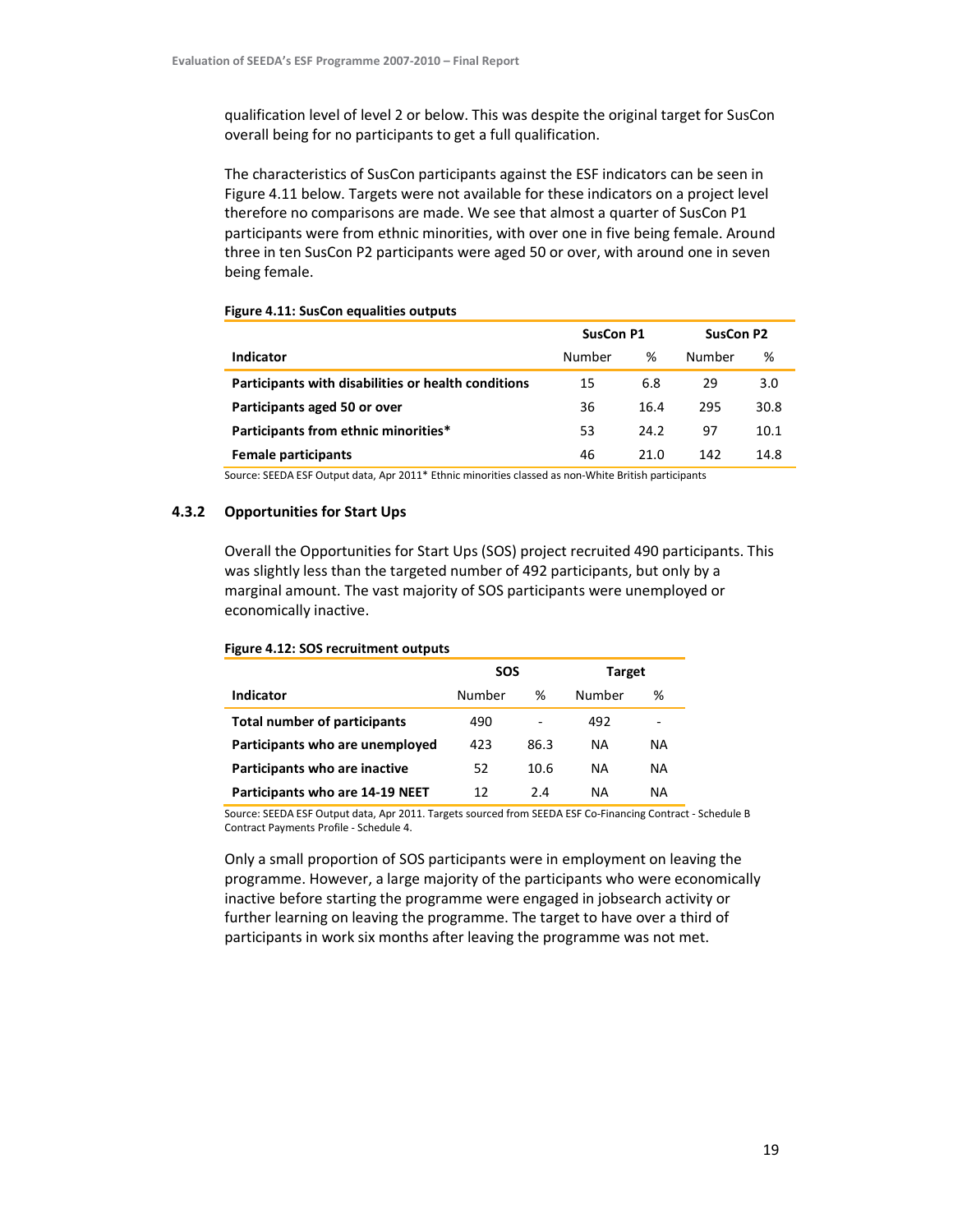|                                                                                                    | <b>SOS</b> |      | <b>Target</b> |           |
|----------------------------------------------------------------------------------------------------|------------|------|---------------|-----------|
| Indicator                                                                                          | Number     | %    | Number        | %         |
| Participants in work on leaving                                                                    | 15         | 3.1  | <b>NA</b>     | <b>NA</b> |
| Participants in work six months<br>after leaving                                                   | 81         | 16.5 | 168           | 34.1      |
| <b>Economically inactive participants</b><br>engaged in jobsearch activity or<br>further learning* | 45         | 86.5 | <b>NA</b>     | <b>NA</b> |
| Participants going into education or<br>training on leaving**                                      | 1          | 0.2  | <b>NA</b>     | <b>NA</b> |
| 14-19 NEETS or at risk in education,<br>employment or training on leaving                          | 0          | 0.0  | NA            | <b>NA</b> |

#### Figure 4.13: SOS results outputs

Source: SEEDA ESF Output data, Apr 2011. Targets sourced from SEEDA ESF Co-Financing Contract - Schedule B Contract Payments Profile - Schedule 4.\* Calculated from the number of participants who were economically inactive before the programme who were then classed as unemployed or in education on leaving the programme. \*\* Calculated from the number of participants who were 14-19 NEET, unemployed or economically inactive before the programme.

The figure below shows the employment status of participants both before and after the programme. Almost all of the SOS participants in employment on leaving the programme were previously unemployed, with the other one being economically inactive.

| <b>Before</b><br>training<br><b>Employed</b><br>0<br>0<br>0<br>0<br>0<br>Full time education or training<br>3<br>3<br>0<br>0<br>0<br><b>14-19 NEET</b><br>12<br>12<br>0<br>0<br>0<br>Unemployed<br>393<br>423<br>14<br>15<br><b>Economically inactive</b><br>6<br>45<br>52<br>0 | After | <b>Employed</b> | Into         | Unemployed | Economically | Total -       |
|---------------------------------------------------------------------------------------------------------------------------------------------------------------------------------------------------------------------------------------------------------------------------------|-------|-----------------|--------------|------------|--------------|---------------|
|                                                                                                                                                                                                                                                                                 |       |                 | education or |            | inactive     | <b>Before</b> |
|                                                                                                                                                                                                                                                                                 |       |                 |              |            |              |               |
|                                                                                                                                                                                                                                                                                 |       |                 |              |            |              |               |
|                                                                                                                                                                                                                                                                                 |       |                 |              |            |              |               |
|                                                                                                                                                                                                                                                                                 |       |                 |              |            |              |               |
|                                                                                                                                                                                                                                                                                 |       |                 |              |            |              |               |
| <b>Total - After</b><br>490<br>453<br>21<br>15                                                                                                                                                                                                                                  |       |                 |              |            |              |               |

### Figure 4.14: Employment status before and after – SOS

Source: SEEDA ESF Output data, Apr 2011

A number of SOS participants also gained a qualification during their time on the programme. Almost six in ten participants (284 participants) gained a level 3 qualification. Of these 284 participants, over half of them (150 participants) previously had a qualification level of level 2 or below.

The characteristics of SOS participants against the ESF indicators can be seen in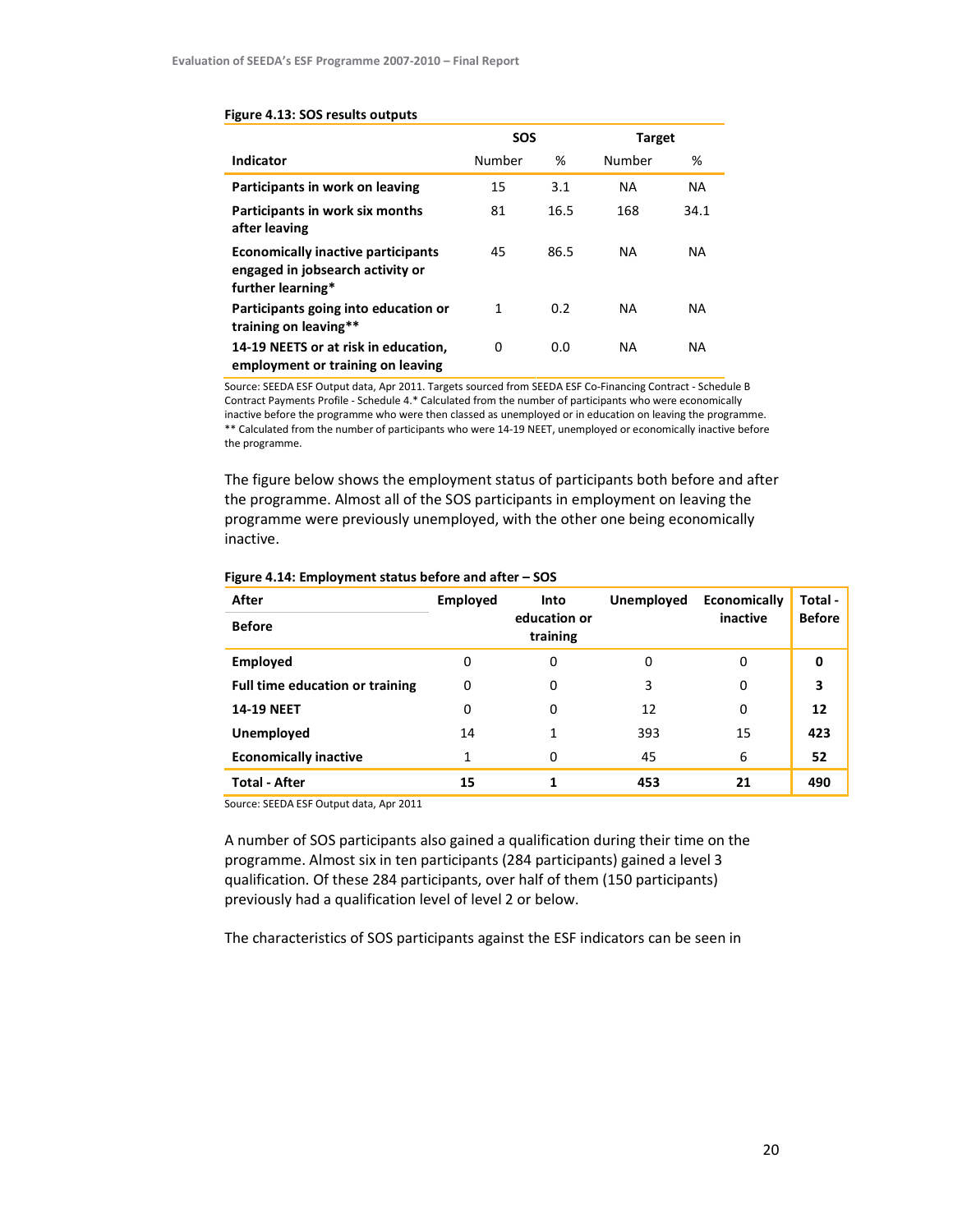Figure 4.15 below. Targets were not available for these indicators on a project level therefore no comparisons are made. This shows that over a quarter of SOS participants were aged 50 or over.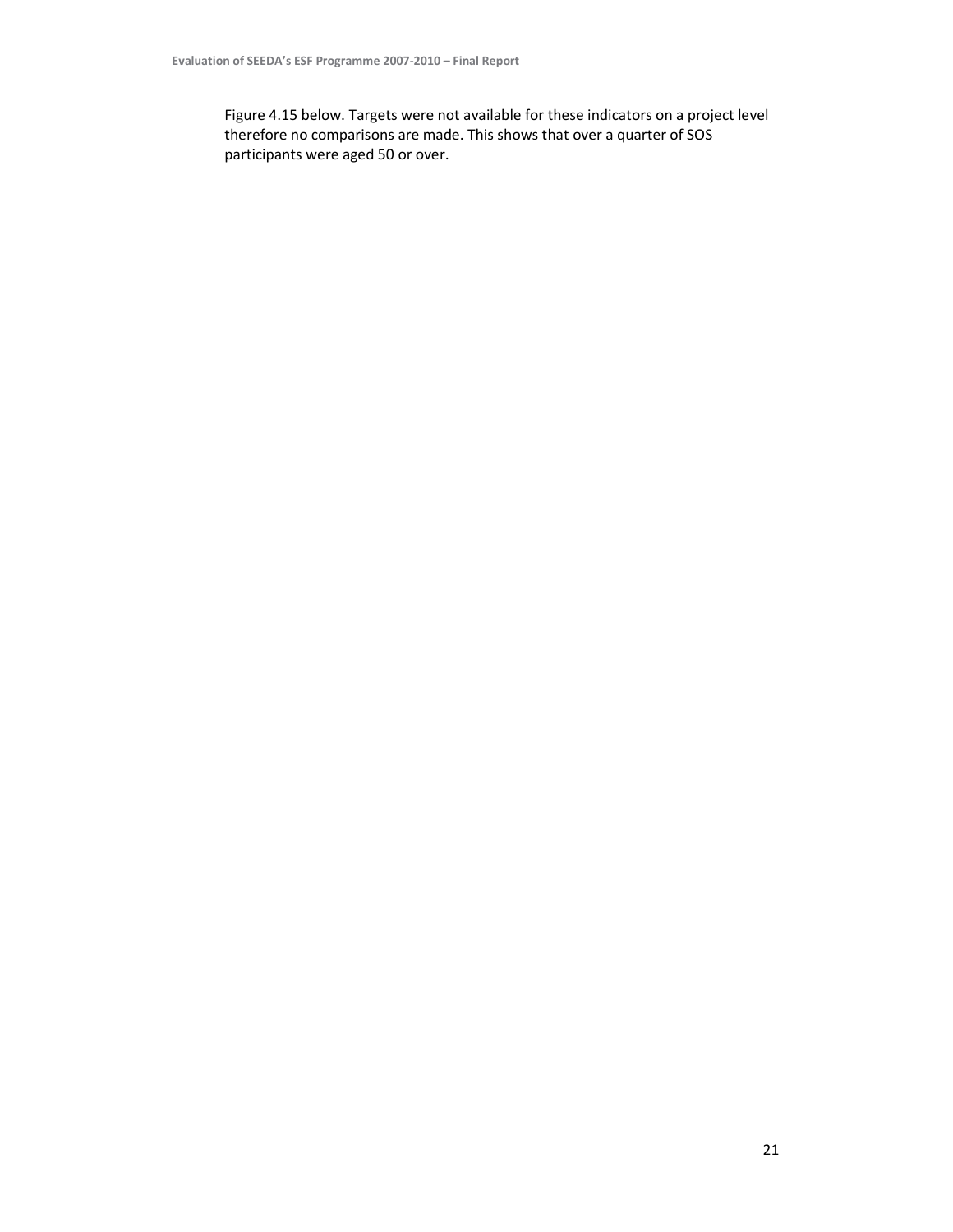#### Figure 4.15: SOS equalities outputs

|                                                        | SOS    |      |
|--------------------------------------------------------|--------|------|
| Indicator                                              | Number | %    |
| Participants with disabilities or<br>health conditions | 32     | 6.5  |
| Participants who are lone parents                      | NA     | 8.0  |
| Participants aged 50 or over                           | 138    | 28.2 |
| Participants from ethnic minorities*                   | 57     | 11.6 |
| <b>Female participants</b>                             | 212    | 43.3 |

Source: SEEDA ESF Output data, Apr 2011\* Ethnic minorities classed as non-White British participants

### 4.3.3 South Eastern Enterprise Development (SEED)

Overall the South Eastern Enterprise Development (SEED) project recruited 1150 participants; this was slightly higher than the original target of 1050. Just over seven in ten participants were unemployed, higher than the original target for unemployed recruits. However, the proportion of economically inactive participants was lower than originally targeted.

### Figure 4.16: SEED recruitment outputs

|                                     | <b>SEED</b> |      | Target |      |
|-------------------------------------|-------------|------|--------|------|
| Indicator                           | Number      | %    | Number | %    |
| <b>Total number of participants</b> | 1150        |      | 1050   | -    |
| Participants who are unemployed     | 818         | 71.1 | 562    | 53.5 |
| Participants who are inactive       | 332         | 28.9 | 488    | 46.5 |
| Participants who are 14-19 NEET     | 0           | 0.0  | ΝA     | ΝA   |

Source: SEEDA ESF Output data, Apr 2011. Targets sourced from SEEDA ESF Co-Financing Contract - Schedule 4 Contract Payments Profile.

The results output figures show that 358 SEED participants were in employment on leaving the programme (31 per cent); this was only slightly below the target figure of 32 per cent. Almost a quarter were in work six months after leaving the programme, which was short of the target of two in five participants being in work. Over a third of participants who were previously economically inactive were engaged in jobsearch activity or further learning on leaving the programme. A small number of participants who were previously unemployed or inactive went into education or training after the programme.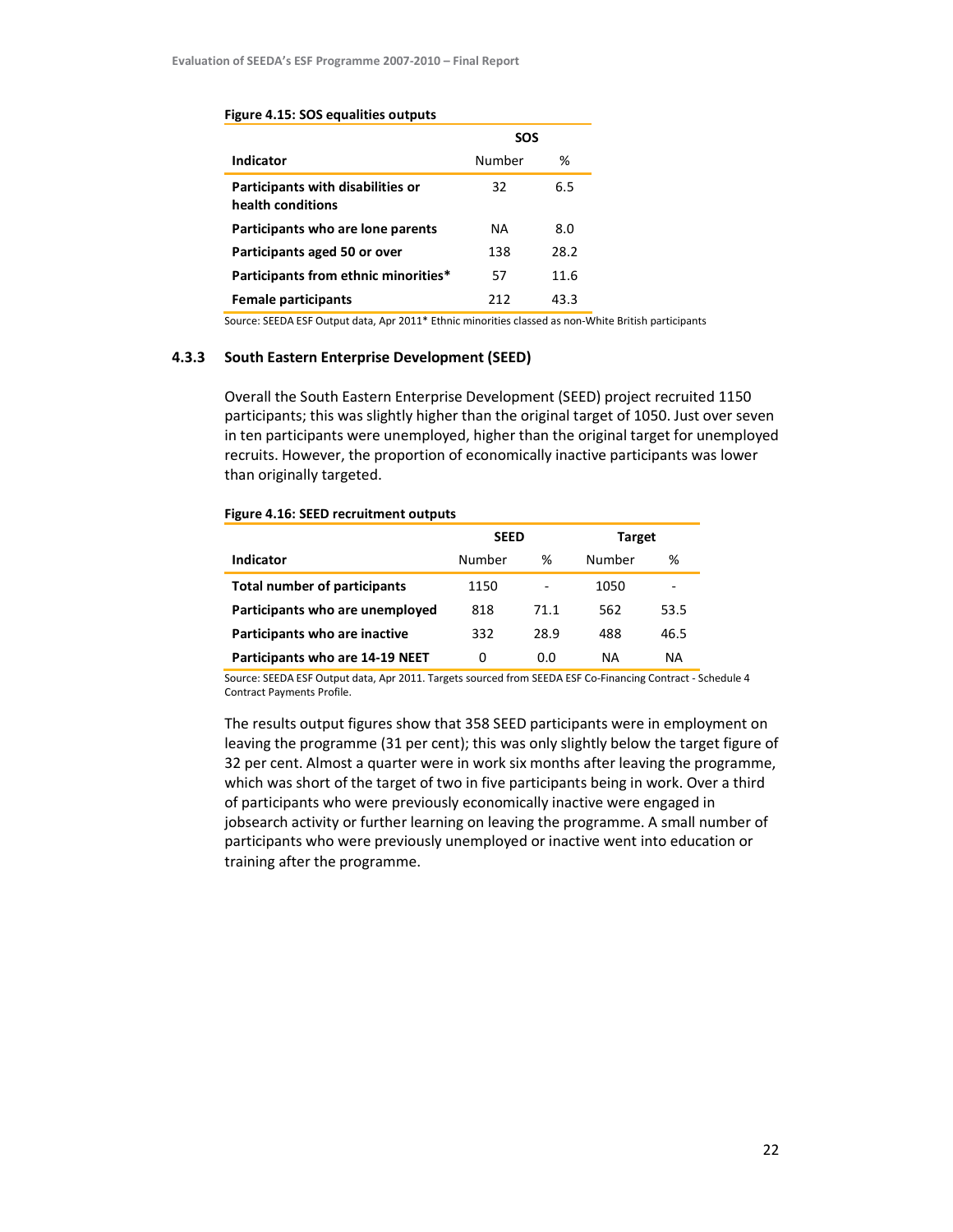|                                                                                                    | <b>SEED</b> |      | Target    |           |
|----------------------------------------------------------------------------------------------------|-------------|------|-----------|-----------|
| Indicator                                                                                          | Number      | ℅    | Number    | %         |
| Participants in work on leaving                                                                    | 358         | 31.1 | 336       | 32.0      |
| Participants in work six months<br>after leaving                                                   | 278         | 24.2 | 420       | 40.0      |
| <b>Economically inactive participants</b><br>engaged in jobsearch activity or<br>further learning* | 123         | 37.0 | <b>NA</b> | <b>NA</b> |
| Participants going into education<br>or training on leaving**                                      | 13          | 1.1  | <b>NA</b> | <b>NA</b> |

#### Figure 4.17: SEED results outputs

Source: SEEDA ESF Output data, Apr 2011. Targets sourced from SEEDA ESF Co-Financing Contract - Schedule 4 Contract Payments Profile. \* Calculated from the number of participants who were economically inactive before the programme who were then classed as unemployed or in education on leaving the programme. \*\* Calculated from the number of participants who were unemployed or economically inactive before the programme.

The figure below shows the employment status of participants both before and after the programme. Almost a third of the SEED participants in employment on leaving the programme had previously been economically inactive, with the remainder being unemployed.

| After                        | <b>Employed</b> | Into                     | Unemployed | Economically | Total -       |
|------------------------------|-----------------|--------------------------|------------|--------------|---------------|
| <b>Before</b>                |                 | education or<br>training |            | inactive     | <b>Before</b> |
| Employed                     | 0               | 0                        | 0          | 0            | 0             |
| Unemployed                   | 246             | 8                        | 535        | 29           | 818           |
| <b>Economically inactive</b> | 112             | 5                        | 118        | 97           | 332           |
| <b>Total - After</b>         | 358             | 13                       | 653        | 125          | 1150          |

### Figure 4.18: Employment status before and after – SEED

Source: SEEDA ESF Output data, Apr 2011

The characteristics of SOS participants against the ESF indicators can be seen in Figure 4.19 below. Targets were not available for these indicators on a project level therefore no comparisons are made. This figure shows that over a quarter of SEED participants had a disability or health condition, and around three in ten participants were from ethnic minorities. Almost half of SEED recruits were female.

### Figure 4.19: SEED equalities outputs

|                                                               | SEED      |      |
|---------------------------------------------------------------|-----------|------|
| Indicator                                                     | Number    | %    |
| <b>Participants with disabilities or</b><br>health conditions | 301       | 26.2 |
| Participants who are lone parents                             | <b>NA</b> | 3.8  |
| Participants aged 50 or over                                  | 259       | 22.5 |
| Participants from ethnic minorities*                          | 351       | 30.5 |
| <b>Female participants</b>                                    | 540       | 47.0 |

Source: SEEDA ESF Output data, Apr 2011\* Ethnic minorities classed as non-White British participants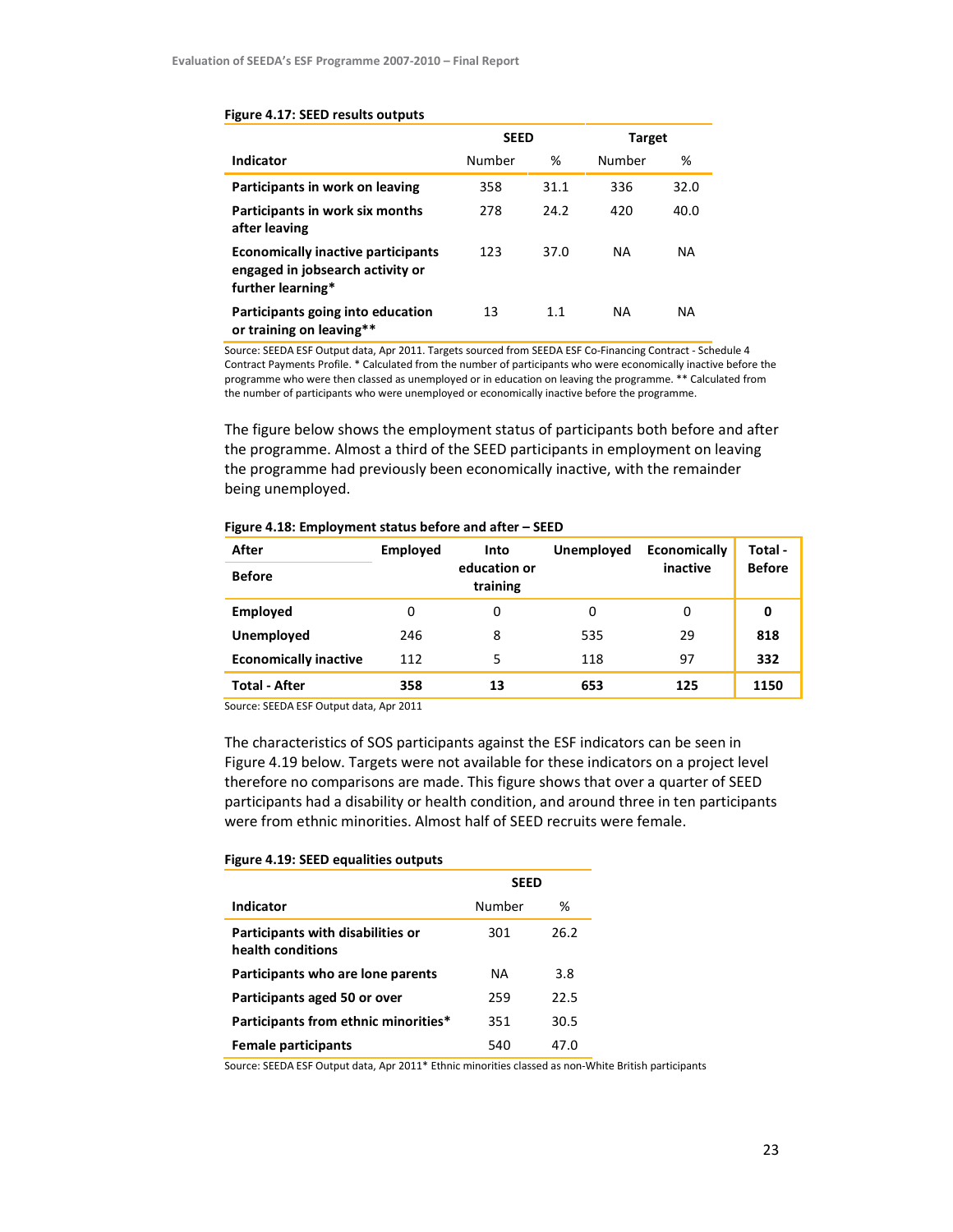## 4.4 Priority 2 projects

This section provides more detailed outputs for the individual projects within Priority 2. Where possible, outputs have been reported against targets set at the start of the project, with comparisons being made between the targets and the actual results.

### 4.4.1 Enviroskills

Overall the Enviroskills project recruited 1980 participants; this was almost 200 participants higher than the original targeted number. Over four in ten participants were without level 3 qualifications, with around 15 per cent being without level 2 qualifications.

|                                                       | <b>Enviroskills</b> |      | Target |     |
|-------------------------------------------------------|---------------------|------|--------|-----|
| Indicator                                             | Number              | ℅    | Number | %   |
| <b>Total number of</b><br>participants                | 1980                |      | 1800   |     |
| Participants without level 2<br>qualifications        | 304                 | 15.4 | NA.    | NA. |
| <b>Participants without level 3</b><br>qualifications | 839                 | 42.4 | NA     | NA. |

### Figure 4.20: Enviroskills recruitment outputs

Source: SEEDA ESF Output data, Apr 2011. Targets sourced from SEEDA ESF Co-Financing Contract - Schedule 4 Contract Payments Profile

In terms of qualifications achieved during the programme, overall almost nine in ten participants achieved a unit or module towards a level 3 or 4 qualification, with the majority of these being at level 3.

### Figure 4.21: % that gained a part qualification

|                                      | <b>Enviroskills</b> |      |
|--------------------------------------|---------------------|------|
| Indicator                            | Number              | ℅    |
| Gained unit or module of level 3     | 1620                | 81.8 |
| Gained unit or module of level 4     | 131                 | 6.6  |
| Total that gained part qualification | 1751                | 88 4 |
|                                      |                     |      |

Source: SEEDA ESF Output data, Apr 2011

Looking at participants' previous qualification levels, we see that almost nine in ten participants who previously had no qualifications gained a unit or module of level 3 or 4.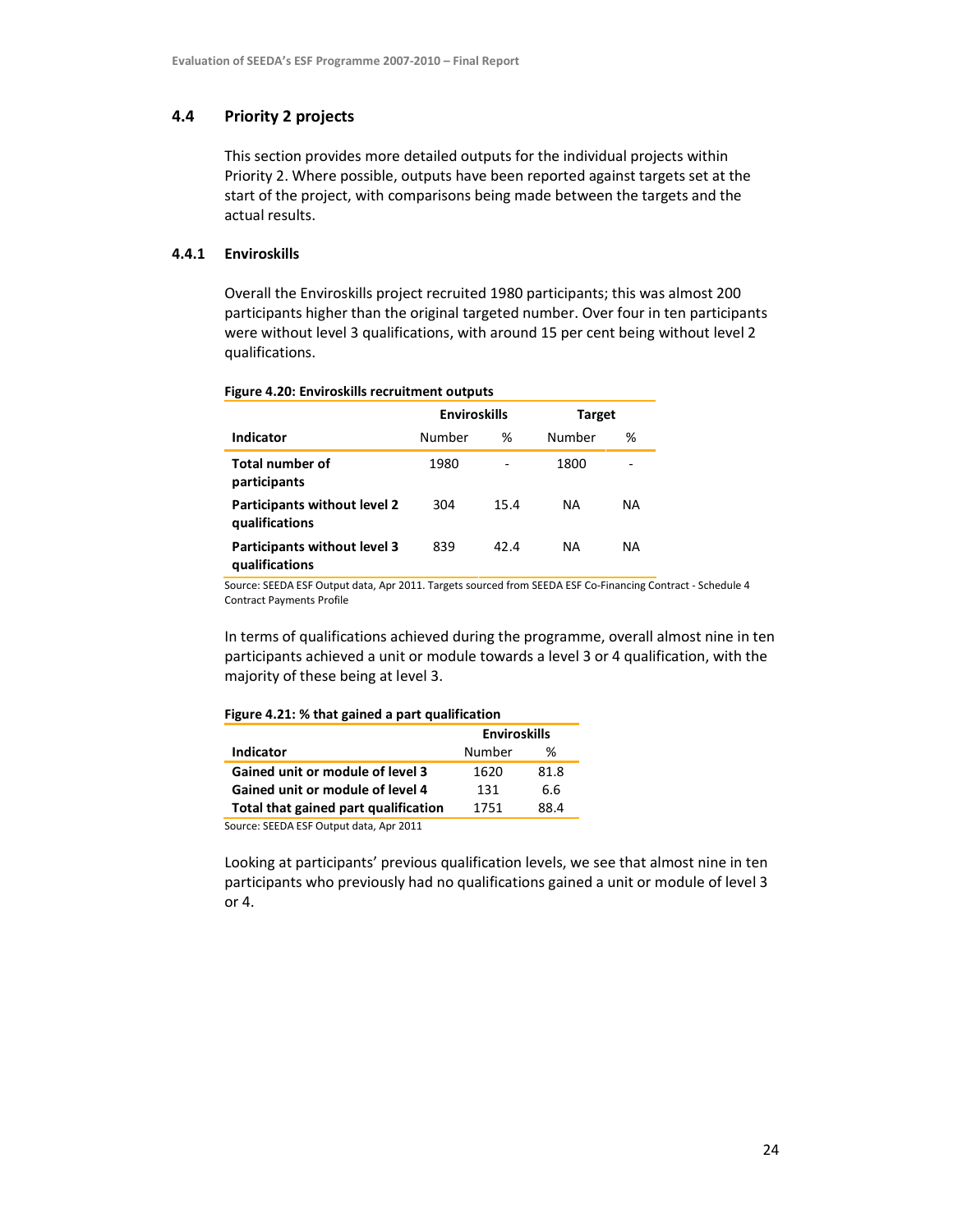|                                    |        | <b>Gained unit or</b><br>module of level 3 |        | <b>Gained unit or</b><br>module of level 4 |
|------------------------------------|--------|--------------------------------------------|--------|--------------------------------------------|
|                                    | Number | % of total                                 | Number | % of total                                 |
| <b>None</b>                        | 236    | 81.4                                       | 21     | 7.2                                        |
| Level 1 or equivalent              | 8      | 57.1                                       | 5      | 35.7                                       |
| Level 2 or equivalent              | 438    | 81.9                                       | 45     | 8.4                                        |
| Level 3 or equivalent              | 466    | 84.3                                       | 27     | 4.9                                        |
| Level 4 or equivalent              | 386    | 79.8                                       | 26     | 5.4                                        |
| Level 5 or equivalent<br>or higher | 74     | 81.3                                       | 7      | 7.7                                        |
| <b>Unknown</b>                     | 12     | 92.3                                       | 0      | 0.0                                        |
| <b>Total</b>                       | 1620   | 81.8                                       | 131    | 6.6                                        |

| Figure 4.22: % that gained part qualification by previous qualification level - Enviroskills |
|----------------------------------------------------------------------------------------------|
|----------------------------------------------------------------------------------------------|

Source: SEEDA ESF Output data, Apr 2011

From the above table, we can calculate that 780 participants (39%) upskilled during the programme, by achieving a part qualification at a level higher than that of which they held before the programme.

The characteristics of Enviroskills participants against the ESF indicators can be seen in Figure 4.23 below. Targets were not available for these indicators on a project level therefore no comparisons are made. From this data we see that almost a quarter of participants were aged 50 or over, and almost a third were female.

|                                                        | <b>Enviroskills</b> |               |  |
|--------------------------------------------------------|---------------------|---------------|--|
| Indicator                                              | Number              | %             |  |
| Participants with disabilities or<br>health conditions | 44                  | $2.2^{\circ}$ |  |
| Participants aged 50 or over                           | 480                 | 24.2          |  |
| Participants from ethnic minorities*                   | 236                 | 11.9          |  |
| <b>Female participants</b>                             | 643                 | 32.5          |  |

Figure 4.23: Enviroskills equalities outputs

Source: SEEDA ESF Output data, Apr 2011\* Ethnic minorities classed as non-White British participants

### 4.4.2 Skills for Technology: Instrumentation, ICT and Electronics

Overall the Skills for Technology: Instrumentation, ICT and Electronics (ST1) project recruited 856 participants; this was slightly below the original target of 900 participants. Over four in ten participants were without level 3 qualifications, with 9 per cent being without level 2 qualifications.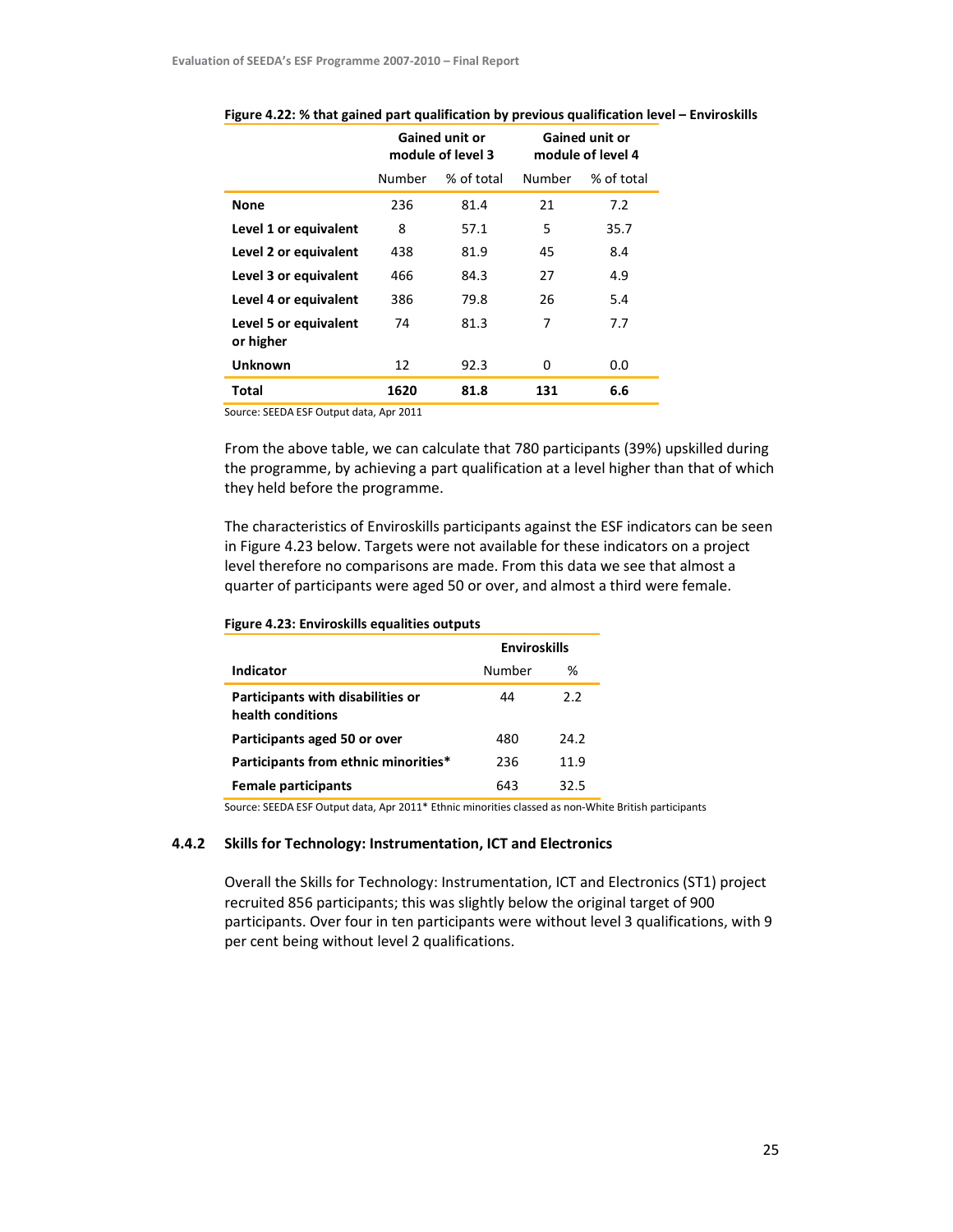#### Figure 4.24: ST1 recruitment outputs

|                                                       | ST <sub>1</sub> |      | Target |           |
|-------------------------------------------------------|-----------------|------|--------|-----------|
| <b>Indicator</b>                                      | Number          | %    | Number | ℅         |
| <b>Total number of</b><br>participants                | 856             | -    | 900    | -         |
| Participants without level 2<br>qualifications        | 77              | 9.0  | NA.    | <b>NA</b> |
| <b>Participants without level 3</b><br>qualifications | 350             | 40.9 | NA.    | <b>NA</b> |

Source: SEEDA ESF Output data, Apr 2011. Targets sourced from SEEDA ESF Co-Financing Contract - Schedule 4 Contract Payments Profile.

In terms of qualifications achieved during the programme, all 856 participants achieved a unit or module of a level 3 qualification, regardless of their qualification level prior to the programme. The table below the qualification level of participants before the programme, and also shows that 350 participants (41%) upskilled during the programme, by achieving a part qualification at a level higher than that of which they held before the programme.

|  |  | Figure 4.25: % that gained part qualification by previous qualification level - ST1 |  |
|--|--|-------------------------------------------------------------------------------------|--|
|--|--|-------------------------------------------------------------------------------------|--|

|                                    | <b>Gained unit or</b><br>module of level 3 |            |  |
|------------------------------------|--------------------------------------------|------------|--|
|                                    | Number                                     | % of total |  |
| None                               | 58                                         | 100.0      |  |
| Level 1 or equivalent              | 19                                         | 100.0      |  |
| Level 2 or equivalent              | 273                                        | 100.0      |  |
| Level 3 or equivalent              | 449                                        | 100.0      |  |
| Level 4 or equivalent              | 35                                         | 100.0      |  |
| Level 5 or equivalent<br>or higher | 21                                         | 100.0      |  |
| Unknown                            | 1                                          | 100.0      |  |
| Total                              | 856                                        | 100.0      |  |
|                                    |                                            |            |  |

Source: SEEDA ESF Output data, Apr 2011

In terms of the targets set out for ST1, the project over achieved in terms of the number and proportion of individuals gaining units towards NVQ levels 3 and 4. The project hit its target for the number of individuals without level 3 prior to the programme achieving a unit or module of level 3 exactly. However, no individual gained units higher than NVQ level 4 despite targets being set for 100 participants to do so.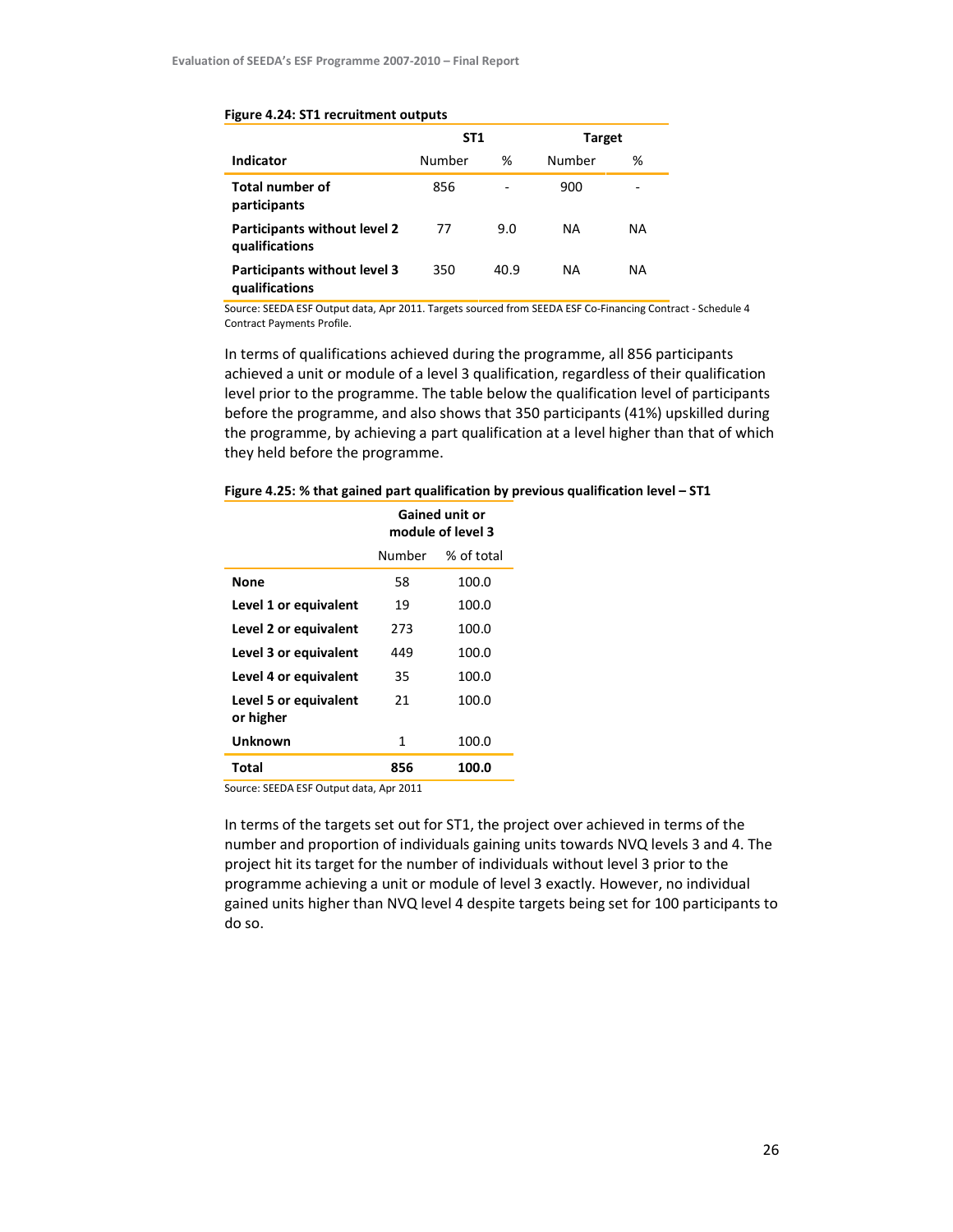|                                                                  | ST1 outputs |       | <b>Targets</b> |      |
|------------------------------------------------------------------|-------------|-------|----------------|------|
|                                                                  | Number      | %     | Number         | %    |
| Individuals gaining units<br>towards NVQ Levels 3 & 4            | 856         | 100.0 | 800            | 88.9 |
| <b>Individuals without NVQ 3</b><br>gaining unit/module of NVQ 3 | 350         | 38.9  | 350            | 38.9 |
| Individuals gaining units higher<br>than NVQ levels 3 & 4        | 0           | 0.0   | 100            | 11.1 |

#### Figure 4.26: ST1 results outputs

Source: SEEDA ESF Output data, Apr 2011. Targets sourced from SEEDA ESF Co-Financing Contract - Schedule 4

The characteristics of ST1 participants against the ESF indicators can be seen in Figure 4.27 below. Targets were not available for these indicators on a project level therefore no comparisons are made. From this data we see that only a small proportion of participants were female or had a disability or health condition.

|                                                        | ST <sub>1</sub> |      |  |
|--------------------------------------------------------|-----------------|------|--|
| Indicator                                              | Number          | ℅    |  |
| Participants with disabilities or<br>health conditions | 10              | 1.2  |  |
| Participants aged 50 or over                           | 141             | 16.5 |  |
| Participants from ethnic minorities*                   | 41              | 4.8  |  |
| <b>Female participants</b>                             | 16              | 1.9  |  |

Figure 4.27: ST1 equalities outputs

Source: SEEDA ESF Output data, Apr 2011\* Ethnic minorities classed as non-White British participants

### 4.4.3 Skills for Technology

Overall the Skills for Technology (ST2) project recruited 399 participants. Over three in ten of these participants did not have level 3 qualifications, with around 11 per cent not having a level 2 qualification.

|  |  | Figure 4.28: ST2 recruitment outputs |  |
|--|--|--------------------------------------|--|
|--|--|--------------------------------------|--|

|                                             | ST <sub>2</sub> |      |  |
|---------------------------------------------|-----------------|------|--|
| Indicator                                   | Number          | %    |  |
| Total number of participants                | 399             | -    |  |
| Participants without level 2 qualifications | 45              | 11.3 |  |
| Participants without level 3 qualifications | 124             | 31.1 |  |
| $\sim$ CEEDA FCE O. t t that a A  2011      |                 |      |  |

Source: SEEDA ESF Output data, Apr 2011

In terms of qualifications gained during the programme, all 399 participants achieved a unit or module of a level 3 or 4 qualification, with the large majority of these being for level 3. The table below shows the qualification level of participants before the programme, and also shows that 128 participants (32%) upskilled during the programme by achieving a part qualification at a level higher than that of which they held before the programme.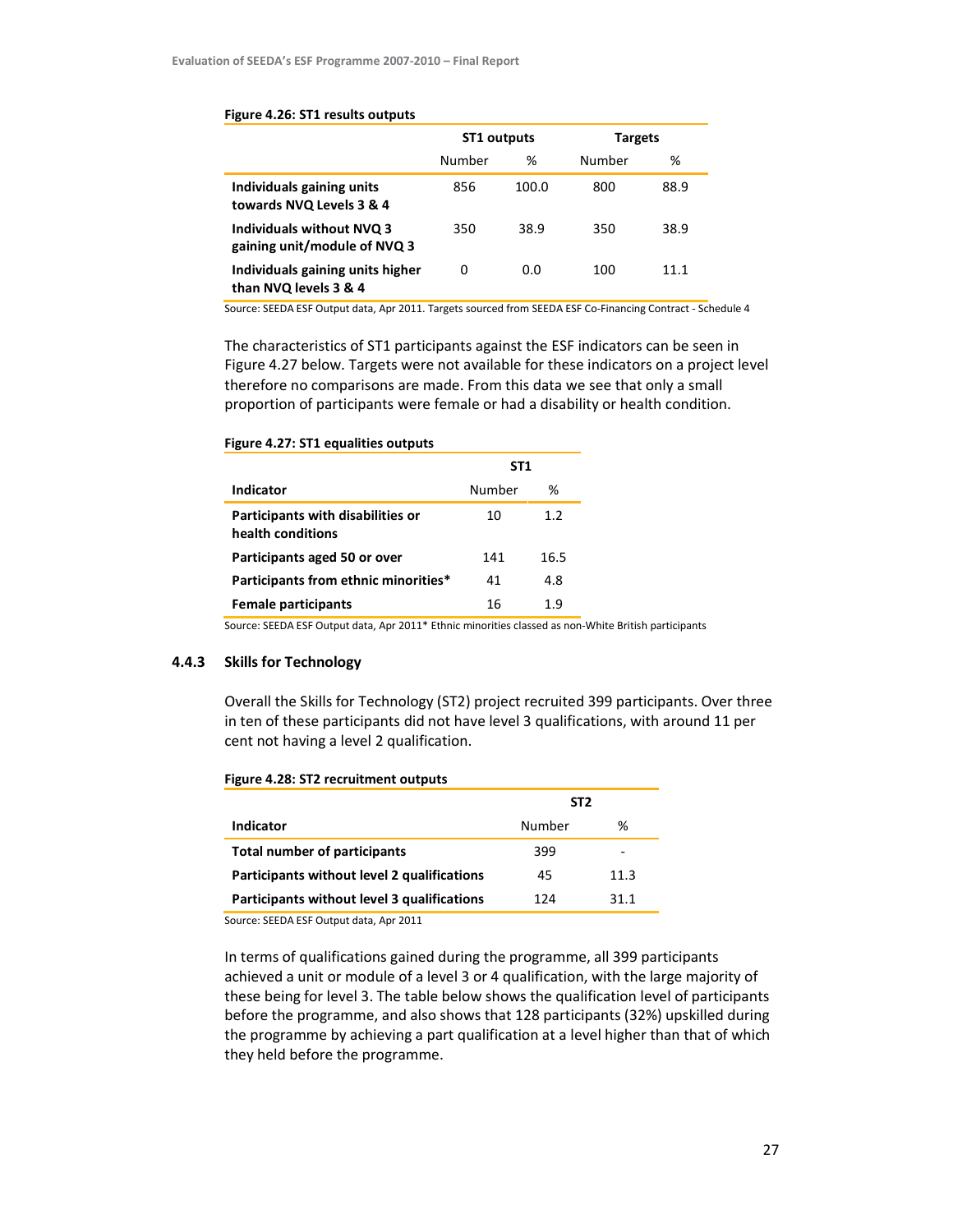|                                    | <b>Gained unit or module</b><br>of level 3 |            |        | <b>Gained unit or module</b><br>of level 4 |
|------------------------------------|--------------------------------------------|------------|--------|--------------------------------------------|
|                                    | Number                                     | % of total | Number | % of total                                 |
| <b>None</b>                        | 42                                         | 100.0      | 0      | 0.0                                        |
| Level 1 or equivalent              | 3                                          | 100.0      | 0      | 0.0                                        |
| Level 2 or equivalent              | 77                                         | 97.5       | 2      | 2.5                                        |
| Level 3 or equivalent              | 117                                        | 96.7       | 4      | 3.3                                        |
| Level 4 or equivalent              | 88                                         | 95.7       | 4      | 4.3                                        |
| Level 5 or equivalent<br>or higher | 32                                         | 88.9       | 4      | 11.1                                       |
| <b>Unknown</b>                     | 26                                         | 100.0      | 0      | 0.0                                        |
| <b>Total</b>                       | 385                                        | 96.5       | 14     | 3.5                                        |

#### Figure 4.29: % that gained part qualification by previous qualification level – ST2

Source: SEEDA ESF Output data, Apr 2011

The characteristics of ST2 participants against the ESF indicators can be seen in Figure 4.30 below. Targets were not available for these indicators on a project level therefore no comparisons are made. This data shows that a small proportion of the participants were female or had a disability or health condition, with just over one in ten being from an ethnic minority.

### Figure 4.30: ST2 equalities outputs

|                                                     | ST <sub>2</sub> |      |
|-----------------------------------------------------|-----------------|------|
| Indicator                                           | Number          | %    |
| Participants with disabilities or health conditions | 8               | 2 O  |
| Participants aged 50 or over                        | 73              | 18.3 |
| Participants from ethnic minorities*                | 44              | 11.0 |
| <b>Female participants</b>                          | 25              | 6.3  |

Source: SEEDA ESF Output data, Apr 2011\* Ethnic minorities classed as non-White British participants

### 4.4.4 Management & Leadership for Priority Sectors

Overall the Management and Leadership for Priority Sectors (MLPS) project recruited 133 participants, significantly lower than the original target of 390 participants.

### Figure 4.31: MLPS recruitment outputs

|                                             | <b>MLPS</b> |      | <b>Target</b> |           |
|---------------------------------------------|-------------|------|---------------|-----------|
| Indicator                                   | Number      | ℅    | Number        | %         |
| <b>Total number of participants</b>         | 133         | ٠    | 390           |           |
| Participants without level 2 qualifications | 11          | 8.3  | ΝA            | <b>NA</b> |
| Participants without level 3 qualifications | 31          | 23.3 | ΝA            | NA        |

Source: SEEDA ESF Output data, Apr 2011. Targets sourced from SEEDA ESF Co-Financing Contract - Schedule B Contract Payments Profile - Schedule 4.

In terms of qualifications gained during the course, around 14 per cent of participants gained a level 3 qualification and three per cent gained a level 5 qualification or higher. The table below shows the qualification level of participants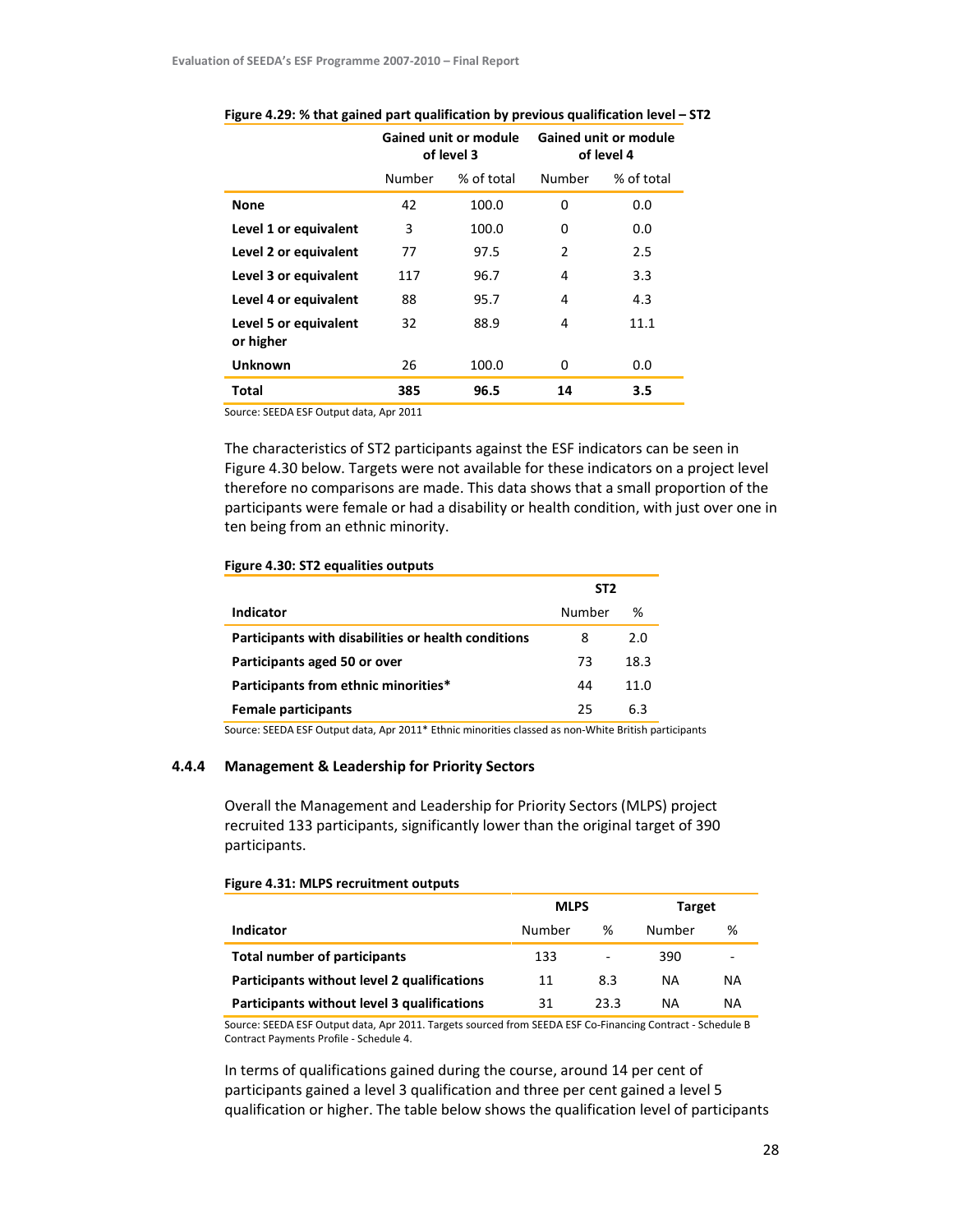before the programme, and also shows that 6 participants (5%) upskilled during the programme by achieving a full qualification at a level higher than that of which they held before the programme.

|                                    | <b>Gained level 3</b> |            |        | <b>Gained level 5 or</b><br>higher |
|------------------------------------|-----------------------|------------|--------|------------------------------------|
|                                    | Number                | % of total | Number | % of total                         |
| Level 1 or equivalent              | 1                     | 9.1        | 0      | 0.0                                |
| Level 2 or equivalent              | 2                     | 10.0       | 1      | 5.0                                |
| Level 3 or equivalent              | 7                     | 21.2       | 1      | 3.0                                |
| Level 4 or equivalent              | 6                     | 14.3       | 1      | 2.4                                |
| Level 5 or equivalent<br>or higher | 1                     | 6.7        | 1      | 6.7                                |
| <b>Unknown</b>                     | 2                     | 16.7       | 0      | 0.0                                |
| <b>Total</b>                       | 19                    | 14.3       | 4      | 3.0                                |

### Figure 4.32: % that gained full qualification by previous qualification level – MLPS

Source: SEEDA ESF Output data, Apr 2011

The characteristics of MLPS participants against the ESF indicators can be seen in Figure 4.33 below. Targets were not available for these indicators on a project level therefore no comparisons are made. The figure shows us that while only a small proportion of participants were aged 50 or over or had a disability or health condition, almost a third of participants were female and over one in ten were from ethnic minorities.

|                                                     | <b>MLPS</b> |         |
|-----------------------------------------------------|-------------|---------|
| Indicator                                           | Number      | ℅       |
| Participants with disabilities or health conditions | 2           | $1.5\,$ |
| Participants aged 50 or over                        | 11          | 8.3     |
| Participants from ethnic minorities*                | 15          | 11.3    |
| <b>Female participants</b>                          | 42          | 31 R    |

### Figure 4.33: MLPS equalities outputs

Source: SEEDA ESF Output data, Apr 2011\* Ethnic minorities classed as non-White British participants

# 4.5 Summary

The overall number of participants on the programme has fallen some way short of original targets. However, Priority 1 has greatly exceeded its targets for the number of unemployed (+48%) and economically inactive participants (+23%). Priority 2 has over performed in the proportion of participants without basic skills (+10%) and in recruiting participants without level 2 and level 3 qualifications.

In terms of the results achieved there was mixed success. Priority 1 did not meet its target for the number of participants in employment on leaving the programme (- 16%) although exceeding the target for the proportion of participants who were previously economically inactive being engaged in jobsearch activity or further learning on leaving the programme. In Priority 2 the target for the number of participants achieving a part qualification was greatly exceeded, with the vast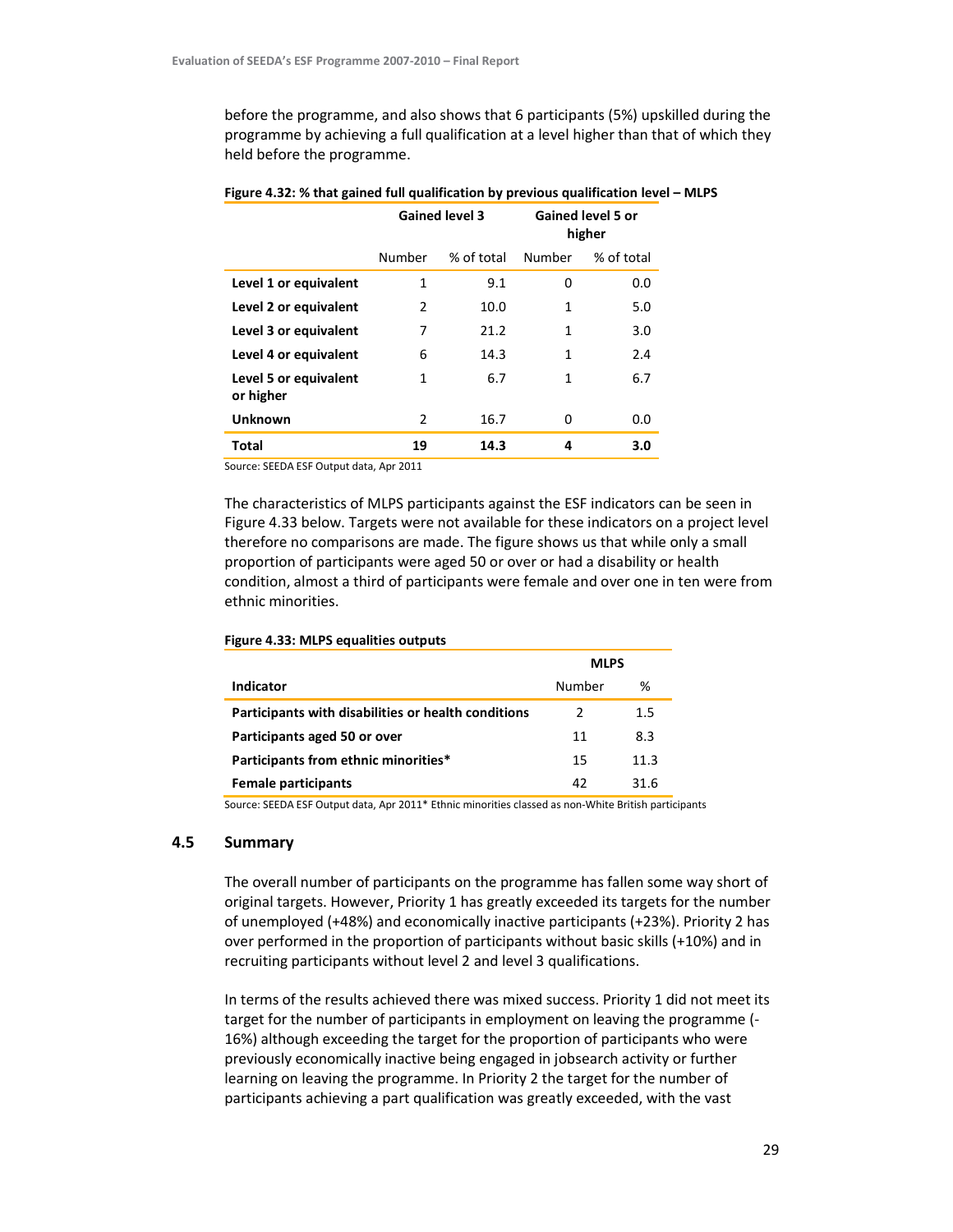majority of Priority 2 participants achieving a part qualification; however, only a small number of participants that previously had a qualification of level 2 or below achieved a full level 3 qualification, far below the target.

Overall the programme succeeded in meeting its equality targets for the recruitment of participants aged 50+ as well as participants from ethnic minorities, particularly in Priority 1. However, both Priority 1 and 2 failed to meet their targets of recruiting participants with a disability or health condition and recruiting female participants, with Priority 2 particularly falling well short of these targets.

The analysis of programme outputs identifies some areas of underperformance. It is reasonable to assert that the effects of the economic downturn have made it more difficult to achieve job output targets and higher level qualifications, as unemployment continues to rise and employers are less likely to recruit or invest in training. We will further consider these economic effects on the ESF programme in relation to wider outcomes and impacts.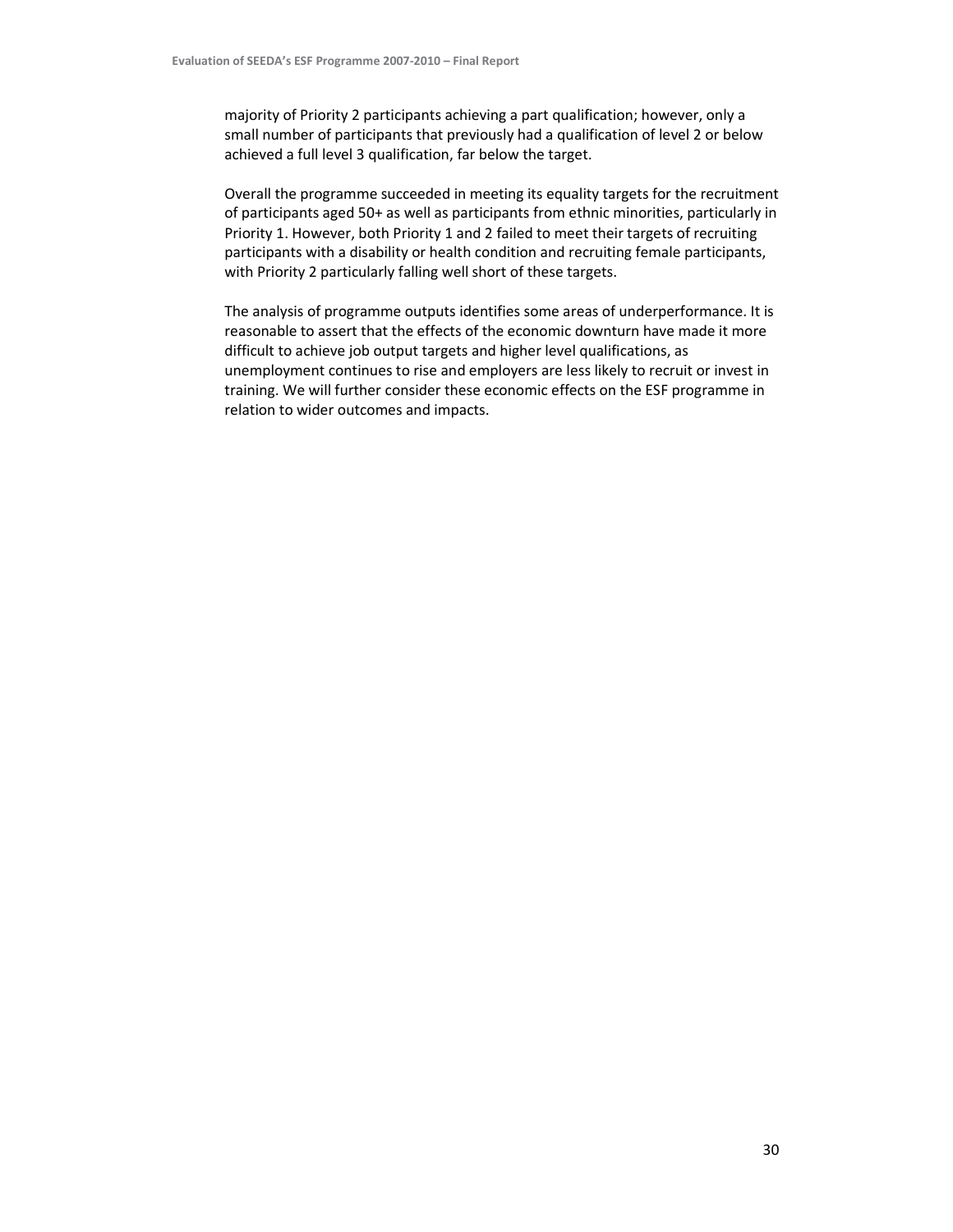# 5. Outcomes and impacts: analysis of the beneficiary survey

# 5.1 Introduction

A telephone survey was conducted with individuals who had taken part in the projects under evaluation. A separate questionnaire was used for each priority in order to assess beneficiaries' views of the programme, as well as subsequent outcomes they achieved. This section describes and analyses the survey findings.

# 5.2 Priority 1

# 5.2.1 Participants' characteristics

Out of the 568 priority beneficiaries who indicated they would be willing to take part in the survey, 230 completed it. This represents a response rate of 40% - extremely high for a telephone survey. This sample size implies a confidence interval of +/- 5% at a 95% confidence level.

Figure 5.1 below shows the age profile of clients. Around two thirds were aged between 25 and 49 upon entry in to the programme. Just under 30 per cent were over 50, with the remaining aged between 16 and 24. The average (mean) age of respondents was 43.

| Figure 5.1. Age profile or respondents (all 250 respo |                          |                              |  |  |
|-------------------------------------------------------|--------------------------|------------------------------|--|--|
| Age band                                              | Number of<br>respondents | Percentage of<br>respondents |  |  |
| 16-24                                                 | 15                       | 6.5                          |  |  |
| 25-49                                                 | 151                      | 65.7                         |  |  |
| $50+$                                                 | 64                       | 27.8                         |  |  |
| average age                                           | 43                       |                              |  |  |

# Figure 5.1: Age profile of respondents (all 230 respondents)

Figure 5.2 below shows the ethnic profile of survey respondents. Over three quarters were White British, with a further 9% being White Irish. Only 4% were Asian/Asian British and 2% were Black/Black British.

|  | Figure 5.2: Ethnic profile of respondents (all 230 respondents) |  |
|--|-----------------------------------------------------------------|--|
|  |                                                                 |  |

| <b>Ethnicity</b>           | Number | Percentage |
|----------------------------|--------|------------|
| <b>White British</b>       | 180    | 78.3       |
| White Irish                | 20     | 8.7        |
| White other                | 8      | 3.5        |
| Asian/Asian British        | 10     | 4.3        |
| <b>Black/black British</b> | 5      | 2.2        |
| Other ethnic group         | 7      | 3.0        |

The table below shows the number of respondents who are single parents (not living with a partner and caring for a child under 16) or disabled. These are both groups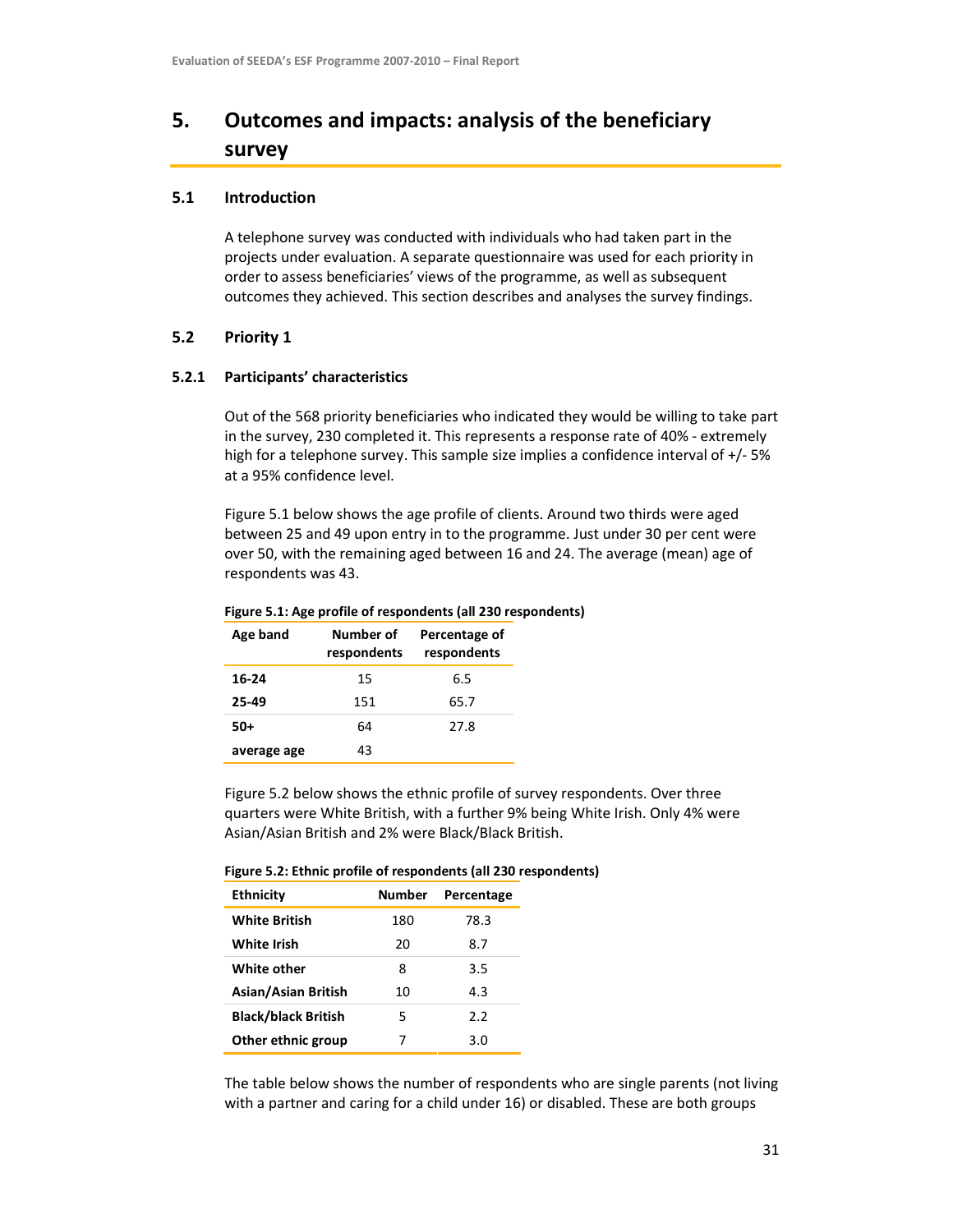who were targeted by the ESF programme, as they typically face higher barriers in accessing the labour market. 26% of respondents had a disability and 13% are single parents.

| Figure 5.3: Numbers of respondents who are disabled or a single parent |        |            |  |  |
|------------------------------------------------------------------------|--------|------------|--|--|
| Respondents who are                                                    | Number | Percentage |  |  |
| <b>Disabled</b>                                                        | 59     | 26%        |  |  |
| Single parent                                                          | 31     | 13%        |  |  |

Three projects in Priority 1 were covered by the survey – SEED, SOS and Gateway to SusCon. A breakdown of respondents by the project they took part in is provided in the table below. Just under three quarters of survey respondents took part in the SEED project, with 24% taking part in SOS. Only six respondents (3%) took part in Gateway to SusCon. The proportional split relates in part to the size of projects and the number of contact details provided.

Figure 5.4: Project taken by respondents (all 230 respondents)

| Project                 | Number | Percentage |
|-------------------------|--------|------------|
| <b>SEED</b>             | 169    | 73         |
| SOS                     | 55     | 24         |
| Gateway<br>to<br>SusCon | 6      | 3          |
| <b>Total</b>            | 230    | 100        |

### 5.2.2 Support received

Almost half of priority 1 survey respondents heard about the employment support projects through Jobcentre Plus, with 16.5% hearing about it through word of mouth. A further 7% saw it advertised on a leaflet or flyer. The high reliance of Jobcentre Plus in promoting and sign-posting individuals to the programme is not surprising given that most unemployed beneficiaries are in receipt of benefits. At the same time the rise in unemployment and the rapid response taken by Jobcentre Plus to assist new claimants may have increased this referral route to ESF projects. This is likely to have impacted on the programmes reach with those furthest removed from the labour market, one of the key target groups for priority 1.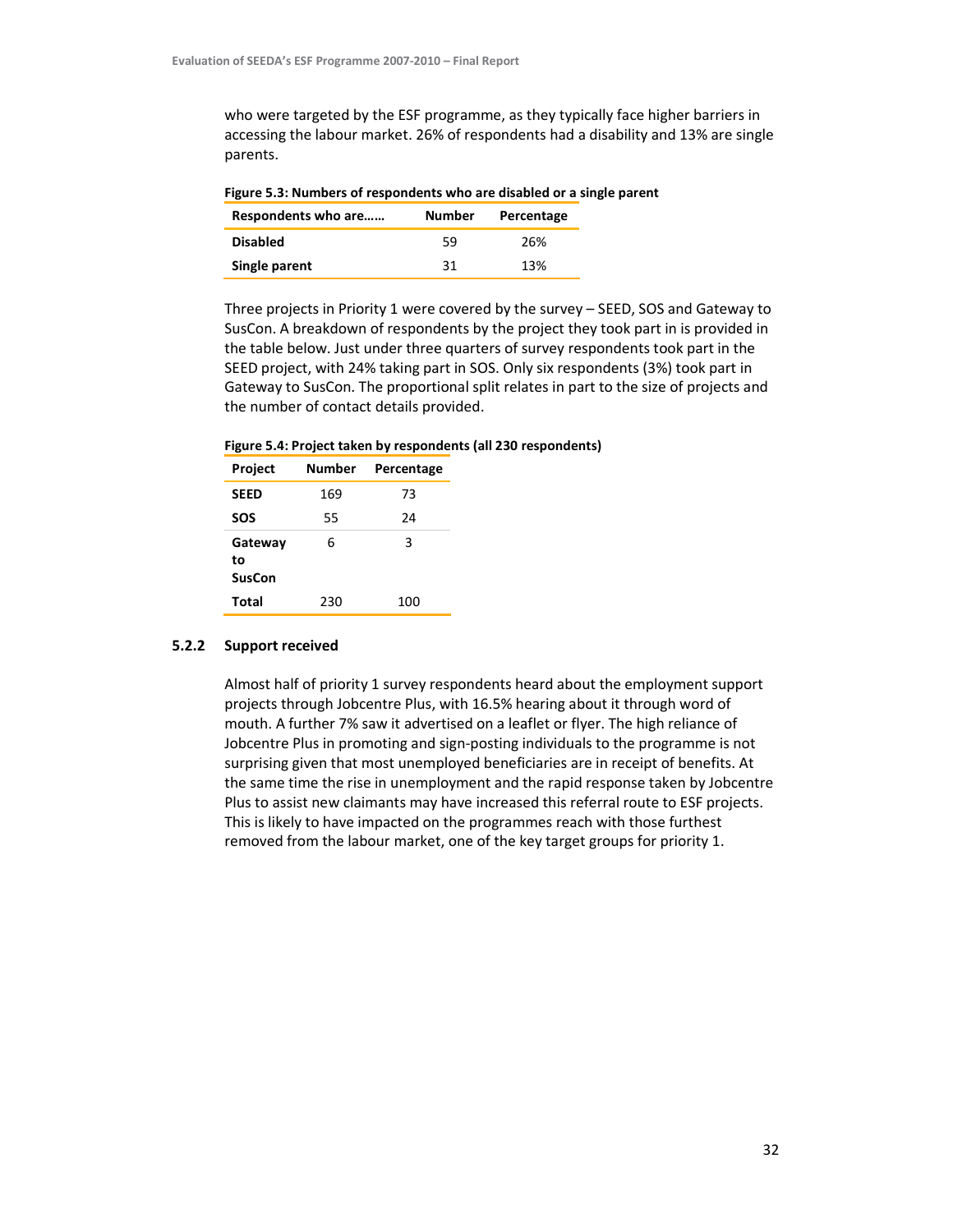| <b>Source</b>                           | <b>Number</b> | Percentage |
|-----------------------------------------|---------------|------------|
| Job centre                              | 102           | 44.3       |
| Word of mouth                           | 38            | 16.5       |
| <b>Advertisement</b><br>(leaflet/flyer) | 17            | 7.4        |
| <b>Business link</b>                    | 12            | 5.2        |
| <b>Shaw Trust</b>                       | 11            | 4.8        |
| Charity                                 | 19            | 8.3        |
| <b>Internet</b>                         | 6             | 2.6        |
| Work/college                            | 6             | 2.6        |
| Other                                   | 19            | 8.3        |

Figure 5.5: 'How did you first hear about the programme?' (all 230 respondents)

Just over half of respondents had received advice or support on becoming self employed, primarily through the SEED project. Around a third had received coaching or mentoring support, with a handful or beneficiaries also receiving training in how to look for work, information about suitable job vacancies, or contacts to aid the job search process. The type of support received was largely determined by the project taken part in.

| Type of support                              | <b>Number</b> | Percentage |
|----------------------------------------------|---------------|------------|
| Advice or support on becoming self-employed  | 116           | 50.4       |
| Coaching or mentoring support                | 78            | 33.9       |
| Provided training in how to look for work    | 15            | 6.5        |
| Information about suitable job vacancies     | 4             | 1.7        |
| Provided contacts to help you look for a job | 1             | 0.4        |
| Provided work experience/placement           | 0             | 0.0        |
| Other                                        | 16            | 7.0        |

Figure 5.6: Main type of support received (all 230 respondents, one answer only)

The majority of support lasted between one and four months, with 14% receiving support that lasted between four and six months and 10% between one week and a month. Some 4% of beneficiaries received day-long support, and 11% of support lasted over 6 months.

| Length                 | <b>Number</b> | Percentage |  |
|------------------------|---------------|------------|--|
| One day                | 10            | 4.3        |  |
| Two-seven days         | 6             | 2.6        |  |
| One week to a<br>month | 24            | 10.4       |  |
| 1-4 months             | 123           | 53.5       |  |
| 4-6 months             | 31            | 13.5       |  |
| 6-12 months            | 17            | 7.4        |  |
| 12+ months             | 8             | 3.5        |  |

### Figure 5.7: Length of support (all 230 respondents)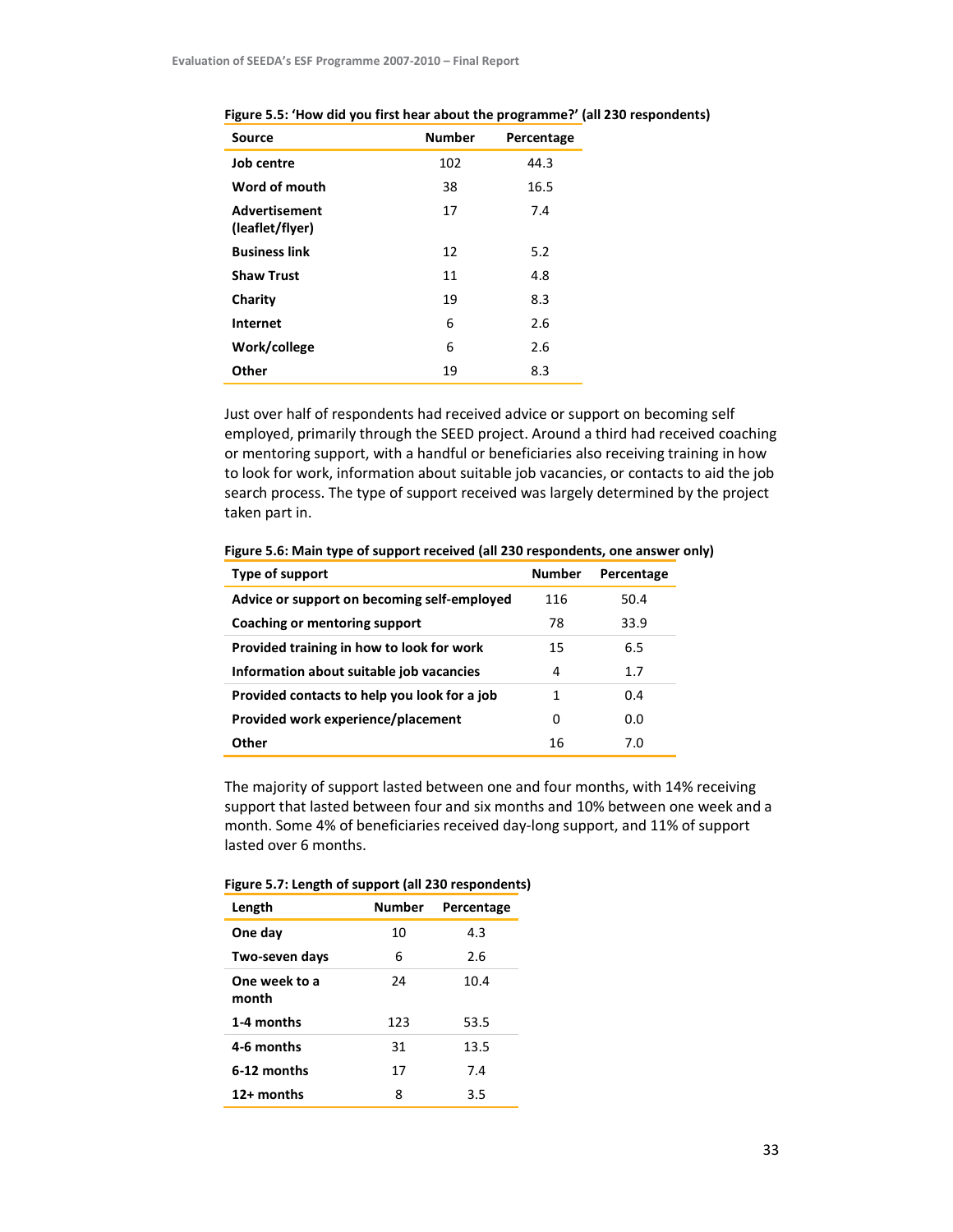#### 5.2.3 Views of the programme

Almost three quarters of survey respondents felt that the length of support was about right for them, with the majority of the remaining respondents stating that support was too short – in some cases that may be a testament to how useful the support was. Just six out of the 230 respondents felt that the support went on for too long.

#### Figure 5.8: Views of appropriateness of support duration (all 230 respondents)

|             |     | Number Percentage |
|-------------|-----|-------------------|
| Too short   | 54  | 23.5              |
| About right | 170 | 73.9              |
| Too long    | r.  | 2.6               |

Only a fifth of beneficiaries stated that the programme provided no help in finding employment. The programme provided some help for 35% of beneficiaries, whilst 45% responded saying that the programme definitely aided them in their search for employment.

Figure 5.9: Responses to the question 'would you say the project improved your chances of employment?' (all 230 respondents)



The table below breaks down the information above by the project undertaken by respondents. The employment prospects of SOS beneficiaries appear to have been raised the most by the programme, with 51% stating that the project definitely improved their chances of finding employment and a further 36% reporting that it provided some help. SEED respondents were slightly less positive, although 78% still reported it provided some or a lot of help. Gateway to SusCon beneficiaries were equally split between 'Yes, definitely' and 'No'.

It is difficult to assess why priority 1 beneficiaries are polarised in the views about the benefits of the Gateway to SusCon project in helping them find unemployment. The Gateway to SusCon case study (Appendix 1) identifies some possible reasons, namely the need to take account of different customer needs (e.g. specific services for unemployed participants) and to link individual courses so that they can be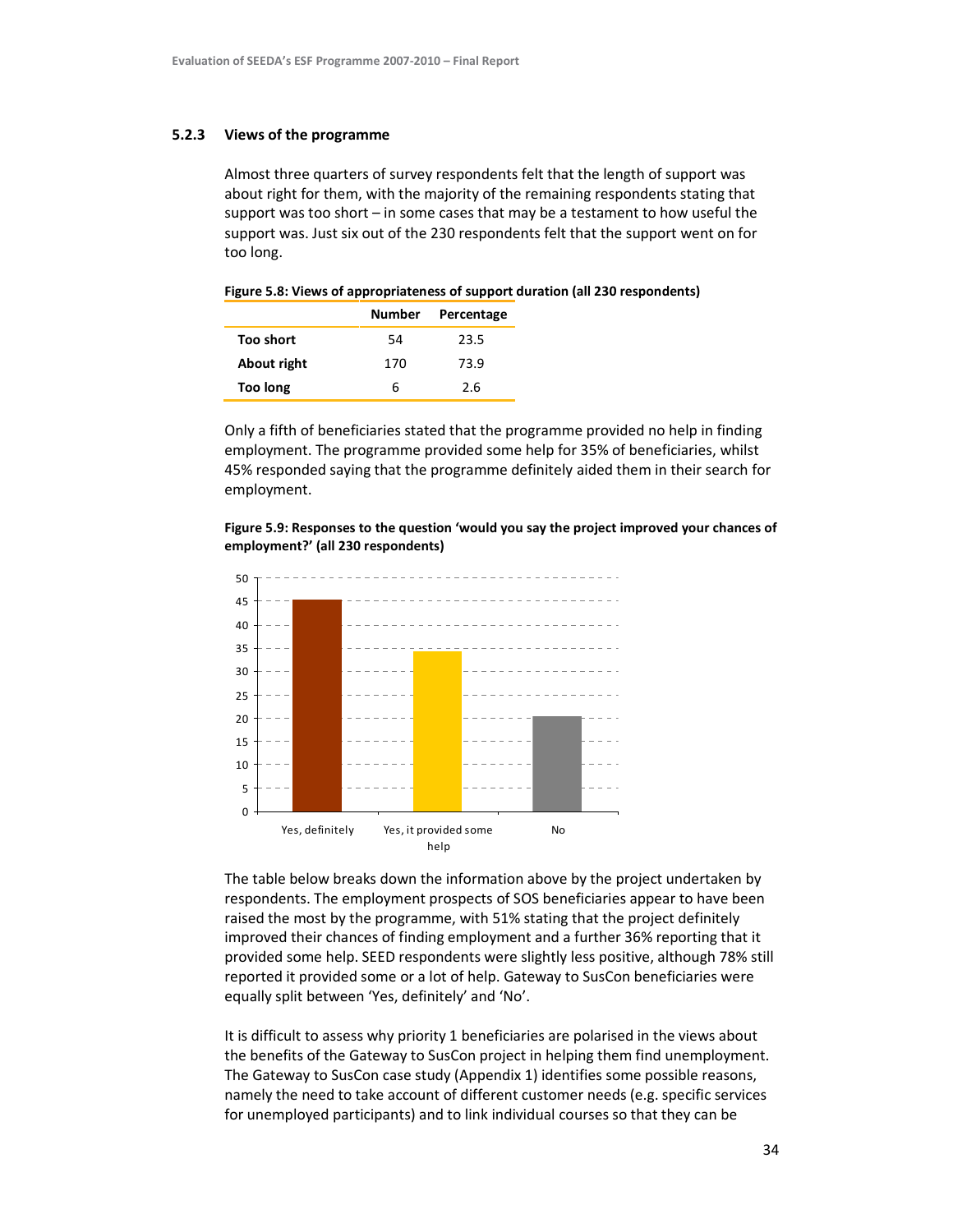delivered as a complete package. It is possible that the modular approach of the Gateway to SusCon project is less beneficial to those not currently employed in the sector. However, it is also highly likely that the economic downturn in construction has meant that fewer priority 1 beneficiaries were able to access jobs in this sector than would have been realised otherwise.

| Would you say the support<br>improved your chances of<br>finding employment? | <b>SEED</b> | <b>SOS</b> | Gateway<br>to<br><b>SusCon</b> |
|------------------------------------------------------------------------------|-------------|------------|--------------------------------|
| Yes, definitely                                                              | 43%         | 51%        | 50%                            |
| Yes, it provided some help                                                   | 35%         | 36%        | በ%                             |
| Nο                                                                           | 22%         | 13%        | 50%                            |

#### Figure 5.10: 'Would you say the project improved your chances of employment?' (all 230)

Respondents in each project: SEED 169, SOS 55, Gateway to SusCon 6

Figure 5.11 below shows more detail on how the various projects helped improve beneficiaries' soft skills. Self confidence was the soft skill that the projects improved the most, with 40% of respondents reporting a rise. Some 30% of beneficiaries' motivation improved as a result of the projects and around 18% became more independent as a result of the course. Almost 35% of respondents reported that none of their soft skills were improved. However, the figure above suggests that some of those that did not benefit from improved soft skills still felt that the programme improved their chances of employment.





Figure 5.12 below shows how satisfied overall respondents were with the project they took part in. Nearly two thirds replied that they were very satisfied, and a quarter was fairly satisfied with the support they received. Only 4% had neutral feelings about the quality of the support, and a further 4% stated that they were either fairly or very dissatisfied with the course.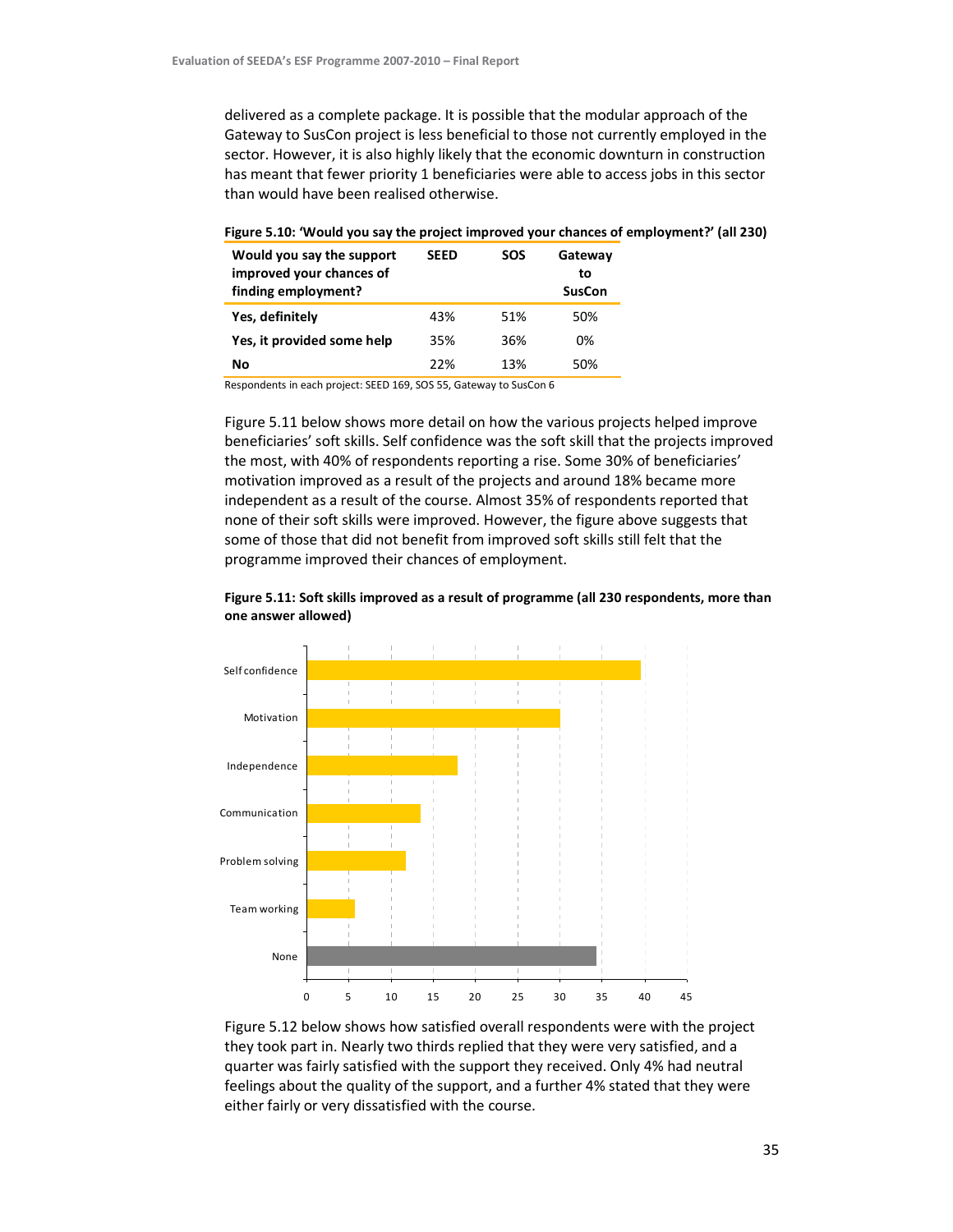

Figure 5.12: Satisfaction with support (all respondents)

All respondents who took part in the Gateway to SusCon project stated that they were very satisfied with the support they received. Of the 55 SOS respondents, 71% were very satisfied, 24% were fairly satisfied with the remaining 6% evenly distributed between neutral and fairly or very dissatisfied. Satisfaction with the SEED project was slightly lower, with 61% very satisfied and 28% fairly satisfied.

| Overall, how satisfied were<br>you with the quality of the<br>support? | <b>SEED</b> | <b>SOS</b> | Gateway<br>to<br><b>SusCon</b> |
|------------------------------------------------------------------------|-------------|------------|--------------------------------|
| <b>Very satisfied</b>                                                  | 61%         | 71%        | 100%                           |
| <b>Fairly satisfied</b>                                                | 28%         | 24%        | 0%                             |
| Neither satisfied nor<br>dissatisfied                                  | 6%          | 2%         | 0%                             |
| <b>Fairly dissatisfied</b>                                             | 3%          | 2%         | በ%                             |
| Very dissatisfied                                                      | 2%          | 2%         | 0%                             |

#### Figure 5.13: Satisfaction with support by project (all 230 respondents)

Respondents in each project: SEED 169, SOS 55, Gateway to SusCon 6

Almost two thirds of respondents stated that there was no aspect of the support that could have been improved – a similar level to those who were 'very satisfied' with the course. The most common improvement suggested was for the support to last longer, with more follow contact and more one-to-one or in-depth advice being proposed by similar numbers of respondents. More networking opportunities, better quality of support or learning materials, and more tailoring of the difficulty of the course to beneficiaries' ability were all suggested on several occasions. A further 25 people made suggestions that cannot easily be categorised together. Examples of these include offering evening or weekend courses and greater feedback from coaches.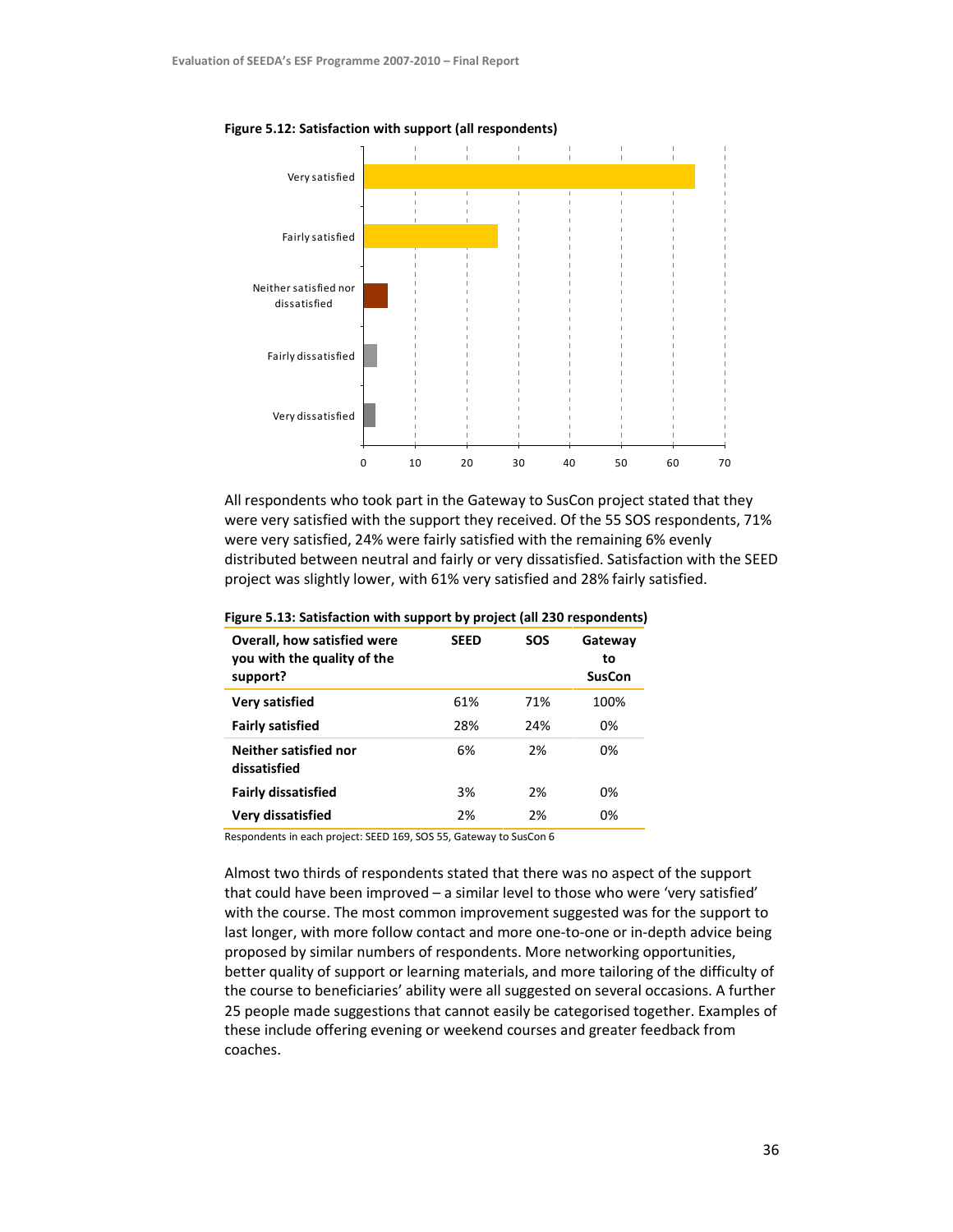|                                                  | <b>Number</b> | Percentage |
|--------------------------------------------------|---------------|------------|
| No                                               | 147           | 63.9       |
| Longer support                                   | 15            | 6.5        |
| Follow up contact                                | 14            | 6.1        |
| More one-to-one/in-depth advice                  | 14            | 6.1        |
| More networking opportunities                    | 7             | 3.0        |
| <b>Better quality support/learning materials</b> | 5             | 2.2        |
| More tailoring of difficulty                     | 3             | 1.3        |
| Other                                            | 25            | 10.9       |

#### Figure 5.14: Possible improvements to the support

The vast majority (89%) of respondents either have or would recommend the support to family/friends.

Figure 5.15: Responses to the question 'have you, or would you, recommend the support to family/friends?'

|     |     | Number Percentage |
|-----|-----|-------------------|
| Yes | 204 | 88 7              |
| Nο  | 26  | 11.3              |

## 5.2.4 Employment outcomes

The chart below shows what beneficiaries did after completing the programme. Roughly 36% went on to work as self employed, and a further 15% went in to paid work and 7% went on to education or further training. Some 22% were unemployed and actively seeking work, and a further 8% were out of work due to sickness or disability.



#### Figure 5.16: Beneficiaries' status after programme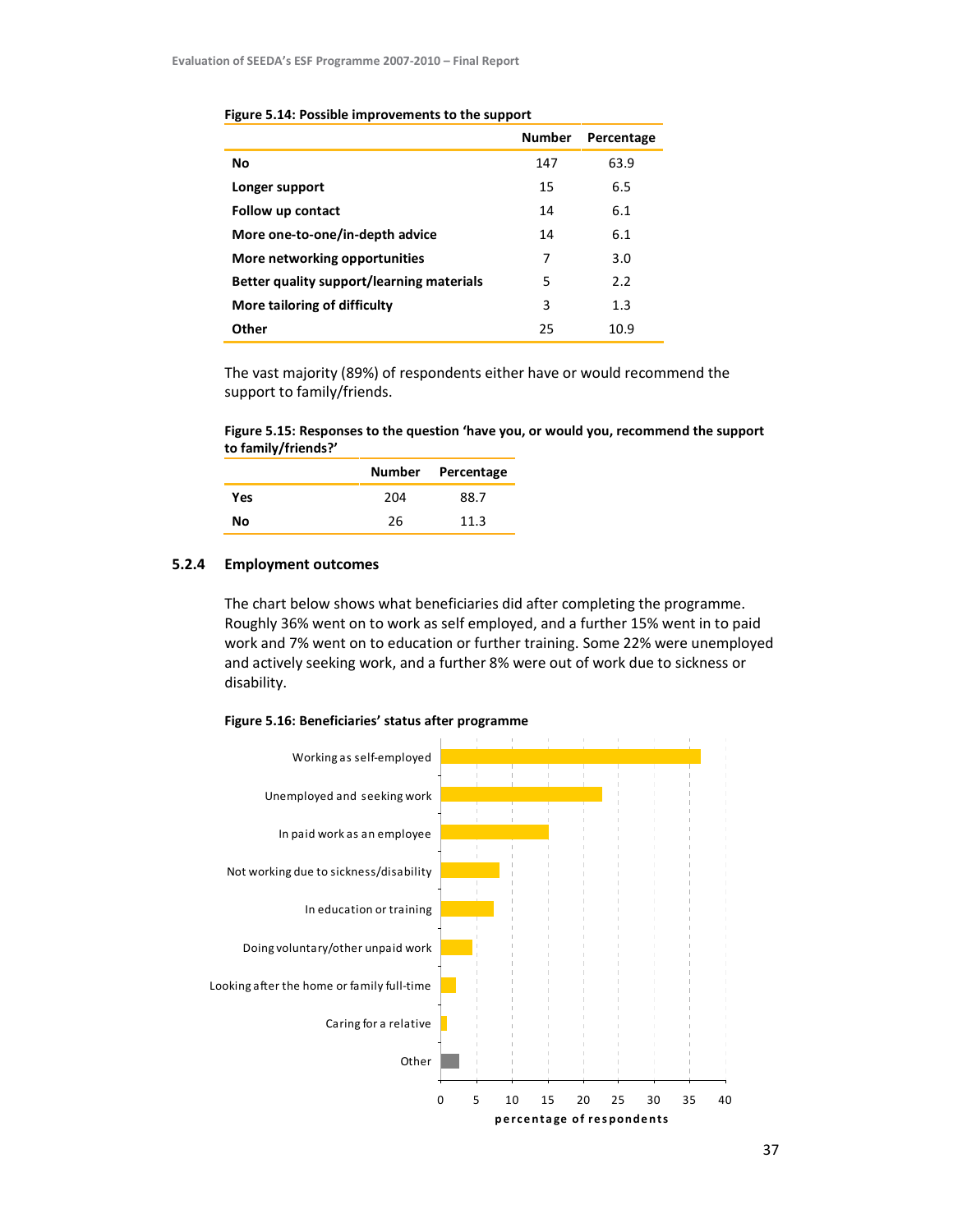At the time of the survey, 54% of beneficiaries reported themselves as employed (including self employment), slightly up from the 51% that were in employment on leaving the project. Around 27% of beneficiaries were unemployed and seeking work, up from around 22% from when beneficiaries completed their project, with the remaining 19% are not participating in the labour market. The increase in those seeking work, as well as those that are employed is encouraging; suggesting that the increase in motivation, and other soft skills, was not short-lived among beneficiaries.



Figure 5.17: Beneficiaries' status at time of survey (mid-October 2010)

# 5.3 Priority 2

#### 5.3.1 Participants' characteristics

Figure 5.18 below shows the age profile of respondents to the priority 2 survey. Two thirds were aged between 25 and 49, with 23% aged over 50 and 12% in the 16-24 age group. The average (mean) age was 41.

| Figure 5.18: Age profile of respondents (all 298 respondents) |
|---------------------------------------------------------------|
|---------------------------------------------------------------|

| Age group   | Number | Percentage |
|-------------|--------|------------|
| 16-24       | 34     | 12         |
| 25-49       | 196    | 67         |
| 50+         | 68     | 23         |
| Average age | 41     |            |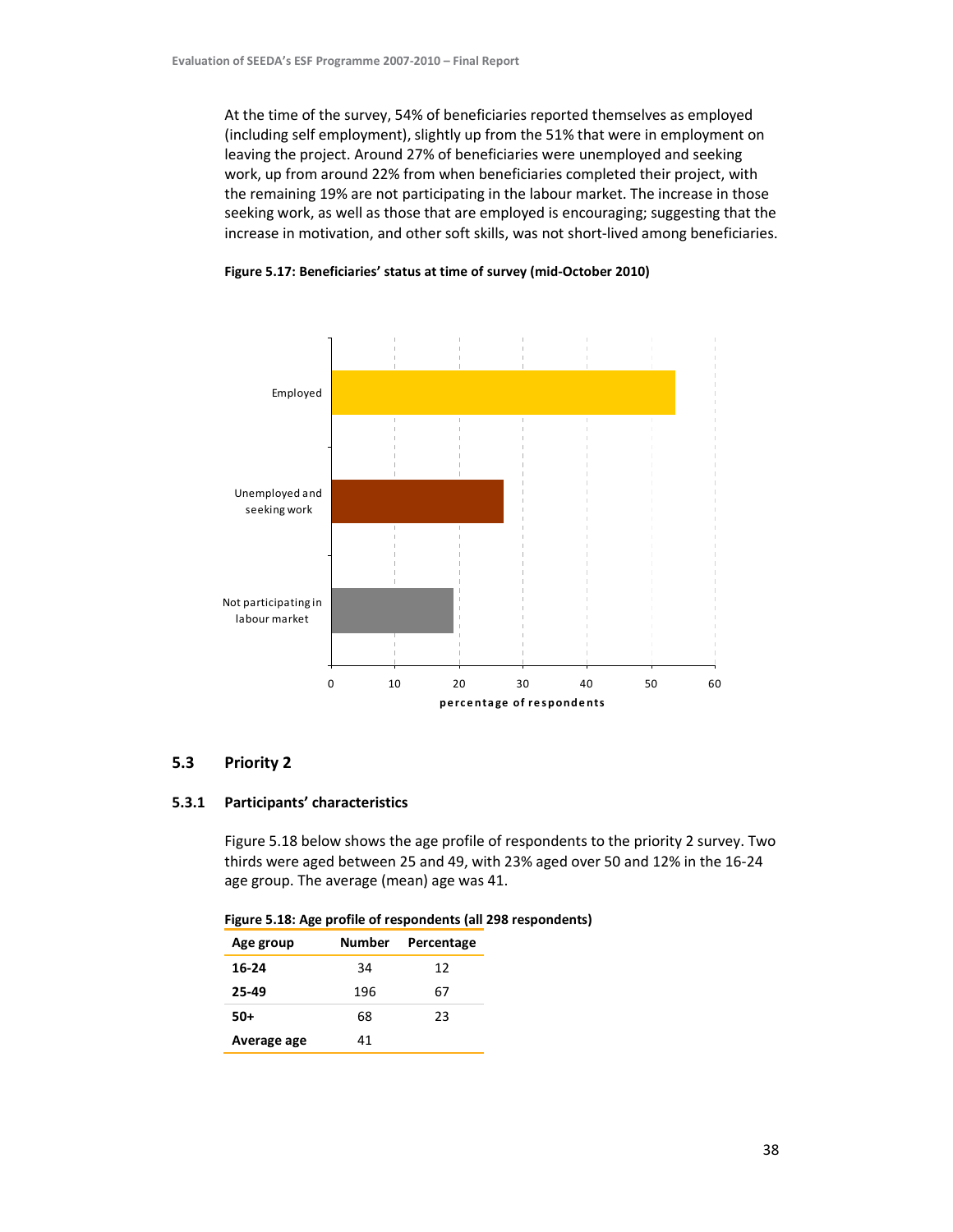The table below shows the ethnic profile of respondents. Over 90% are White British.

| <b>Ethnic group</b>           | <b>Number</b> | Percentage |
|-------------------------------|---------------|------------|
| <b>White british</b>          | 271           | 91         |
| White irish                   | 5             | 2          |
| White other                   | 9             | 3          |
| Asian/asian<br>british        | 6             | 2          |
| <b>Black/black</b><br>british | 3             | 1          |
| Other ethnic<br>group         | 4             | 1          |

# Figure 5.19: Ethnicity of respondents (all 298 respondents)

#### 5.3.2 Support received

The priority 2 survey covered 5 projects. The majority (69%) of respondents completed the Enviroskills course. 15% took Skills Technology for Instrumentation, ICT & Electronics (labelled skills for technology 1 below), 8% took Gateway to SusCon (a priority 1 and 2 project), 6% took Skills for Technology (labelled skills for technology 2 below) and 1% (4 respondents) took Management & Leadership for priority sectors.

| Figure 5.20: Project completed by respondents (all 298 respondents) |
|---------------------------------------------------------------------|
|---------------------------------------------------------------------|

| Project                        | <b>Number</b> | Percentage |
|--------------------------------|---------------|------------|
| <b>Enviroskills</b>            | 207           | 69         |
| Skills for technology 1        | 44            | 15         |
| <b>Gateway to SusCon</b>       | 24            | 8          |
| <b>Skills for technology 2</b> | 19            | 6          |
| Management &<br>Leadership     | 4             | 1          |
| Total                          | 298           | 100        |

Figure 5.21 below shows the length of support that beneficiaries received. Unlike priority 1, the majority (two thirds) of beneficiaries from priority 2 projects received one day of support, reflecting the more focused nature of the support. A further 19% of beneficiaries underwent between 2 and 7 days of support, with a relatively small number receiving longer support.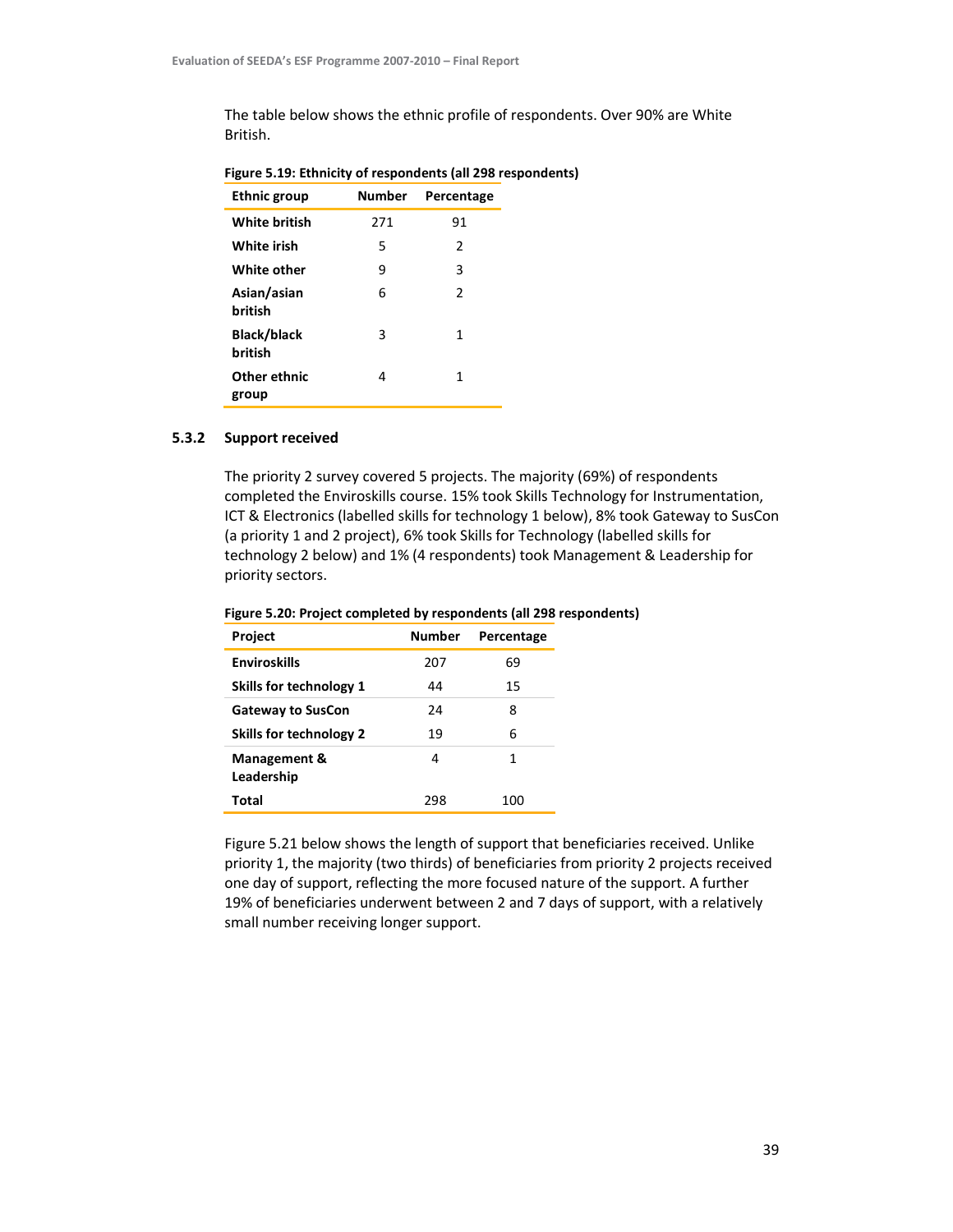| Length of support   | <b>Number</b> | Percentage     |
|---------------------|---------------|----------------|
| One day             | 204           | 68             |
| 2-7 days            | 57            | 19             |
| One week to a month | 7             | $\overline{2}$ |
| 1-4 months          | 16            | 5              |
| 4-6 months          | 6             | 2              |
| 6-12 months         | 4             | 1              |
| 12+ months          | 4             | 1              |

Figure 5.21: Support duration (all 298 respondents)

#### 5.3.3 Beneficiaries' views on priority 2

The chart below shows responses to the question 'would you say the course helped you to improve the skills needed for your job?' Almost three quarters believed that the support definitely helped, and a further 20% stated that it offered some help with their role. Only 6% did not feel that the course helped equip them with skills relevant to their job.

Figure 5.22: Responses to the question 'would you say the course helped you to improve the skills needed for your job?' (all 298 respondents)



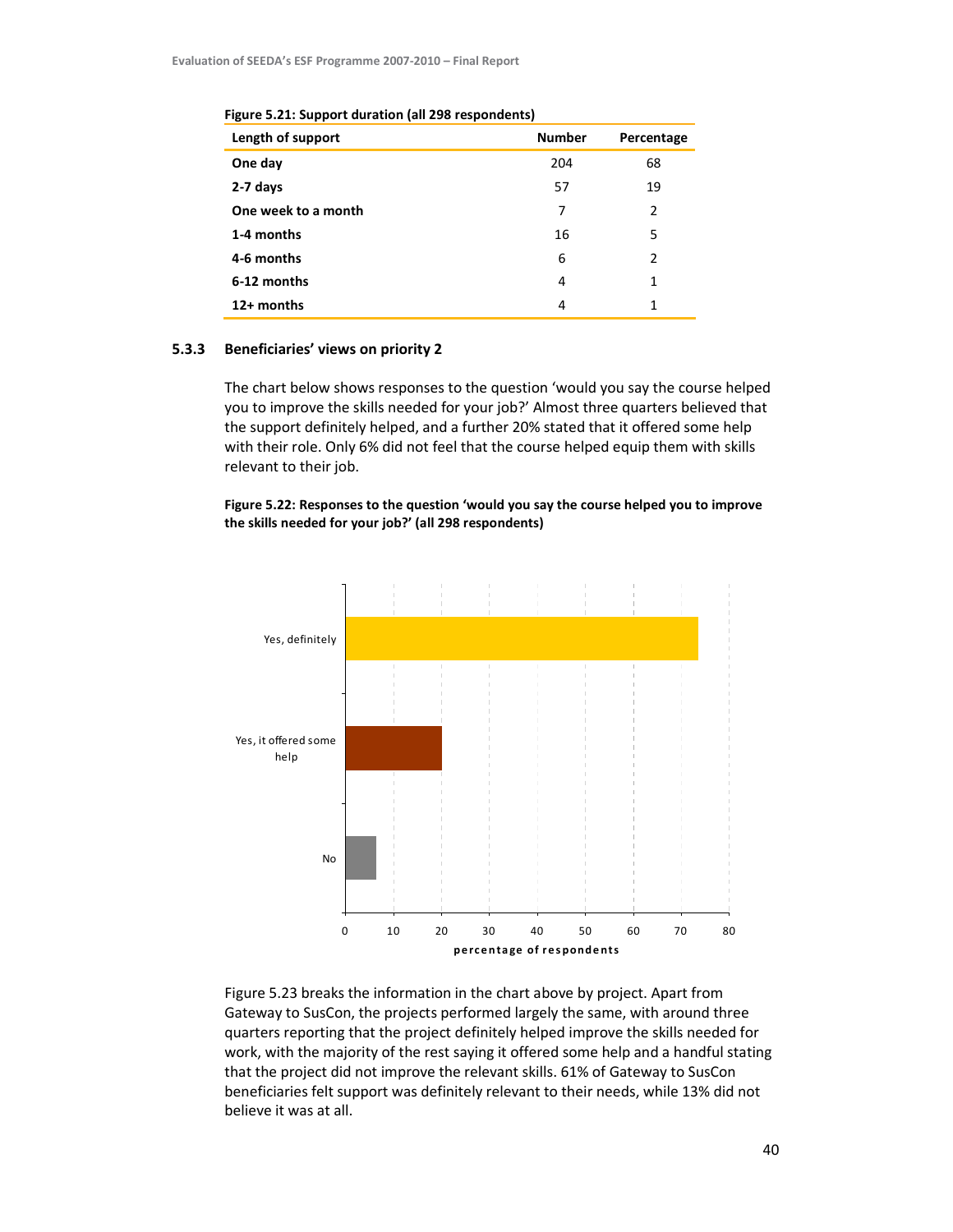| Would you say the course<br>gave support relevant to<br>you needs? | <b>Enviroskills</b> | ST <sub>1</sub> | Gateway<br>to<br><b>SusCon</b> | ST <sub>2</sub> | <b>Management</b><br>& leadership |
|--------------------------------------------------------------------|---------------------|-----------------|--------------------------------|-----------------|-----------------------------------|
| Yes, definitely                                                    | 74%                 | 77%             | 63%                            | 74%             | 75%                               |
| Yes, it offers some help                                           | 21%                 | 16%             | 25%                            | 16%             | 25%                               |
| No                                                                 | 5%                  | 7%              | 13%                            | 11%             | 0%                                |

Figure 5.23: Responses to 'would you say the course helped you to improve the skills needed for your job?' by project (all 298 respondents)

Respondents in each project: enviroskills 207, Skills for tech 1 44, Gateway to SusCon 24, Skills for tech 2 19, management & leadership 4

Figure 5.24 below illustrates the number of beneficiaries improving particular soft skills as a result of their project. Of the 298 respondents, 107 (36%) reported no improvement in soft skills. Although this is quite high, many of the courses which priority 2 beneficiaries undertook were aimed at increasing specific technical skills related to their industry, rather than work on general soft skills. Even so, 89 (30%) respondents increased their ability to do things independently, and 84 (28%) improved their problem solving. Beneficiaries' self confidence, motivation, team working and communication were also improved as a result of the programme.





Nearly 80% of respondents felt that the course they undertook definitely provided support that was relevant to their needs (figure 5.25). For a further 18% the course offered them some help; just 4% felt that the course was not relevant to them.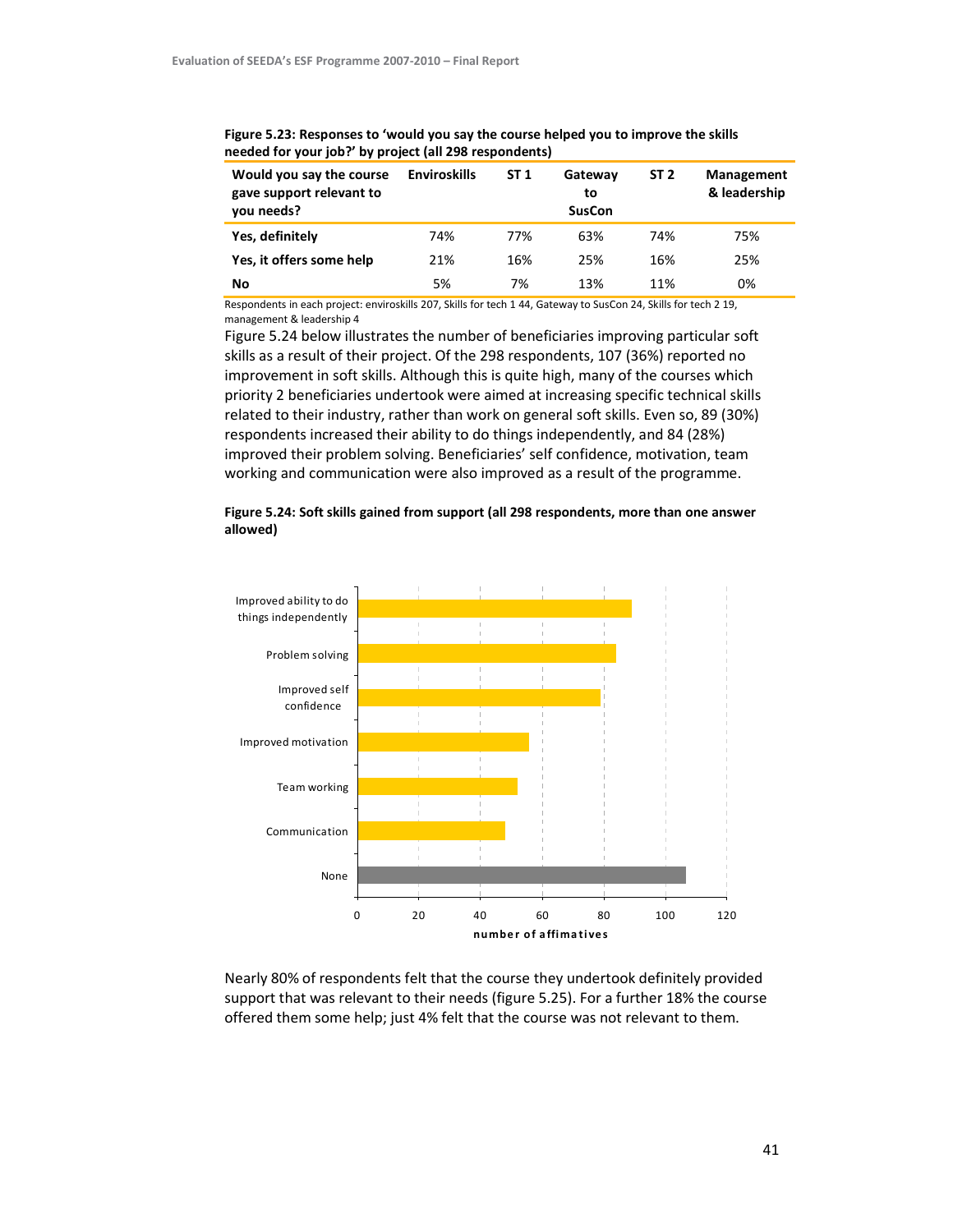

Figure 5.25: Responses to the question 'was the support relevant to your needs?' (all 298 respondents)

Moreover, 86% of respondents stated that the difficulty of the course was about right relative to their ability. Some 8% felt it was too basic and for 6% of respondents it was too advanced.

| Figure 5.26: Appropriateness of course difficulty |  |
|---------------------------------------------------|--|
|---------------------------------------------------|--|

| Was the course?  | <b>Number</b> | Percentage |
|------------------|---------------|------------|
| <b>Too basic</b> | 24            |            |
| about right      | 255           | 86         |
| Too advanced     | 19            | h          |

Just under 60% of respondents were 'very satisfied' with the course, and around a third were fairly satisfied. Of the remaining 8%, around a half were neutral about their course with roughly 4% either fairly or very dissatisfied.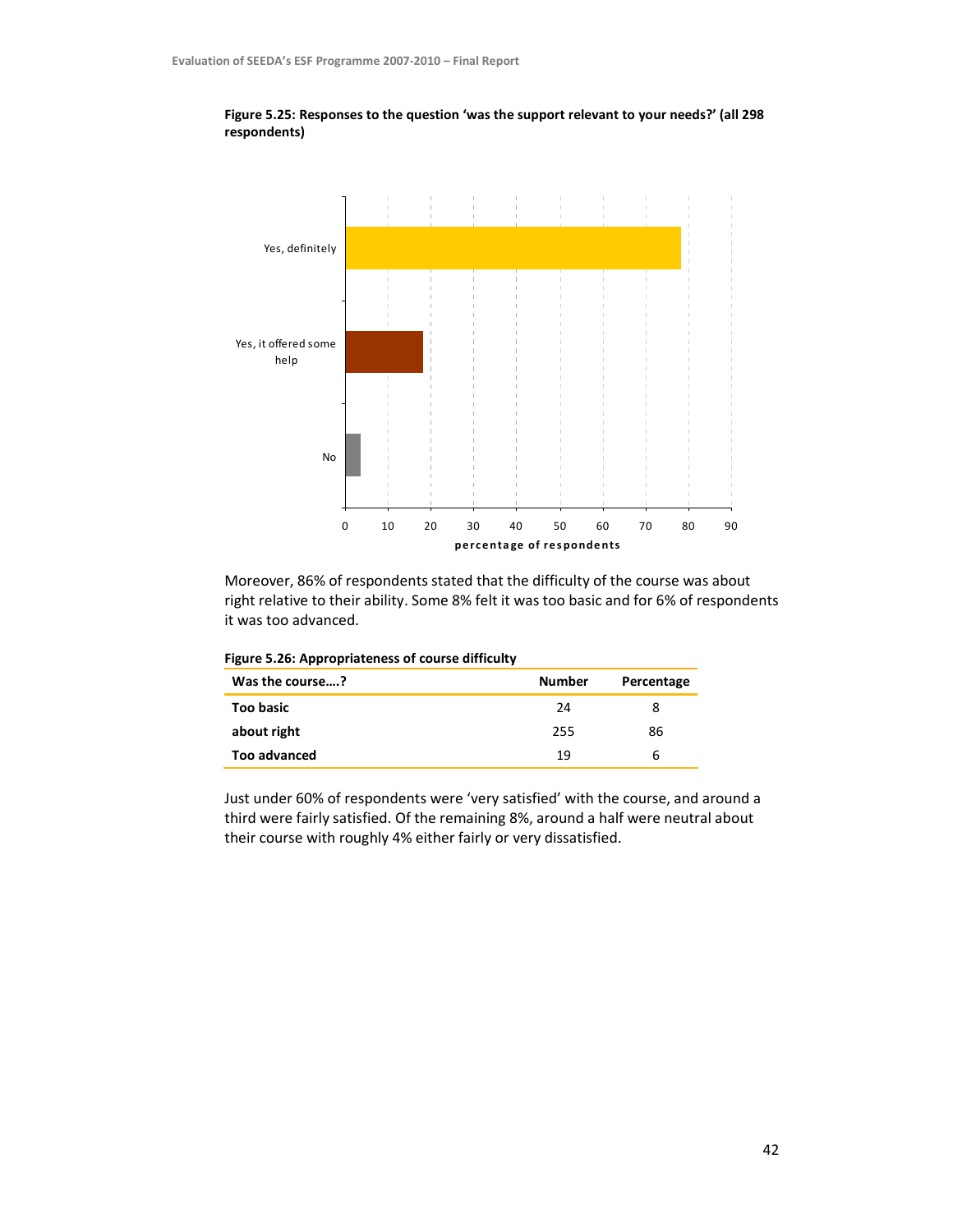#### Figure 5.27: Satisfaction with support received



Figure 5.28 shows respondents' satisfaction with their ESF project. The Skills for Technology course run by PERA gained the highest satisfaction ratings, with 68% reporting they were very satisfied and the remaining 32% fairly satisfied. Three of the projects had no respondents who were very dissatisfied with the course and only 2% of respondents from the other two (Enviroskills and Skills for Technology 1) were very dissatisfied.

| Overall, how satisfied were<br>you with the quality of the<br>support? | <b>Enviroskills</b> | ST <sub>1</sub> | Gateway<br>to<br><b>SusCon</b> | ST <sub>2</sub> | <b>Management</b><br>& leadership |
|------------------------------------------------------------------------|---------------------|-----------------|--------------------------------|-----------------|-----------------------------------|
| Very satisfied                                                         | 59%                 | 57%             | 50%                            | 68%             | 25%                               |
| <b>Fairly satisfied</b>                                                | 33%                 | 39%             | 29%                            | 32%             | 75%                               |
| Neither satisfied nor<br>dissatisfied                                  | 5%                  | 0%              | 17%                            | 0%              | 0%                                |
| <b>Fairly dissatisfied</b>                                             | 1%                  | 2%              | 4%                             | 0%              | 0%                                |
| Very dissatisfied                                                      | 2%                  | 2%              | 0%                             | 0%              | 0%                                |

#### Figure 5.28: Satisfaction with support received by project

Respondents in each project: enviroskills 207, Skills for tech 1 44, Gateway to SusCon 24, Skills for tech 2 19, management & leadership 4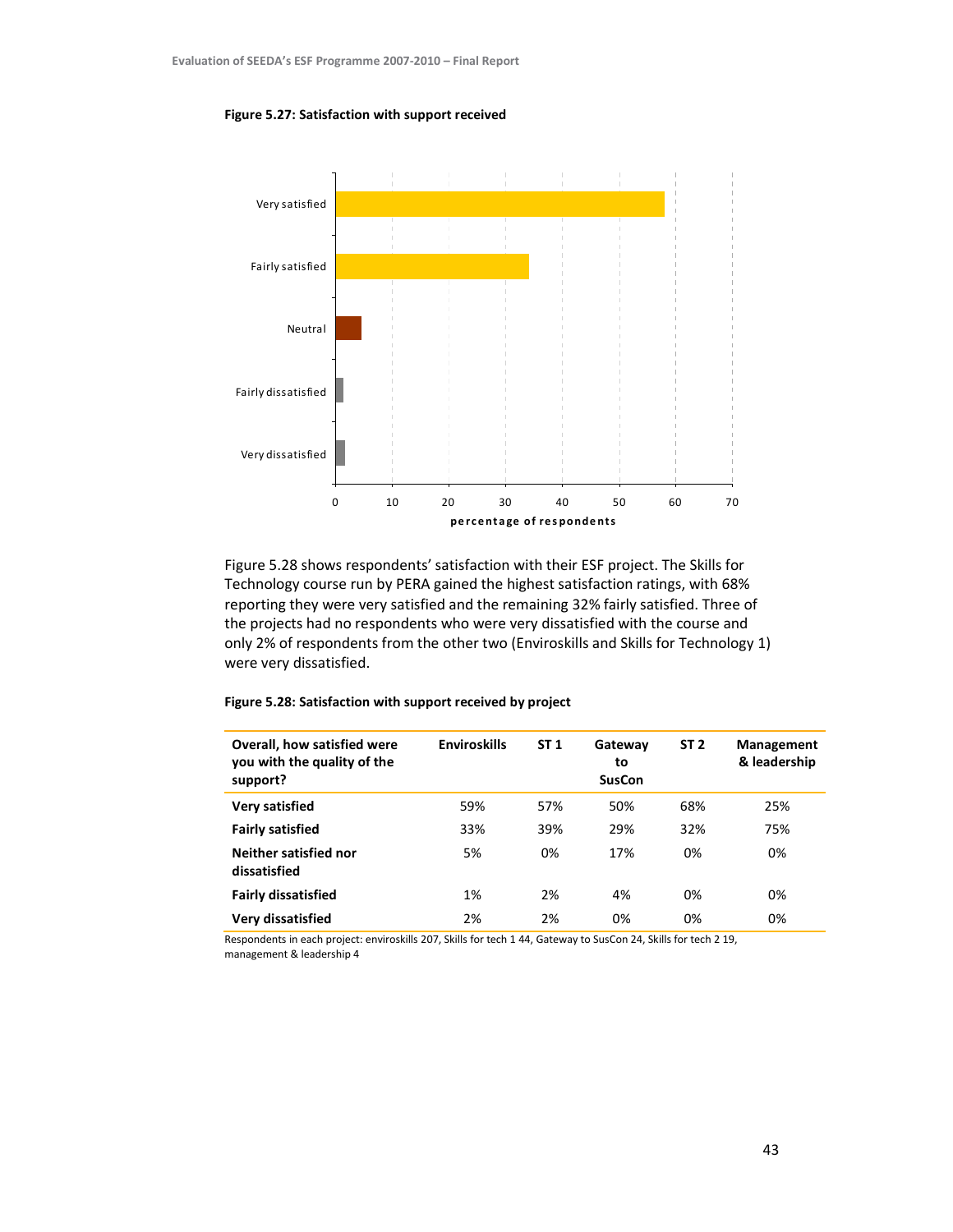The table below records possible improvements to the courses. Around three quarters of respondents stated that no aspects of the course could have been improved, with 77 reporting that some improvements could be made. Improved teaching and better organisation or administration of the course was both recommended by 13 respondents, and 11 felt longer support would have improved the course. Availability of more advanced courses was suggested by 9; the same number felt there should have been greater availability of information about the courses prior to starting. More practical/hands-on training was suggested by 7 respondents. There were 15 further comments that don't fit well in to categories. Examples include smaller classes, and provision of feedback. Included in this 15 are 3 respondents who felt that there could have been improvements but couldn't think of anything specific.

| <b>Suggested improvement</b>                    | Count |
|-------------------------------------------------|-------|
| No improvement                                  | 221   |
| Improved teaching                               | 13    |
| <b>Better organisation/administration</b>       | 13    |
| Longer support                                  | 11    |
| More advanced courses                           | 9     |
| More information about course prior to<br>start | 9     |
| More practical training                         | 7     |
| Other                                           | 15    |

| Figure 5.29: Aspects of the course that could have been improved |  |  |  |
|------------------------------------------------------------------|--|--|--|
|------------------------------------------------------------------|--|--|--|

#### 5.3.4 Employment outcomes

Figure 5.30 below shows various outcomes realised by beneficiaries, along with the extent to which the course helped achieve that outcome. Data is given as a percentage of total respondents, with each row summing up to 100% (aside from rounding error). Those recorded in the 'Not applicable' column did not realise that particular outcome.

The most common outcome was improved job security; 70% of beneficiaries achieved this, with 36% attributing at least some of the outcome to the course. Taking on higher skilled work with an existing employer was achieved by more than half, as was taking on responsibility for managing or supervising people. In both cases, over half of those that achieved the outcomes attributed at least some of the outcome to the course.

Over 41% of beneficiaries experienced increased wages since taking the course, although only a quarter believed that the course helped them achieve this. 40% of beneficiaries were able to increase their working hours as a result of the course, with 38% attributing this at least partly to the course.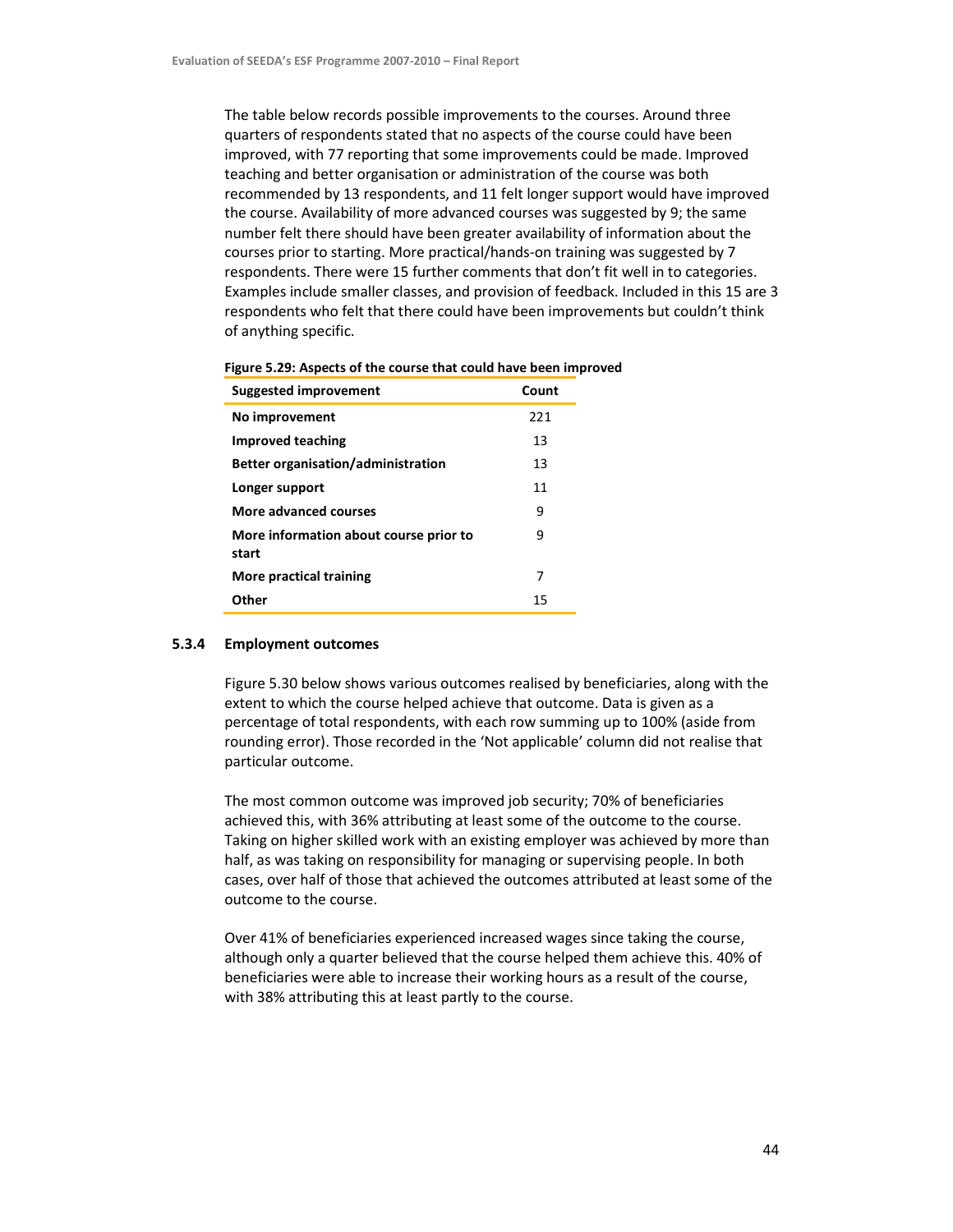| Since completing the course have you? / did the<br>course? | Count (%<br>of total in<br>brackets) | Help a<br>lot (as<br>% of<br>count) | Help a<br>little (as<br>% of<br>count) | Not help<br>at all (as<br>% of<br>count) |  |
|------------------------------------------------------------|--------------------------------------|-------------------------------------|----------------------------------------|------------------------------------------|--|
| Moved from temp. to perm. Contract                         | 57 (19%)                             | 37%                                 | 21%                                    | 42%                                      |  |
| Increased working hours                                    | 120 (40%)                            | 23%                                 | 15%                                    | 63%                                      |  |
| <b>Increased wage</b>                                      | 121 (41%)                            | 12%                                 | 12%                                    | 76%                                      |  |
| Taken on higher skilled work (same employer)               | 159 (53%)                            | 34%                                 | 23%                                    | 43%                                      |  |
| Taken on higher skilled work (different employer)          | 73 (24%)                             | 17%                                 | 13%                                    | 71%                                      |  |
| Taken on responsibility for managing/supervising<br>people | 155 (52%)                            | 27%                                 | 25%                                    | 50%                                      |  |
| Improved job security                                      | 208 (70%)                            | 30%                                 | 36%                                    | 36%                                      |  |

#### Figure 5.30: Post-course outcomes and level of attribution to course

102 respondents (34% of the total) took a formal qualification as part of their course. Figure 5.31 shows the types of qualification taken. City & Guild qualifications were most commonly taken with 43%, followed by NVQs with 40%. 15% of qualifications taken were BTECs, with Access to HE and GNVQs each being taken by one beneficiary. At the time of survey, 85% of beneficiaries had completed their qualification.

| <b>Qualification taken</b> | <b>Number</b> | Percentage<br>$($ of 102 $)$ |
|----------------------------|---------------|------------------------------|
| City & Guild               | 44            | 43                           |
| <b>NVQ</b>                 | 41            | 40                           |
| <b>BTEC</b>                | 15            | 15                           |
| <b>Access to HE</b>        | 1             | 1                            |
| <b>GNVQ</b>                | 1             | 1                            |

Figure 5.31: Formal qualifications studied for (102 respondents)

The table below shows the highest qualification that respondents held before and after they took part in the project. When we started out we aimed to use this data to calculate the additional GVA that SEEDA's ESF programme created. However, the data on those increasing their qualification level was not statistically significant, and there was a question over the reliability of the data (some respondents answers indicated they had gone down in qualification level – for the table below we have assumed that the question was misunderstood and those that indicated a lower qualification level after the programme are listed as having stayed at the same level).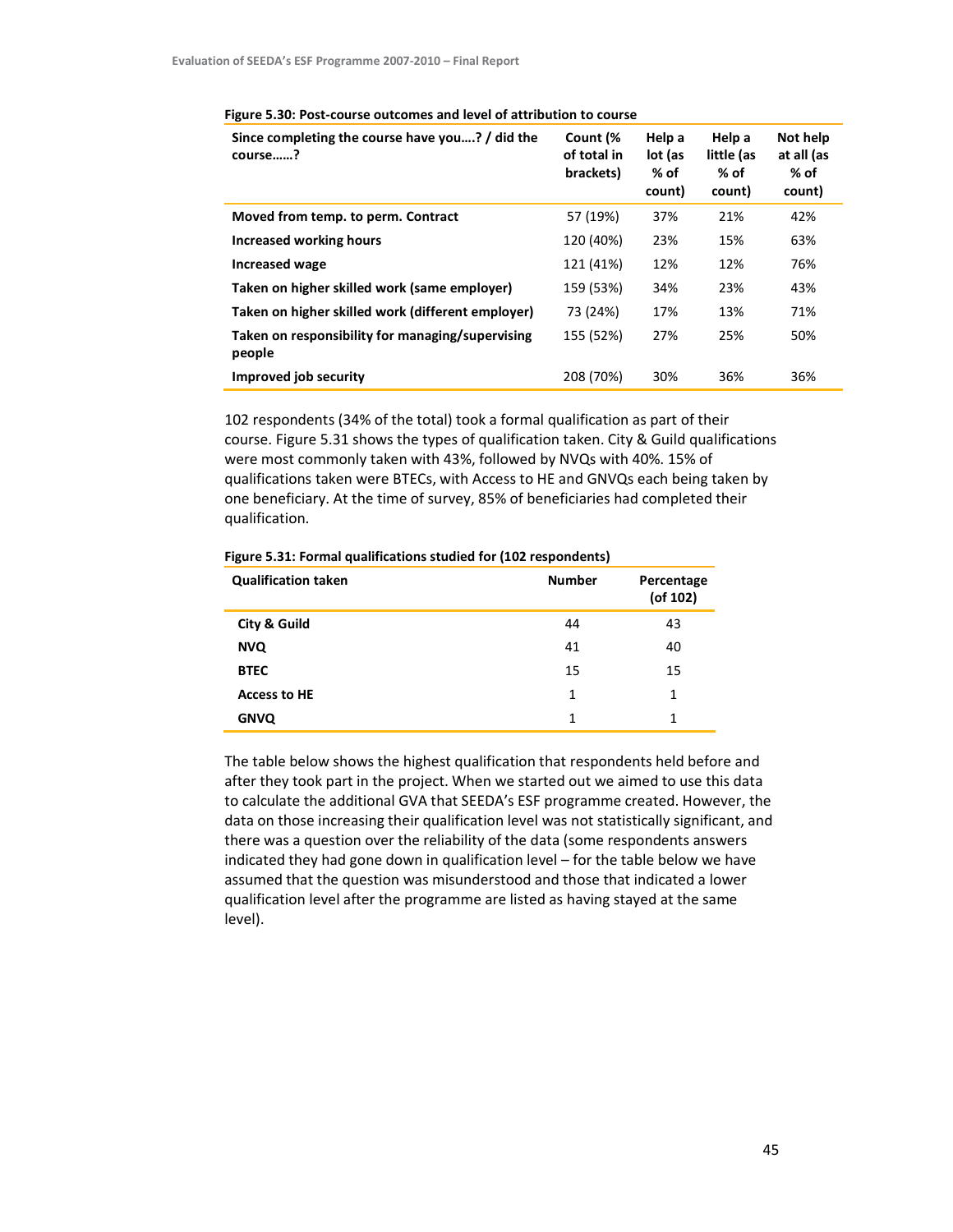|                     |                  | <b>Highest qualification before</b> |              |                  |                  |       |
|---------------------|------------------|-------------------------------------|--------------|------------------|------------------|-------|
|                     |                  | NVQ <sub>5</sub>                    | NVQ 4        | NVQ <sub>3</sub> | NVQ <sub>2</sub> | NVQ 1 |
|                     | NVQ 5            | 34                                  | $\mathbf{1}$ | 0                | 0                | 0     |
|                     | NVQ 4            |                                     | 78           | 6                | $\overline{2}$   | 1     |
| Highest             | NVQ <sub>3</sub> |                                     | 2            | 75               | 12               | 5     |
| qualification after | NVQ <sub>2</sub> |                                     |              |                  | 43               | 8     |
|                     | NVQ <sub>1</sub> |                                     |              |                  |                  | 30    |
|                     | Other            |                                     | 1            |                  |                  |       |

#### Figure 5.32: Qualifications before and after (all 298 respondents)

Unlike priority 1 which targeted the unemployed, priority 2 projects generally aimed to up-skill those already in employment. This is reflected in the chart below, which shows that two thirds of beneficiaries were in paid employment after completing the course, and a further 29% were self employed.

| ------------                |               |            |
|-----------------------------|---------------|------------|
| <b>Status</b>               | <b>Number</b> | Percentage |
| Paid employment             | 200           | 67         |
| Self employed               | 86            | 29         |
| Unemployed and seeking work | 3             | 1          |
| <b>Education/training</b>   | 2             | 1          |
| <b>Voluntary</b>            | 2             | 1          |
| Other                       | 5             | 2          |

Figure 5.33: Employment status of respondents immediately after course (all 298 respondents)

The table below shows the employment status of respondents at the time of survey. The vast majority (90%) were employed in the same job. 4% worked for the same company but in a different role, and 4% had moved to a different company. 2% were unemployed and seeking work, and 1 respondent was not participating in the labour force (i.e. unemployed and not seeking work).

| <b>Status</b>                                 |     |    |
|-----------------------------------------------|-----|----|
| Employed in same job                          | 270 | 90 |
| Employed by same company but in different job | 11  | 4  |
| <b>Employed by different company</b>          | 11  | 4  |
| Unemployed                                    | 5   |    |
| Not in labour force                           |     | 0  |

Figure 5.34: Employment status of respondents at time of survey (all 298 respondents)

# 5.4 Summary of findings

The survey findings provide evidence of sustained outcomes and impacts which have been achieved by SEEDA's ESF programme, despite the prevailing economic conditions in which projects have been delivered.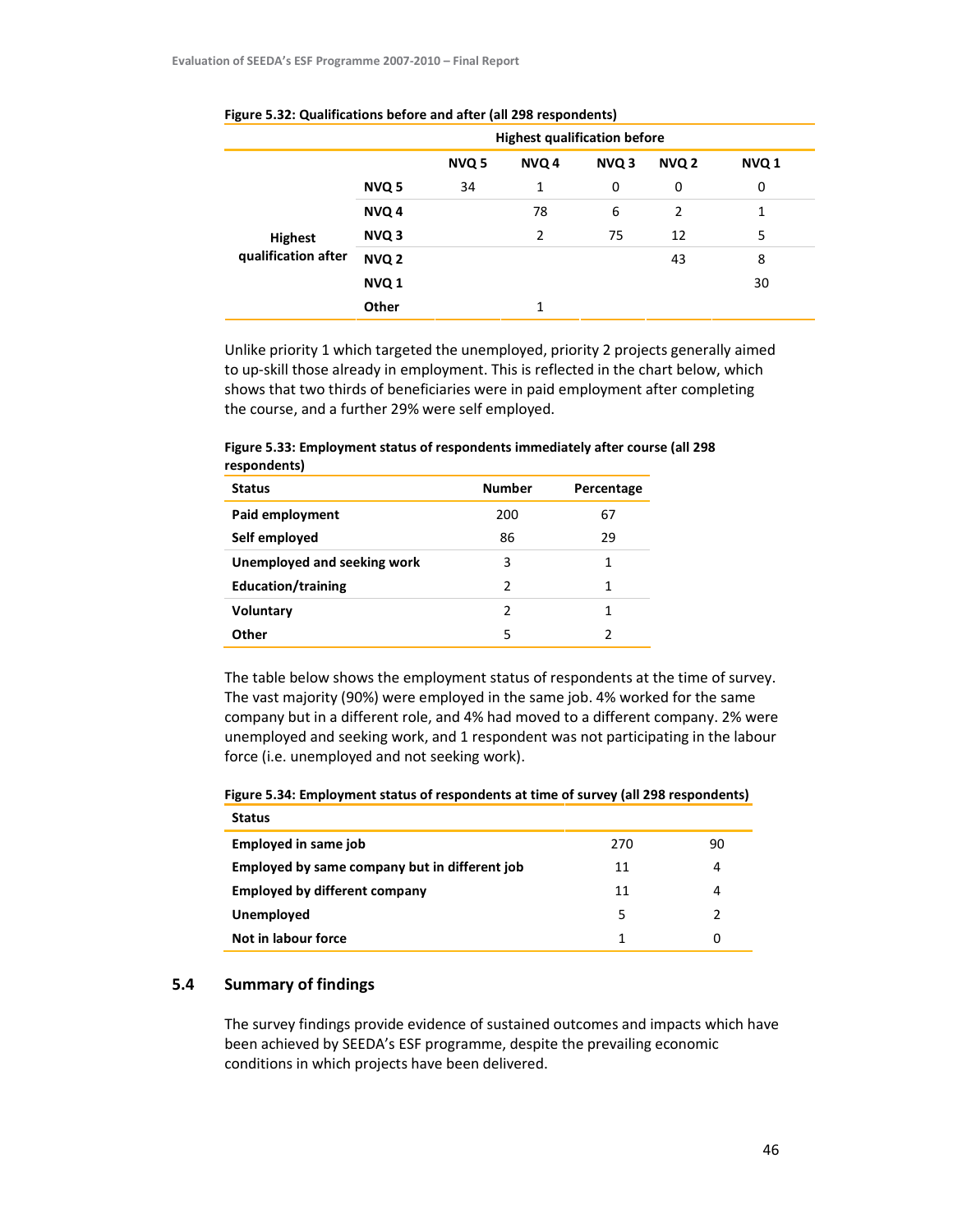The large majority (80%) of beneficiaries in priority 1 have been helped in finding employment. At the time of the survey, 54% of respondents were employed (including self employment) while around 27% of beneficiaries were seeking work, up from 51% and 22% respectively when beneficiaries completed their project. These figures suggest that the reported increase in self confidence, motivation and other soft skills was not short-lived among beneficiaries.

Almost three quarters of beneficiaries in priority 2 believe that the support they received has helped improve the skills needed for their job. The most common outcome was improved job security with 70% of beneficiaries achieving this. Taking on higher skilled work as well as responsibility for managing or supervising people was achieved by more than half. In these cases, over half of those that achieved the outcomes attributed at least some of the outcome to their ESF course.

Further, over 41% of beneficiaries experienced increased wages since taking the course, although only a quarter believed that the course helped them achieve this. Against the wider economic backdrop of redundancies and wage cuts these are impressive results.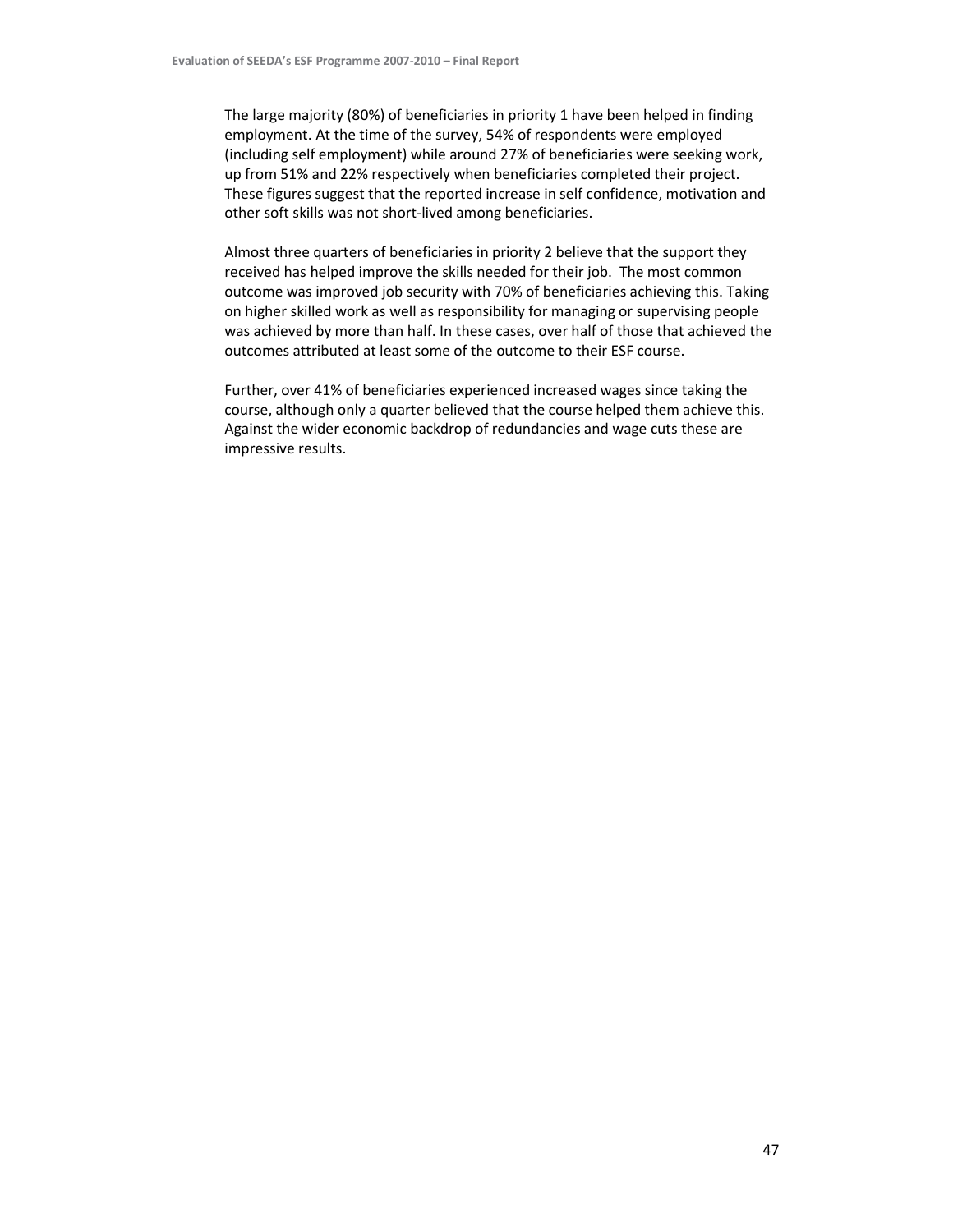# 6. Programme delivery and strategic added value

# 6.1 Introduction

As a Co-Financing Organisation, SEEDA has been responsible for match funding and managing a programme of activity across the region. This section explores the strategic role of the Agency on the delivery of co-funded skills and employability activities in the South East.

# 6.2 Programme management

# 6.2.1 Project design

Project specifications were put together with intelligence from SEEDA and project proposals were assessed by a SEEDA Panel with some post-tender negotiations to refine activity and project focus. This iterative process is recognised by delivery organisations as helpful in project design and development.

Project proposals, were in some instances an extension interests (e.g. Skills for Technology) although clearly responding to the aims of the ESF programme and the project specifications to develop new activities. The process has also provided the opportunity to pilot ideas such as 'coaching' which evolved into the SEED project.

Some of the projects have expressed difficulties in keeping to the original rationale for project design, for example where there is a particular sector focus. The aerospace sector which has few SMEs in the region was identified as particularly challenging. Some of the projects also report that equalities targets have been too ambitious and therefore difficult to achieve. There is some concern that equality targets can constrain the performance of some projects, particularly if combined with other pressures such as a narrow sector focus.

# 6.2.2 Relationships with SEEDA

SEEDA's involvement with ESF project included ongoing contract management and performance monitoring as well as strategic input and advice. SEEDA representatives from relevant work areas have participated in panels at various stages of design and delivery. Partners report that SEEDA had maintained a healthy distance from the projects. SEEDA contract managers have joined project steering group meetings when required. Overall, this has worked well.

SEEDA conduct quarterly/six monthly monitoring visits with projects for two reasons. Firstly, it is an opportunity to check on the necessary paperwork and monitoring. Secondly, it is an opportunity to talk through the project and its successes/challenges. These visits have been well received by the projects and SEEDA also report finding them very useful.

Project delivery partners report very good working relationships with Contract Managers who have been very supportive. Some of the projects would like more engagement from SEEDA, for example, using their contacts with MAS, Aerospace Consortium. It would have been helpful for the Skills for Technology project to tap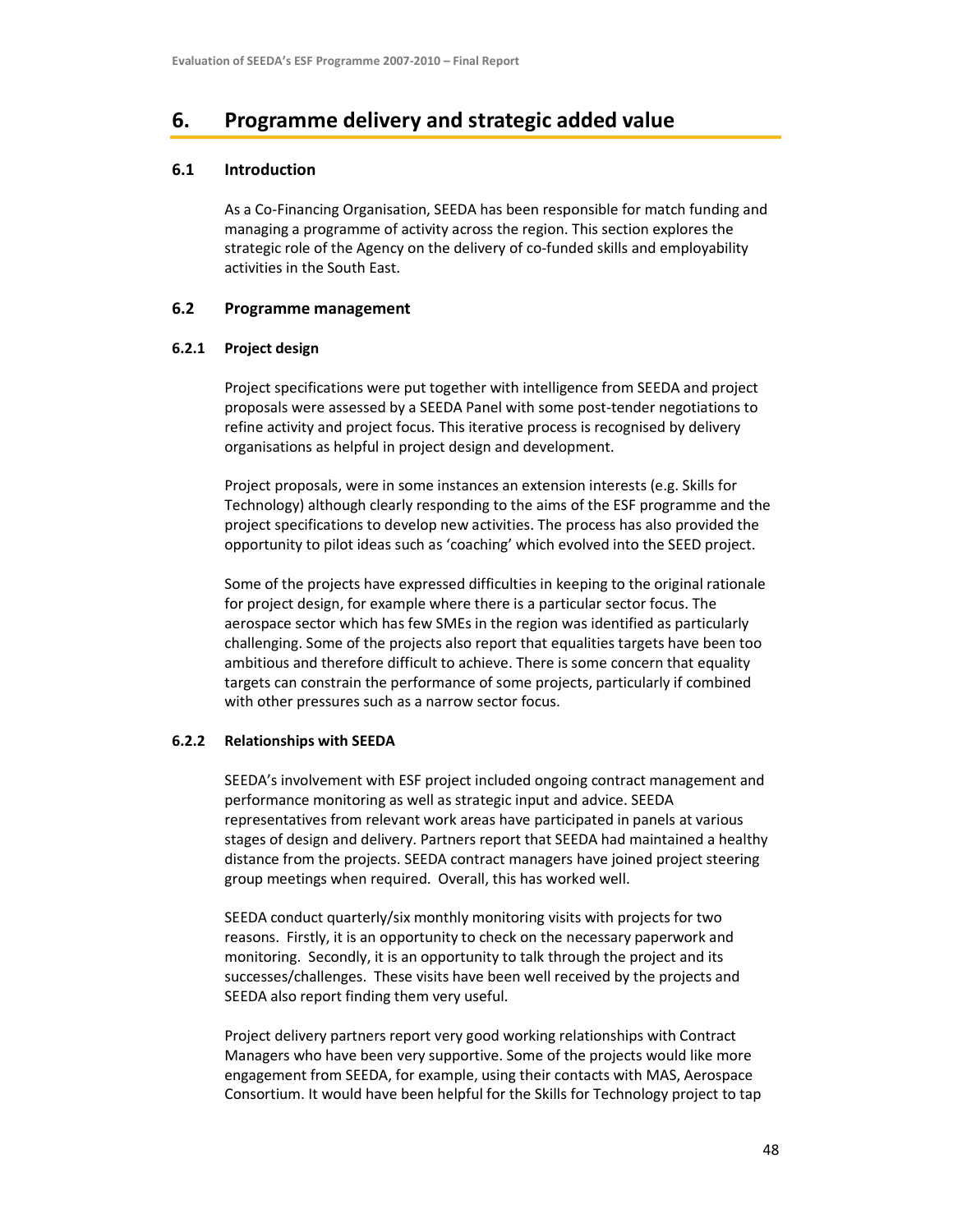into these networks. Additionally, partners would have welcomed a network, administered by SEEDA.

#### 6.2.3 Performance management

Programme monitoring has been fully compliant with ESF requirements. There have, however, been a number of challenges not least of which has been the manual collection and collation of management information and the difficulties in reconciling ESF data with SEEDA's monitoring requirements.

The ESF team at SEEDA considered investing in a live access system but this was deemed prohibitively expensive. With hindsight an automated system may have been preferable, as manually entering the data has been onerous for all parties, with a high degree of unnecessary duplication. Projects were expected to forward records to SEEDA for processing. However, ESF Contract Managers suggested that this has caused some issues of duplication and increased complexity, and that it would have been beneficial to hand over more of the data processing responsibilities to the projects from the outset, with summaries being forwarded to SEEDA instead.

The projects do not have systems in place to measure soft outcomes including improved confidence, self esteem or aspiration. Several of the projects noted that they would like to measure these indicators but also recognise the potentially heavy burden on clients.

#### 6.2.4 Geography and scale

Other findings in terms of programme and project management relate to geography and scale, although the lessons emerging here are not so clearly defined and difficult to mitigate.

Geography can be challenging for example where delivery partners are spread across the region (e.g. Simplifying Opportunities for Start Ups). However, it can be argued that the programme has worked well because there were fewer projects/contracts to manage. A more localised and fragmented project delivery would present a different set of challenges for programme management.

One of the key benefits of SEEDA's regionalised approach – compared to other CFO's which are driven nationally – is the ability to recognise and respond to localised situations and to take a flexible attitude to decision making and implementation.

# 6.3 Engagement

Many of the projects have been designed to target specific groups or specific business sectors. Most projects have revealed particular challenges with engaging employers, heightened by the effects of the recession and its impact on employer training budgets and decreasing focus on training as a business priority.

Many projects have set up the mechanisms for effective and deliberative engagement of stakeholders in the design and delivery of the projects. Some of these are highlighted below: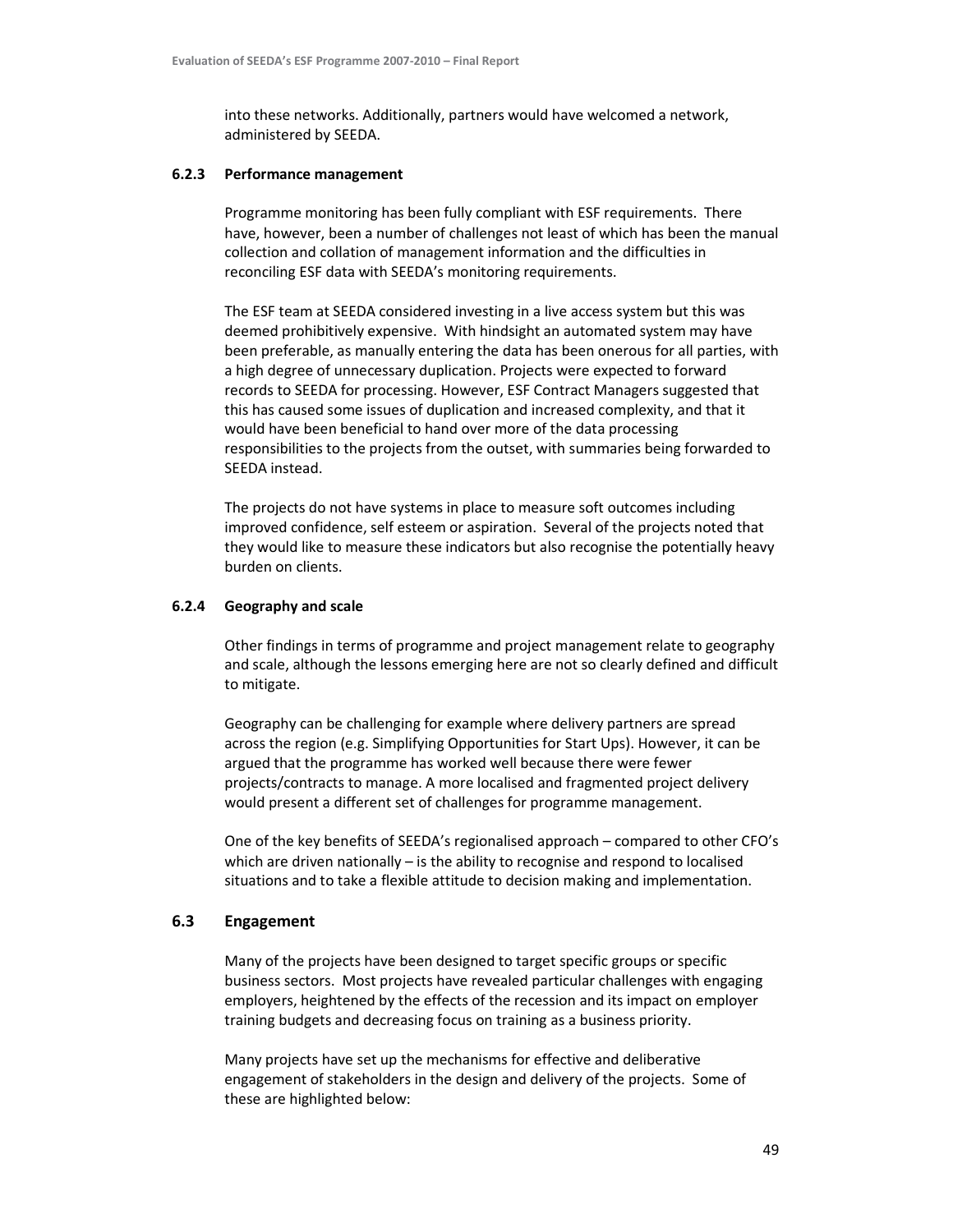- Referrals have been successful with particular success around recruiting those with disabilities where mainstream agencies are involved. The support of a Jobcentre Plus 'champion' to promote the SEED project and generate referrals and been vitally important to this projects success.
- Local delivery has also had a huge impact, allowing projects to respond to the needs of the locality. This was highly effective in the delivery of SEED, where for example coaches have been hired from local communities to work at neighbourhood level in an informal way or in rural environments where local resources have been created (e.g. community café) to establish a hub for meetings and support.
- Engaging with clients and businesses at source is vital. Gateway to SusCon has been successful at taking courses to places where they are needed and targeting supply chains in the construction sector has worked well. Recruitment through events has been very successful. Gateway to SusCon got a free advert through Kent Radio. Typically the beneficiaries from Gateway to SusCon are self-employed or small businesses with less than 10 employees.
- The Skills for Technology project identified employer engagement as their main challenge. The project team found that a tailored approach, promoting specific courses worked best. Some of the SME's reported 'information overload' so the project was careful not to 'bombard' them with information. Using existing networks and an existing client base has also helped to raise awareness of the offer. The project also worked closely with Women in Science and Engineering 'WISE' to encourage participation. There were a lot of women who would like to take part but were not in employment therefore not eligible.
- As above, the Skills for Technology: Instrumentation, ICT and Electronics project found employer engagement to be challenging. The project adopted a tele-sales approach which has been effective.
- **Employer engagement was also challenging for the Enviroskills project. Major** barriers included costs of training, especially during recession. Up until March 2010, the project was working with Business Link who were not allowed to use a 'sales' approach so it was up to training providers to promote their courses.
- Dedicated 'sales teams' are highly effective in engaging customers. A small number of providers had a 'sales' person doing telesales which was successful. However, systems and process in larger organisations (e.g. marketing in Further Education establishments) can sometimes hinder decision making and action which is needed to quickly engage participants and businesses.
- The Simplifying Opportunities for Start Ups project has been noted by several stakeholder as an excellent example of engaging harder-to-reach beneficiaries. For example, one of the providers, Learning Links on the IoW, are good at establishing good rapport with clients by sending birthday cards to clients, for example. Their work with Action for the Blind has also been successful.

# 6.4 Equalities

Some stakeholders have expressed their concern that equality targets are too challenging for providers and employers to meet and that they can constrain the performance of some projects, particularly if combined with other pressures such as a narrow sector focus and the effects of recession and slow economic recovery.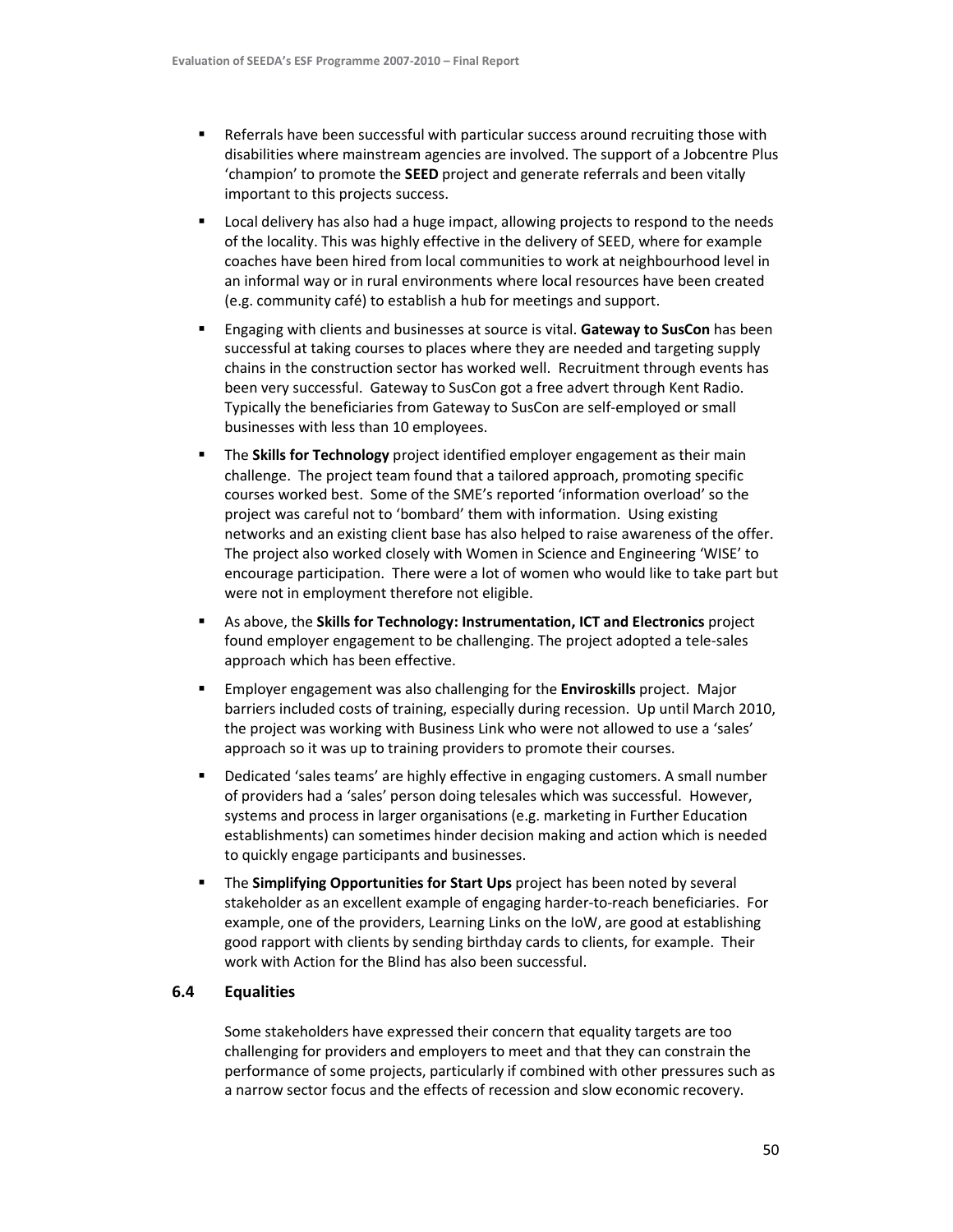It has also been suggested that some courses adapted for sectors with a higher male workforce (e.g. construction and engineering based disciplines – including advanced manufacturing) are inevitably more tailored towards men. Participant figures in Priority 2 merely reflects a gender imbalance that currently exists in a number of key sectors.

Projects are keen to attract more women to but it is clear that more needs to be done to promote some occupations and sectors to women. Clearly this is a structural issue that needs addressing much earlier through the education system and unlikely to be combated through ESF funded activity alone.

For many other projects, BAME engagement has been challenging suggesting the need for outreach into specific BAME communities.

## 6.5 Strategic leadership and influence

SEEDA has a key role in articulating the region's employment and skills needs. The priorities of the Regional Economic Strategy align with a number of areas within the England ESF Operational Programme. In demonstrating Strategic Influence, the Agency has led on the Regional Skills Strategy helping to set the skills agenda and thereby generating stakeholder interest and cooperation.

The process of putting together the CFO plan, designing and selecting the projects, has enabled SEEDA to focus on regional need and articulate innovative solutions. Through the delivery of the ESF programme, SEEDA has reported increased knowledge, awareness and credibility in the areas of environmental technologies and the sustainability agenda amongst stakeholders.

The Enviroskills project has been put forward for an award on the cross-cutting themes. This project, in particular, has been noted for its strong brand.

# 6.6 Leverage

There are limited examples of leveraged funding and the ESF programme does not have a systematic method for measuring and recording this. However, it is assumed that private sector involvement in Priority 2 will have stimulated investment in training and business development, particularly in relation to the green economy and sustainability agenda. The UK Government's flagship initiative 'the Green Deal' should begin to lever significant private sector investment for projects such as Gateway to SusCon and Enviroskills. Additionally there will be opportunities for effective linkage to ERDF Round 4, which is focusing on renewable energy.

# 6.7 Multiplier effects

The Enviroskills project supported a small graphic design company and a member of their staff attended the 'create your own environ system course'. As a result of the course the business completed a risk assessment to improve green and economic outputs. The business has since won a contract with Sony.

Although it is difficult to quantify, there are examples of families and networks who have benefited indirectly as a result of the programme. For example, on the SEED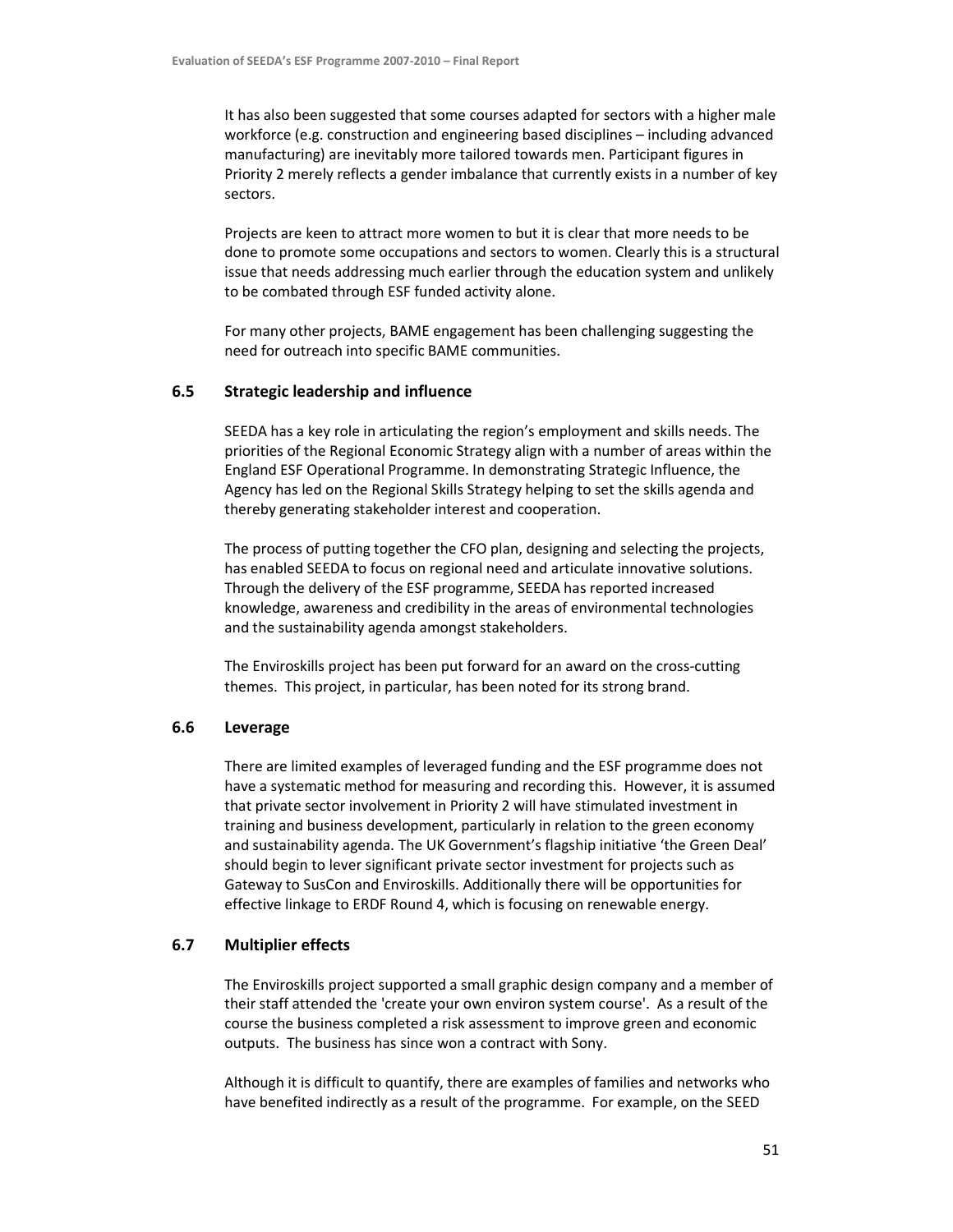project, there are examples of families, including children, whose lives have been 'turned around' as a direct result of the support received.

Skills for Technology point to the fact that there have been several cohorts from the same company and evidence of 'word of mouth' between SMEs which is testament to the wider impact that the project has achieved.

# 6.8 Synergy

Stakeholders recognise the synergies between the ESF programme and the Regional Economic Strategy (RES) and particularly the objective of 'smart growth', which aimed to improve economic activity in the South East. The ESF programme was closely aligned to the employment and skills challenges identified in the RES and by the Regional Skills for Productivity Alliance (RSPA).

Delivery partners have been able to use their project as an opportunity to build and strengthen networks with external partners. For example, Enviroskills report that their involvement in ESF has helped to develop their working relationship with Medway Council. Projects where delivery partners had a strong partnership in place prior to the project delivery stage have been most successful. For example, it has been suggested that one of the reasons that Gateway to SusCon has worked well is due to the fact that the partnership was already in place and the ESF project gave it momentum rather than the partnership 'starting from scratch'.

SEEDA report that the ESF Programme has not necessarily led to new partnerships but has deepened existing partnerships especially with JCP and SFA. Further the ESF programme can demonstrate a close fit with the environmental and sustainability agenda and evolving policies in this area.

Synergy between individual projects has been limited and some delivery partners have identified some potential duplication. There was some concern that both Gateway to SusCon and EnviroSkills were targeting the same learners. Both projects have worked together to mitigate this problem. However, there have not been referrals between Gateway to SusCon and Enviroskills and some stakeholders have expressed that in hindsight, it would have been useful to have put a shared referral mechanism in place.

# 6.9 Catalytic effects

It is difficult to isolate the specific catalytic effects of ESF funded provision and it has been argued that the recession has to some degree made it difficult to be 'catalytic'. It is, however, clear that the SEEDA ESF programme has a strong environmental theme which is contributing to fast moving agenda. Several of the projects within SEEDA's ESF Programme took place during a time when there were policy initiatives and legislation aimed at increasing awareness of environmental/sustainability issues amongst businesses. Some providers and stakeholders have suggested that the ESF Programme has been if not a catalyst for this agenda, then an important advocate that has helped to fast track activity in this area.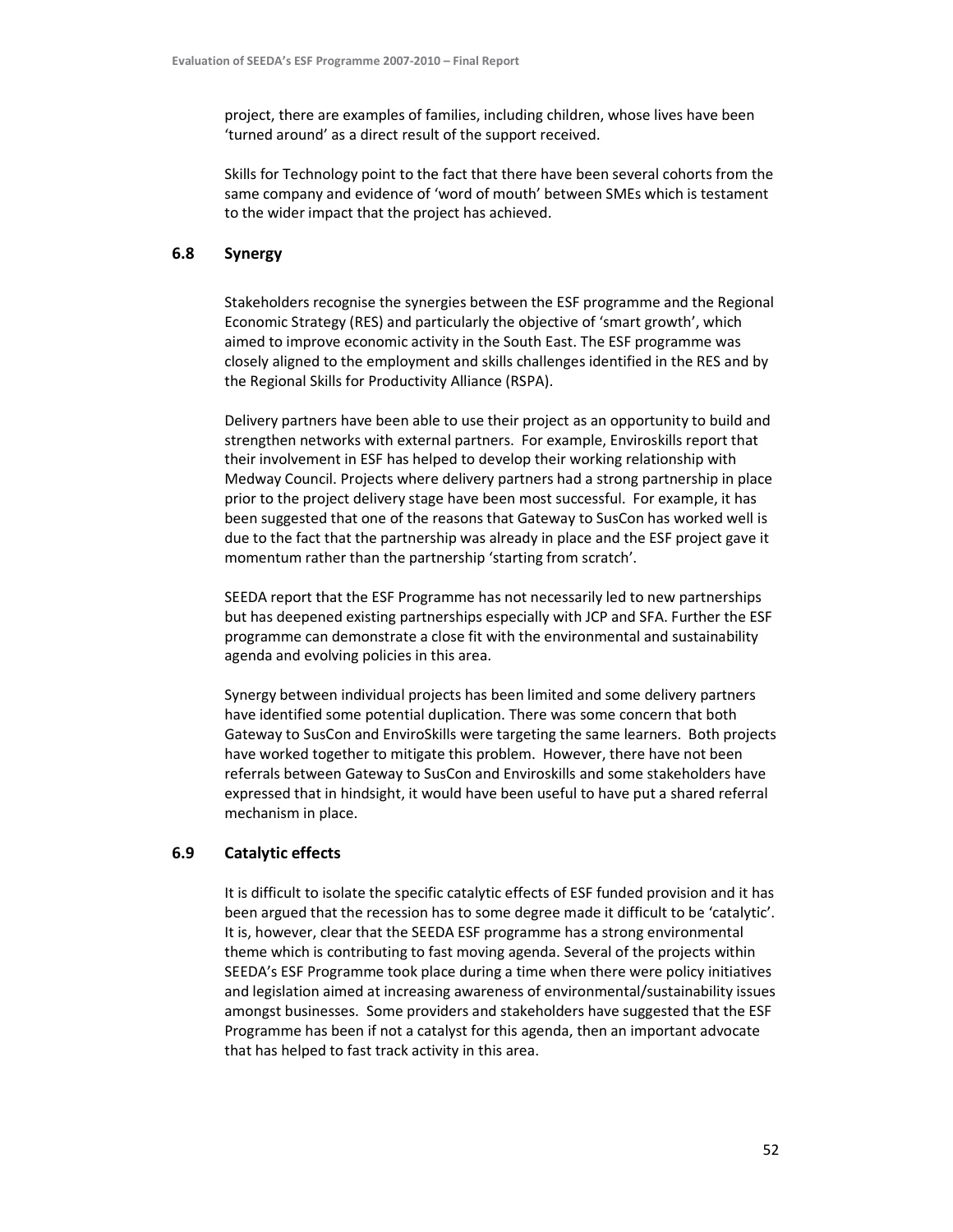# 6.10 Sustainability

ESF has also provided an opportunity to innovate, leaving a legacy within the project delivery partners. The ESF Operational Programme saw a key role for the third sector in working with other partners to engage and retain hard to reach groups. This capacity across the South East could provide a legacy through mainstream provision such as the Work Programme. It is anticipated the Skills Funding Agency will pick up the workforce development aims in Priority 2.

# 6.11 Added value

SEEDA's ESF Programme has addressed some of the identified 'gaps' in mainstream provision and the significant sub-regional variations in employment and deprivation. A range of programmes designed to reduce worklessness were in operation at the time ESF funding was allocated. However, significant cohorts of unemployed and economically inactive people in the South East were not fully supported by these existing programmes. For example, support was required for existing incapacity benefit claimants not targeted by the Pathways to Work programme and some unemployed and long term unemployed people with multiple needs were beyond the scope of New Deal programmes.

In addition, there was evidence of enterprise underperformance and low business start-ups in some communities, particularly in rural and coastal locations and amongst women and BME groups. SEEDA's broad economic remit has enabled a cross cutting approach in targeting provision to support all aspects of the ESF programme including support for enterprise start-ups, self employment and social enterprise in areas where mainstream business support services were not readily taken up.

#### 6.12 Summary

Delivery partners have acknowledged SEEDA's **strategic leadership and influence** in helping projects to focus on regional need and providing innovative solutions. This has been particularly felt in the areas of environmental sustainability which has had a strong *catalytic effect* in helping to fast track activity in this area. Stakeholders also recognise the *synergies* between the ESF programme and the Regional Economic Strategy (RES) and particularly the objective of 'smart growth', which aimed to improve economic activity in the South East.

SEEDA's ESF programme has **added value** by addressing some of the identified 'gaps' in mainstream provision. For example, support was directed towards those incapacity benefit claimants not targeted by the Pathways to Work programme and other long term unemployed claimants with multiple needs beyond the scope of the New Deal programmes.

In terms of *programme management* delivery partners report very good working relationships with SEEDA, although some projects would like more engagement, for example, in utilising wider contacts and networks. Programme *monitoring* has been fully compliant with ESF requirements. However, the ESF team at SEEDA recognise that finer grained monitoring of outcomes could have been achieved with an automated system. Unnecessary duplication of manual monitoring processes could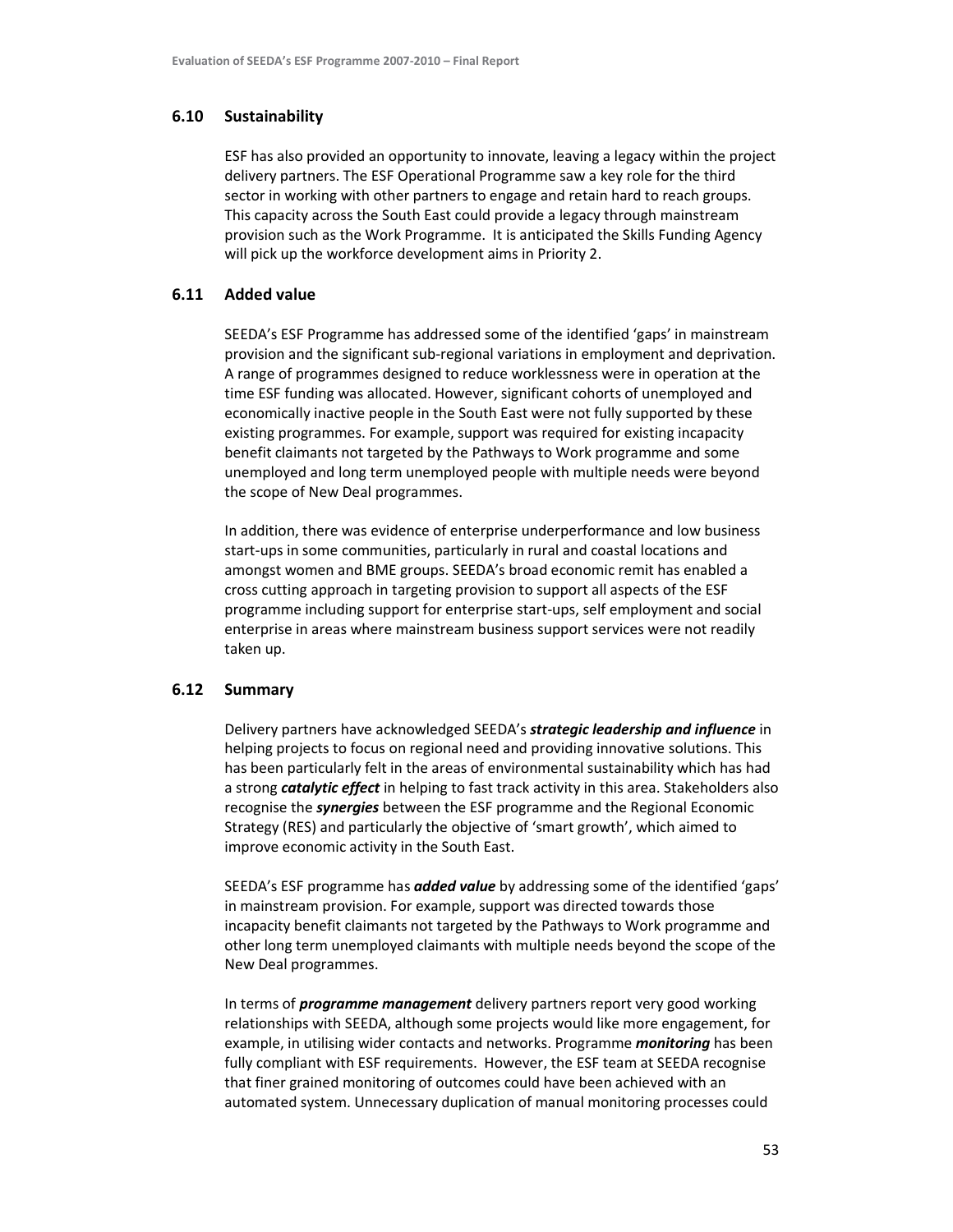have been avoided had SEEDA handed over more of the monitoring responsibilities to the projects from the outset.

The support of a Jobcentre Plus has been vitally important in *engaging and referring* participants, however, an over reliance on mainstream agencies can deter inactive groups furthest from the labour market. Most projects have revealed particular challenges with engaging employers, heightened by the effects of the recession.

SEEDA ESF programme has provided an opportunity to innovate, leaving a legacy within the project delivery partners. There is, however, concern over the sustainability of this activity. However, there is the possibility that the capacity which SEEDA has helped to create across the South East could provide a legacy through mainstream provision.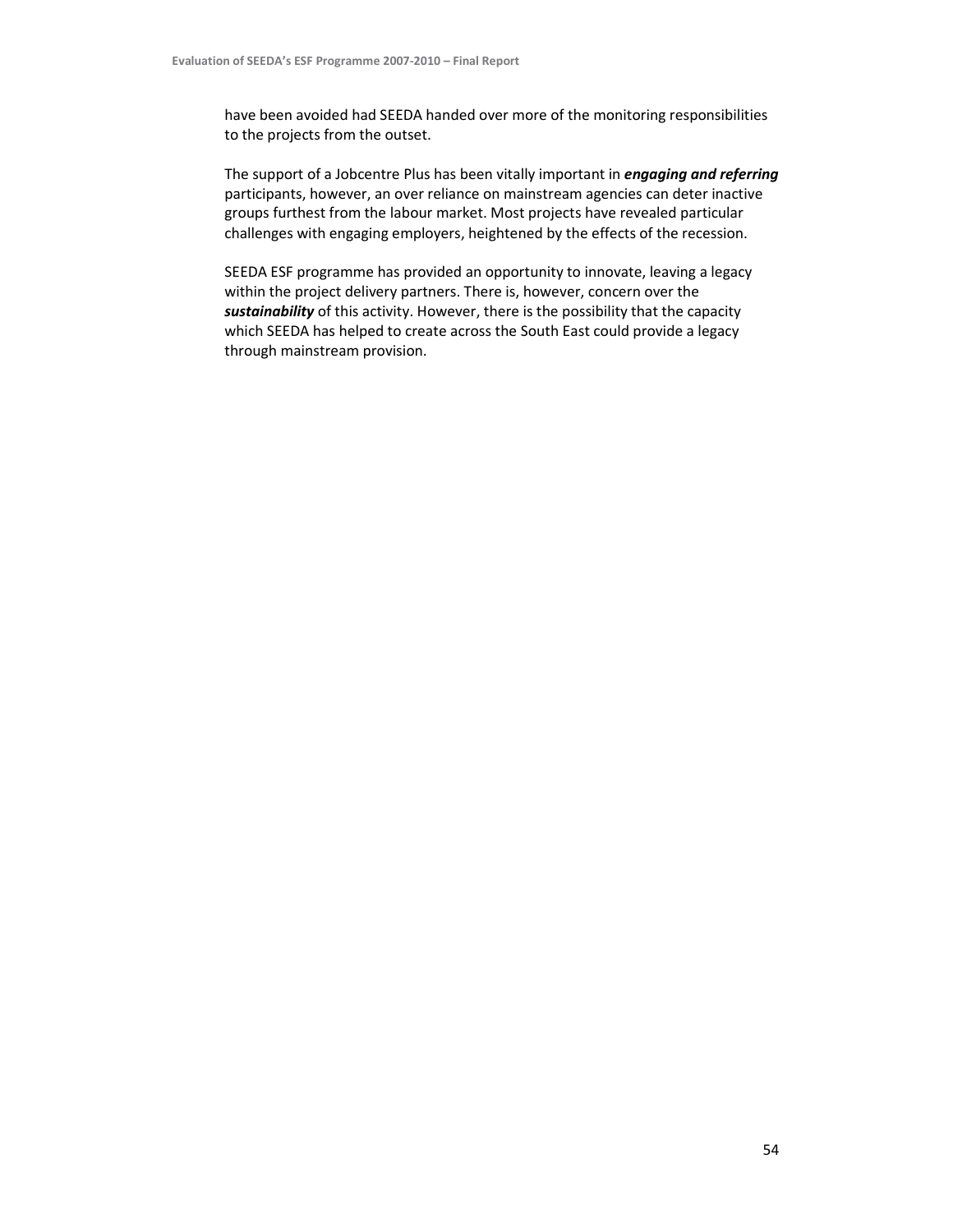# 7. Conclusions and recommendations

# 7.1 A summary of key findings

## 7.1.1 Outcomes and impact

In terms of results the SEEDA ESF Programme has achieved mixed success. The overall number of participants has fallen some way short of original targets although over performing in relation to unemployed and inactive participants. Some equality groups, including women and people with disabilities have also been disappointingly below profile.

However, in terms of outcomes this evaluation has identified some very positive findings. The overwhelming majority of programme beneficiaries have been very satisfied with their experience of ESF, stating that the support they received has either helped in finding a job or improved in-work skills. Importantly the overall number of participants in employment has increased since leaving the project, up from 51 to 54 per cent. Also, 85 per cent of those who started training towards a qualification have now successfully completed.

SEEDA's ESF programme has also had a strong positive effect on job security with 70% of beneficiaries feeling that this had improved. Taking on higher skilled work as well as responsibility for managing or supervising people was achieved by more than half, while over 41% of ESF beneficiaries experienced increased wages. Against the wider economic backdrop of redundancies and wage cuts these are impressive results.

This evaluation also finds that SEEDA, as the lead organisation for economic development in the region, has played an integral role combining high-level strategy with operational management in defining the nature and scale of ESF projects and investments. SEEDA's ESF programme has developed a number of innovative projects with the potential for mainstreaming.

The sustainability of projects going forward is however a concern. ESF has provided valuable 'pump priming', but the future of some ESF projects is unclear, particularly in an environment where funding is scarce, and where policy and new institutional arrangements are continuing to evolve.

#### 7.1.2 Responding to recession

It is clear that the recession has had an impact on programme performance. There have been challenges to ensure that the focus remains on the most deprived, whilst simultaneously responding to the rising number of more recently unemployed claimants. Businesses have also been more difficult to engage as they have become more focused on survival, with a corresponding fall in demand for training and workforce development. These are significant mitigating factors which have also impacted on some very ambitious equality targets, despite the dedication and commitment of project delivery staff to try and achieve them.

SEEDA's ESF programme has demonstrated the ability to adapt to changing economic and labour market conditions. SEEDA has sought to utilise ESF funding to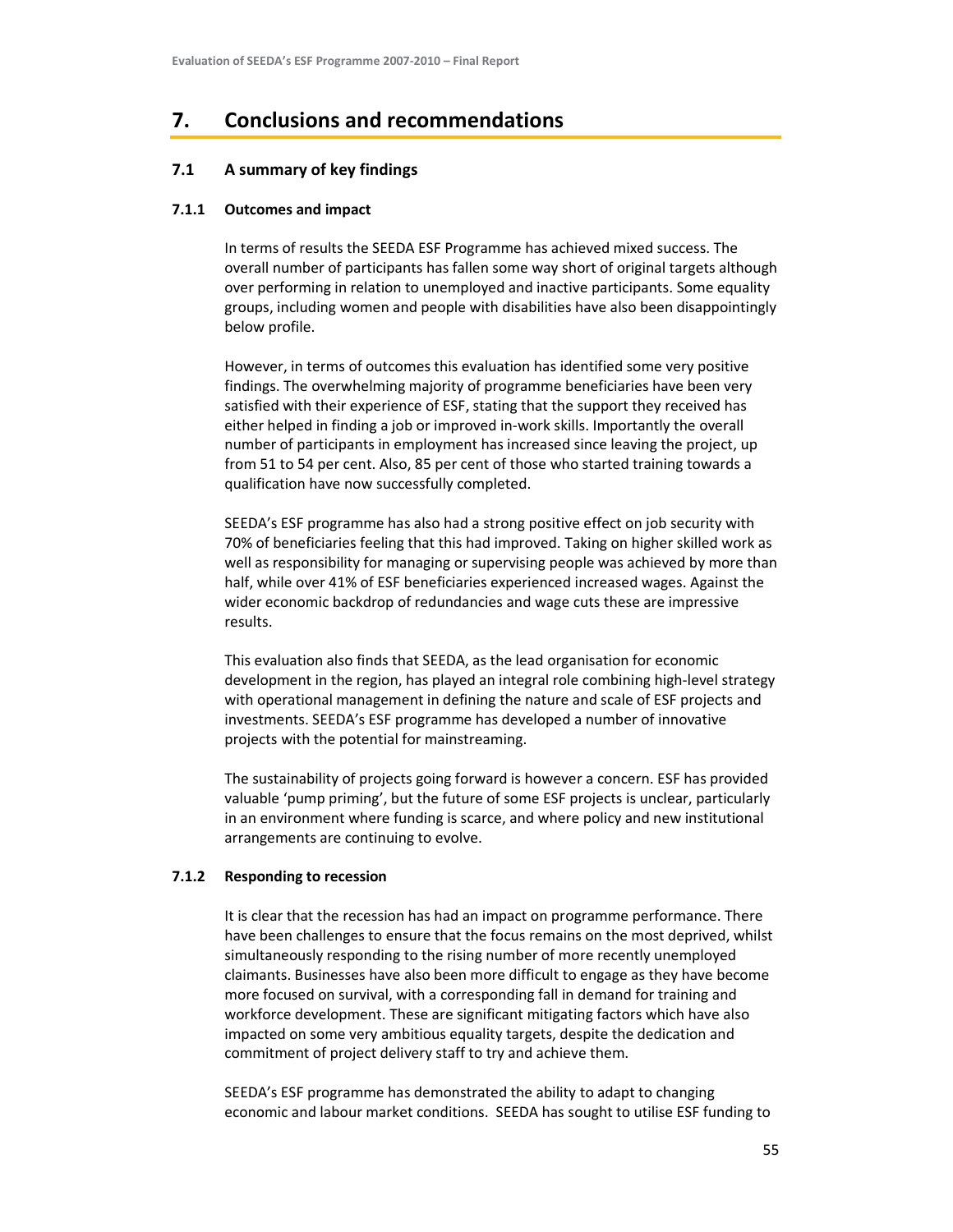kick start-training in key sectors affected by the recession, including construction and the advanced manufacturing sector.

# 7.2 Implications for the future ESF programme

### 7.2.1 Institutional change

The abolition of the Regional Development Agencies is likely to have implications for ESF delivery and focus in the future, since SEEDA will no longer act as a Co-Financing Organisation. It is anticipated that the remaining CFOs will continue to deliver the ESF programme with the DWP absorbing the slack in Priority 1 and the Skills Funding Agency in Priority 2. It is unlikely that the Local Enterprise Partnerships will have anything more than a strategic advisory role in relation to either mainstream or European funded programmes. It will, however, be important for sub-regional partners to influence and direct the ESF provision to meet identified need. Trying to achieve a more localised and flexible approach to ESF and mainstream delivery, via LEPs or other means, will present different delivery challenges. There are clearly advantages in connecting organisations and transferring knowledge and capacity across different geographical locations. It is, however, unclear how this will happen.

Local authorities will, however, continue to play an important role in the localism agenda and in tackling the problems of worklessness. Families with multiple problems are a priority for the UK Government. DWP are encouraging local authorities to identify families and households that will benefit from additional ESF support and to work with providers. This will help in accessing the most disadvantaged groups, including those out of reach of Jobcentre Plus.

#### 7.2.2 Programme management

The complexity of new institutional arrangements will present additional problems for project design and programme management. This evaluation has identified good practice in the development of project to align with wider strategic aims for the region. It has also highlighted some challenges in measuring performance against some indicators (e.g. equality groups; qualifications achieved) which the remaining CFOs may chose address.

#### 7.2.3 Spending cuts

Spending cuts are also likely to impact upon programme targets and interventions, with the possibility of increased unemployment and further reductions in available job vacancies (at least in the short to medium term) as a result of public sector job losses and associated impacts in the private sector. New welfare reforms will also introduce greater responsibility on all benefit claimants to actively seek work. This will bring mainstream services closer to the most disadvantaged beneficiaries which the ESF programme has traditionally served. This questions the extent to which ESF can fill gaps in future provision or as is more likely add value to emerging mainstream delivery.

Train to Gain, has been replaced with the SME skills programme; shifting more responsibility on to employers to take responsibility for workforce development. The Government also plans to remove the entitlement to free training for a first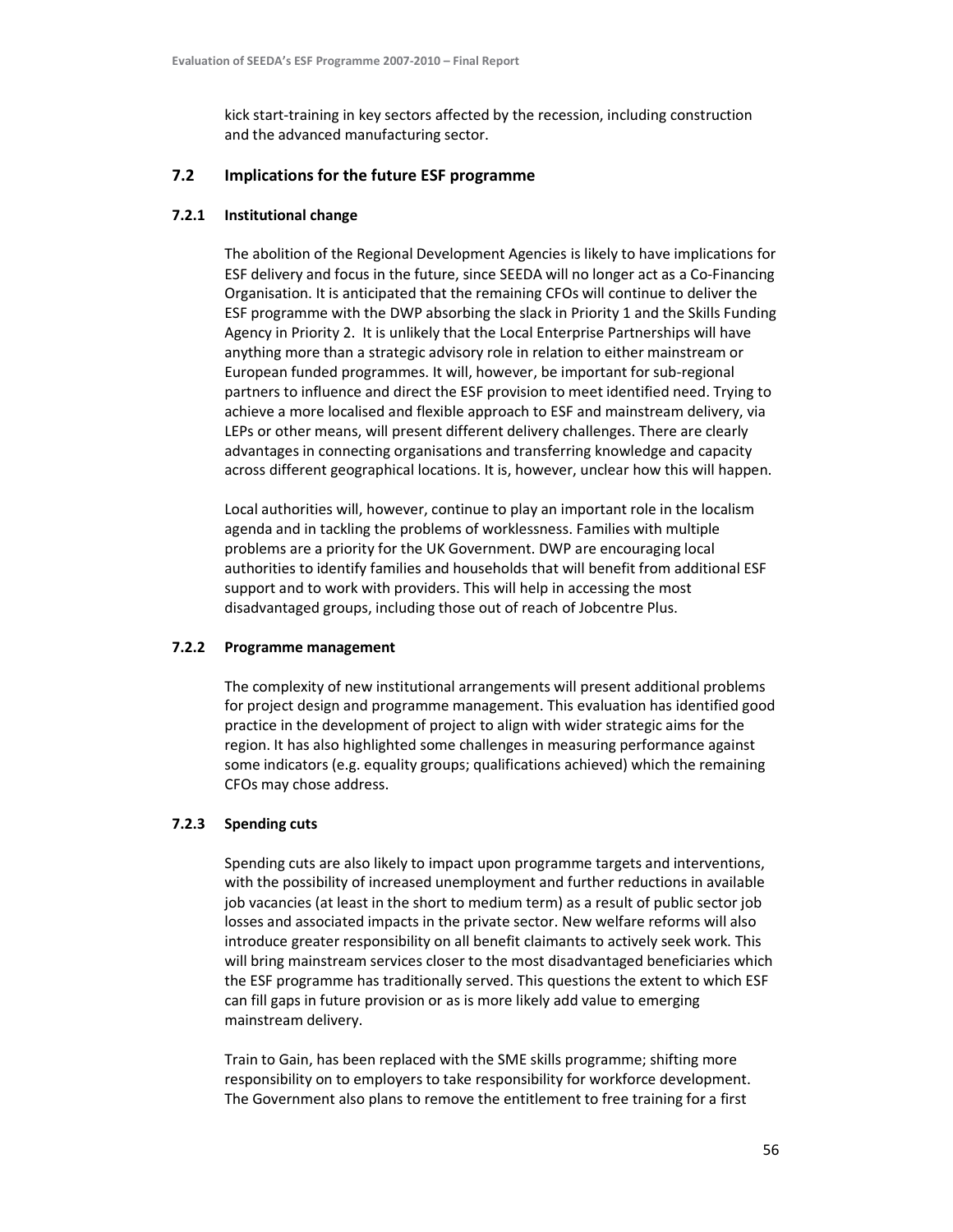level two qualification that currently exists for those aged over 25. Support for basic skills training in numeracy in literacy will continue, although the funding of English for Speakers of Other Languages (ESOL) for people not in settled communities will be abolished in 2012.

There will be a requirement therefore to refocus ESF to reflect the changing marketplace (i.e. the introduction of the Work Programme and the SME Programme), political change and the significant cuts in resources to reduce the threat of disadvantaged groups being at further exclusion from the labour market. ESF provision going forward should continue to be directed towards those with greatest need whilst retaining the flexibility to respond to changing economic and labour market conditions and innovate new approaches.

#### 7.2.4 Responding to climate change

Environmental sustainability has been a successful and innovative theme in the SEEDA ESF Programme. This should continue to be supported for the remainder of the ESF programme and by mainstream delivery. The UK Governments flagship initiative, the 'Green Deal' will present significant employment opportunities in the South East. Additionally, plans to develop off-shore renewable energy sources (including wind and wave) should be supported by both ESF and ERDF.

# 7.2.5 Combating inequalities

Programme performance, in meeting equality targets, has been mixed. There is some concern that equality targets are too challenging for providers and employers to meet and that they can constrain the performance of some projects, particularly if combined with other pressures such as a narrow sector focus and the effects of recession and slow economic recovery.

It has been suggested that some courses are more tailored towards men, and that in Priority 2 participant taken up merely reflects a gender imbalance that currently exists in a number of key sectors. Projects are keen to attract more women to but it is clear that more needs to be done to promote some occupations and sectors to women.

# 7.3 Recommendations

Recommendation 1: LEPs via their Employment and Skills Boards should provide a strategic steer for the delivery of ESF provision across their patch to ensure that ESF provision meets local need and effectively dovetails with mainstream provision.

Recommendation 2: ESF provision should be aligned with local authority support, particularly for vulnerable families and households. Local authorities should provide an important role in identifying families with multiple problems and in engagement activities and events, where possible.

Recommendation 3: The iterative process of project design and development, which SEEDA initiated for this programme should be adopted by other CFOs, moving forward.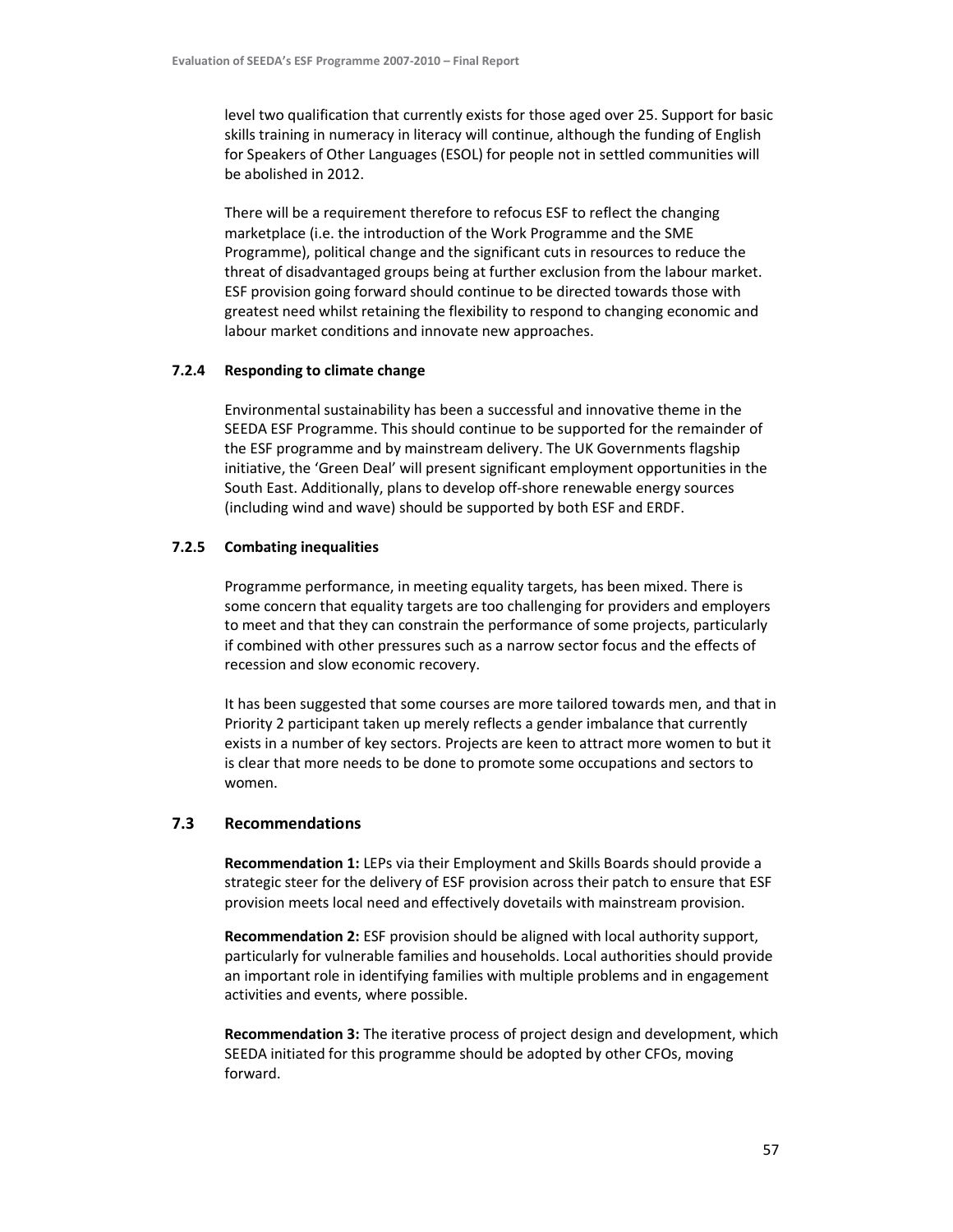Recommendation 4: Providers should put in place robust and effective systems to track the outcomes of ESF participants. This will take on even greater prevalence for mainstream providers with the move to an outcomes-based payment system.

Recommendation 5: There are a number of areas where gaps in provision may emerge and which the ESF programme should target, including:

- **Those economically inactive and outside of the benefits system. This group should** continue to be a priority for the programme since they will not be addressed by the Work Programme.
- Those aged 24 and above and looking to gain an NVQ level 2 and those aged over 25 looking to seek a NVQ level 3 should be supported. Plans to remove the entitlement to free training should be addressed by the ESF programme, particularly those in low paid work least able to afford training.
- NEET groups. ESF could enhance new plans to replace the withdrawn Education Maintenance Allowance with a new bursary fund.
- **Families with multiple problems.**

Recommendation 6: Projects like Gateway to SusCon and EnviroSkills should be encouraged to help build the capacity amongst employers in the South East to respond to the business opportunities which the Green Deal presents in the developing Environmental Technologies sector.

Recommendation 7: Skills Academies in the South East should be aligned with ESF to maximise mainstream delivery of skills training in the Green Economy, including the Green Deal and Off Shore renewable energy.

Recommendation 8: Greater synergy between projects across priorities is required in order to strengthen both recruitment and retention by equality groups, particularly in sectors which may be under-represented (e.g. environmental technologies).

Recommendation 9: Priority 2 projects will need to proactively promote courses to equality groups. For example, Environmental Management Systems and generic courses within the construction industry are thought to be of more interest to women.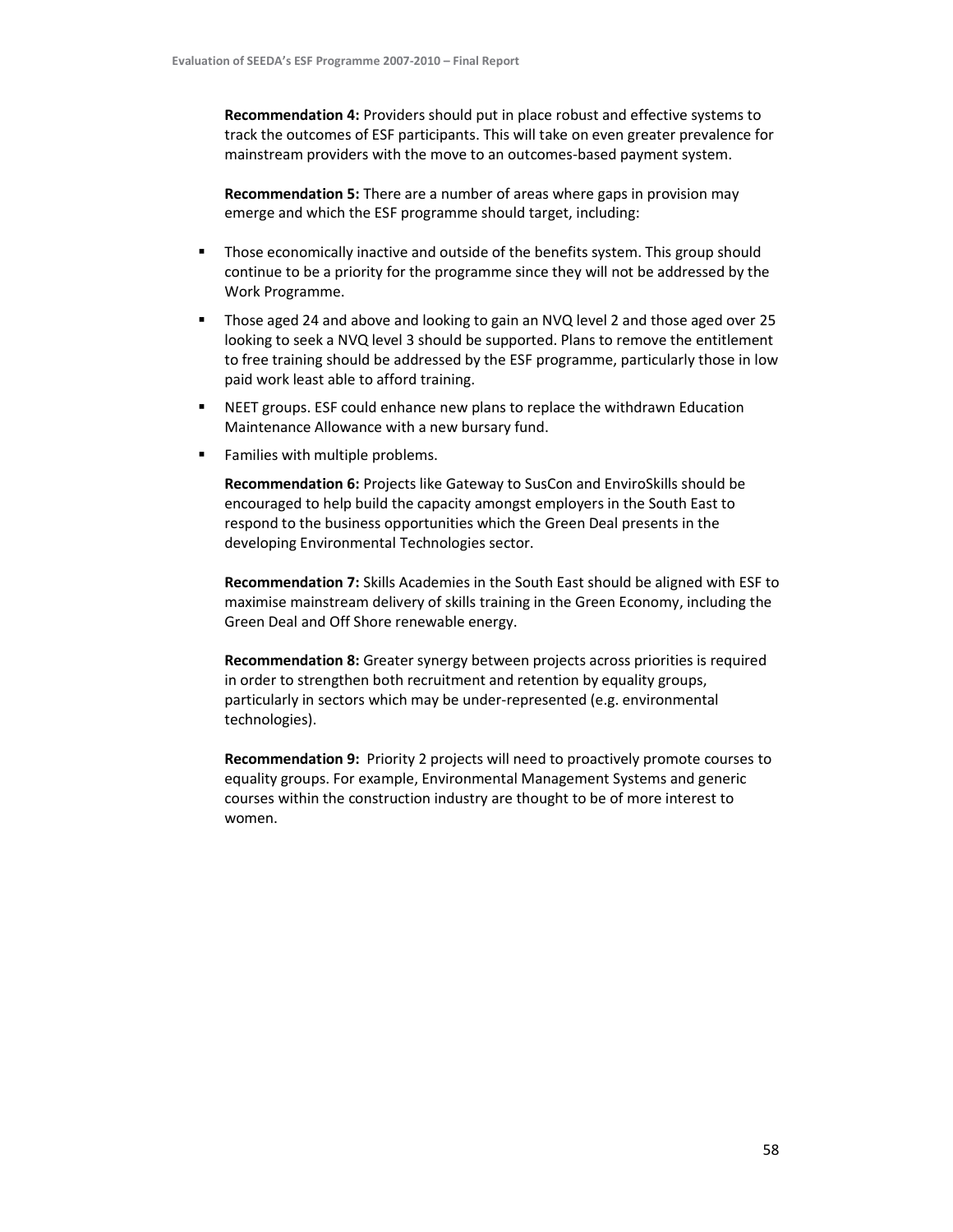# APPENDIX I

Case Studies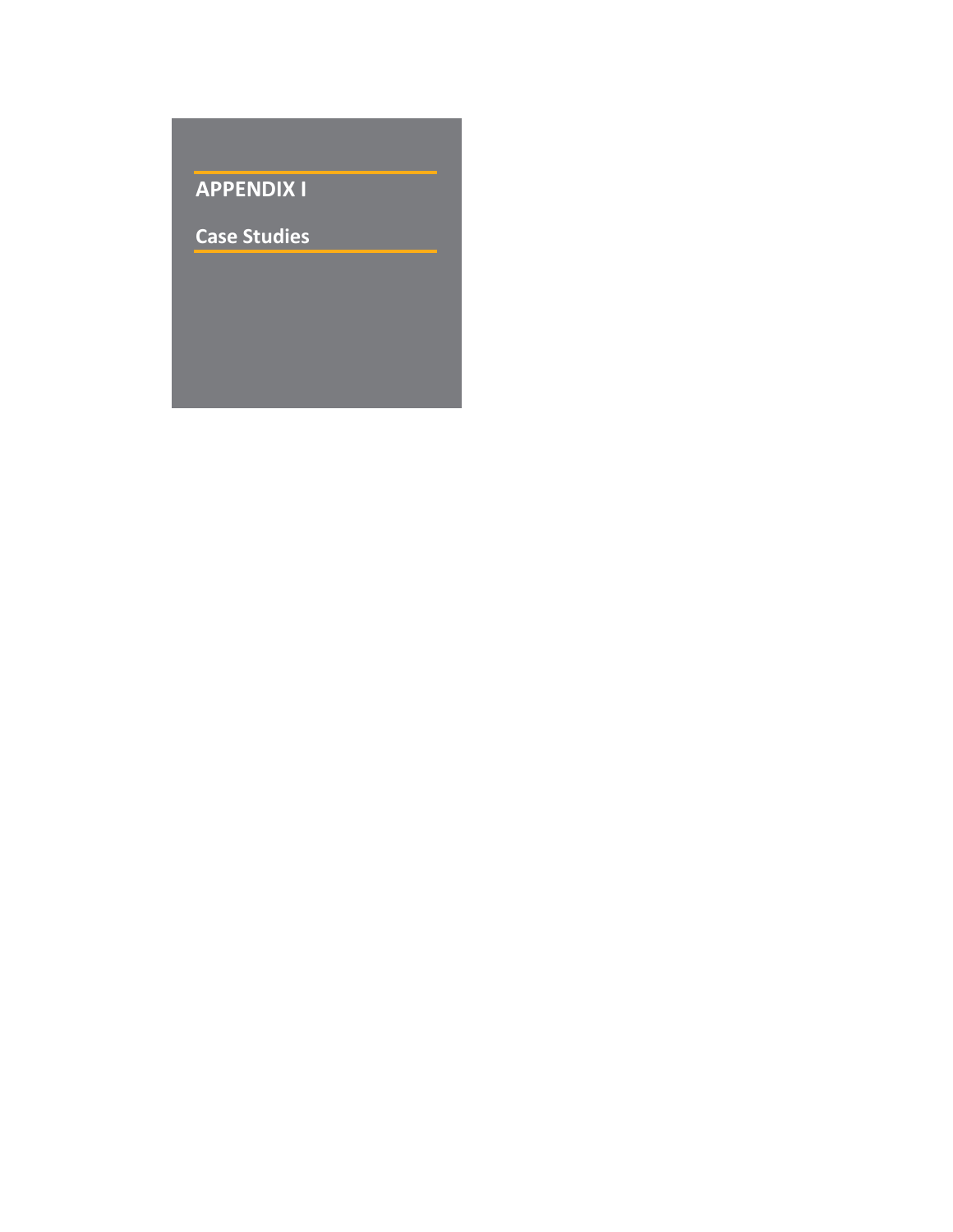# Case Study 1: Gateway to SusCon

## About the case study

- This case study aims to explore the development of the Gateway to SusCon programme and to understand the outcomes and impacts of the programme.
- A case study visit took place on the  $25<sup>th</sup>$  of August 2010. The following members of the Gateway to SusCon team were interviewed:
	- Sally Clarke Business Manager
	- Stephen Choi Training Manager
	- John Parsonage Project Advisor from the Institute of Sustainability.
- In addition to the interviews a focus group was held with the following participants:
	- Diane Snell (Groundwork)
	- Patricia Wheeler (Groundwork)
	- Ian Patterson (FJF Groundwork employee)
	- Jackie Hopley (FJF Groundwork employee)
	- James Sweet (C4Ci)
	- Maxine White (Programme participant)
	- 2 further programme participants.

# Project Background

Gateway to SusCon was formally established two years ago although the ideas and principles behind the wider SusCon project were developed over a much longer period of time. The idea behind Gateway to SusCon was to develop a way of promoting sustainable communities alongside the low carbon agenda through supporting the upskilling and education of the construction sector. As part of the overall SusCon objectives to deliver this step change to the construction industry Gateway SusCon was created.

Gateway to SusCon was funded through the SEEDA ESF Co-financing programme to deliver a number of new training packages promoting sustainable construction techniques to both existing employees and employers in the sector as well as people outside the sector, including people who are unemployed. The Gateway to SusCon partnership identified that there was no comparable provision available and that the proposed approach could fill this gap. In this way the programme complimented existing provision and did not duplicate any mainstream training already available in the sector.

The expected outcome of this programme will be the creation of a skilled and adaptable workforce who understand and can deliver sustainable construction methods to meet new developments and opportunities within the Thames Gateway. In the context of the 'New Industry, New Jobs' Industrial Activism approach which was advocated by BERR under the previous Government; the Regional Economic Strategy and the Thames Gateway Economic Development Investment Framework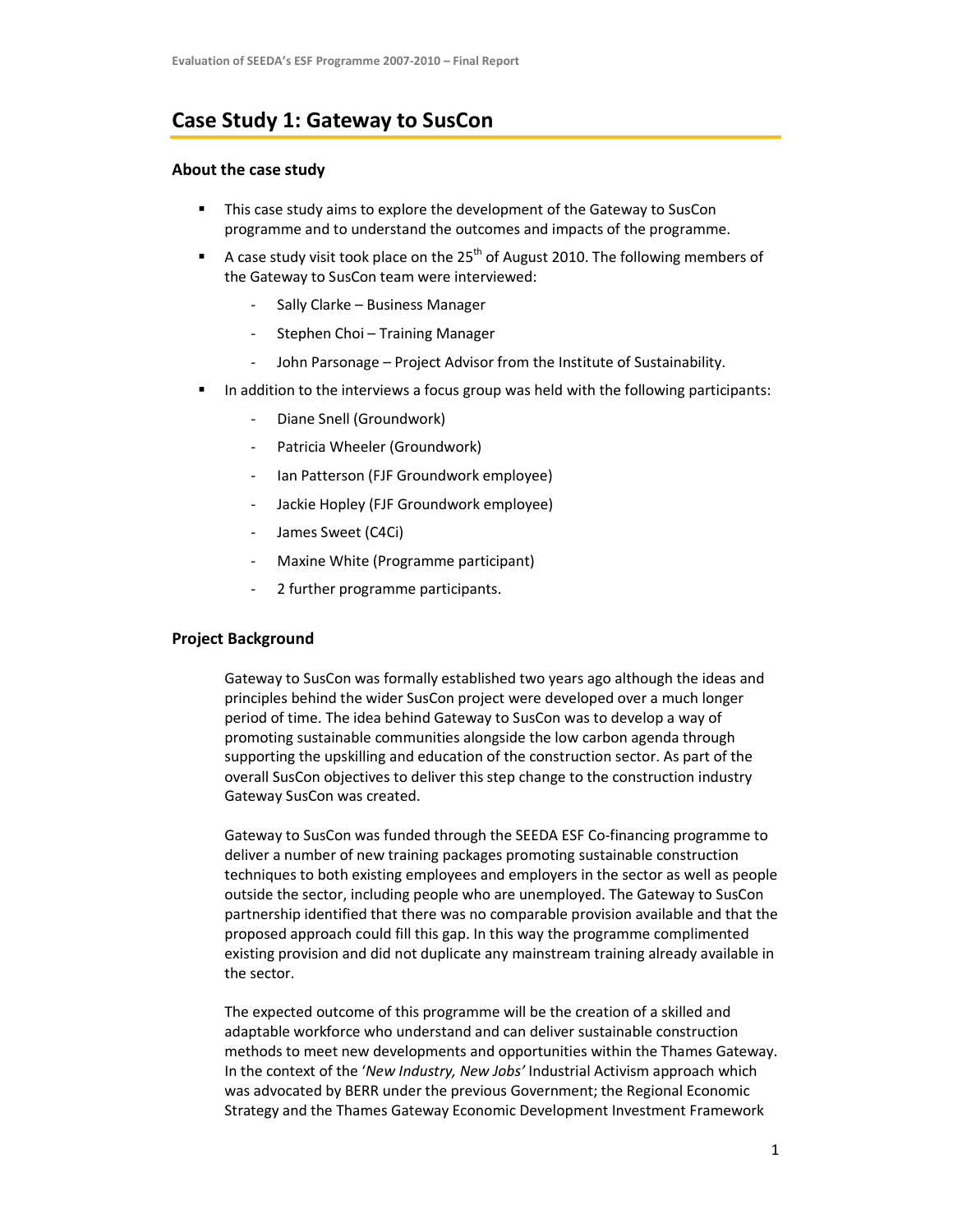(EDIP), this workforce will be vital to the delivery of the Thames Gateway aspiration to be the first eco region and a zero carbon economy. The EDIP (Human Capital chapter) seeks to maximise the skills and employment opportunities presented by the significant public and private investment in the area. This includes ensuring that the right level of quality provision is delivered to meet demand and bring tangible benefits to businesses across the Gateway. The area also will be required to deliver major construction programmes for the 2012 Olympics, Cross Rail and The Thames Gateway Bridge. Gateway to SusCon was supported by Priority One and Priority Two funds with the total funding received being £1,999,991.

The project formally started in September 2009 and funded through ESF until March 2011. Despite a slow start to the project it has already exceeded some of the targets set for it and is close to achieving the majority of the rest.

Gateway to SusCon is delivered by North West Kent College in partnership with Dartmouth Borough Council, Prologis, Institute for Sustainability, Kent County Council, Thames Gateway and Business Link Kent. The steering group is supported by a number of businesses and groups representing the construction industry.

#### Engagement and Project delivery

The project was required to develop training programmes to meet industry need. The target group involves both employed and unemployed individuals and thus course development was tailored to both engage unemployed people who may be new to the industry as well as professionals who are undertaking continuing professional development (CPD). As a result of this the courses developed were generally 3 hours in length with a few extending up to five days.

The different courses that have been delivered include overview courses such as 'Carbon Literacy – climate change and CO2 footprints' as well as more specialist courses like 'Existing building retrofit for energy efficiency and LZC technologies' and 'Greywater, blackwater systems and systems integration'.

The target groups were recruited through two main routes, business contacts and working with Jobcentre Plus and other local agencies supporting unemployed people or working in the community. Different marketing materials were developed for both target markets and the results have proven successful with the unemployed participants target having already been exceeded and overall project outputs on target to be achieved.

When beneficiaries are referred to the programme they are all required to fill out enrolment forms which act as evidence to SEEDA and ESF. This process is generally straightforward although professionals attending CPD courses will often ask why so many forms need to be completed and question how the information will be used.

The programme's focus was on delivering specific training courses to meet the needs of the industry, whether the participants were currently employed within the industry or not. As such there was no employment outcomes attached to courses although IAG and job search support was offered to unemployed participants.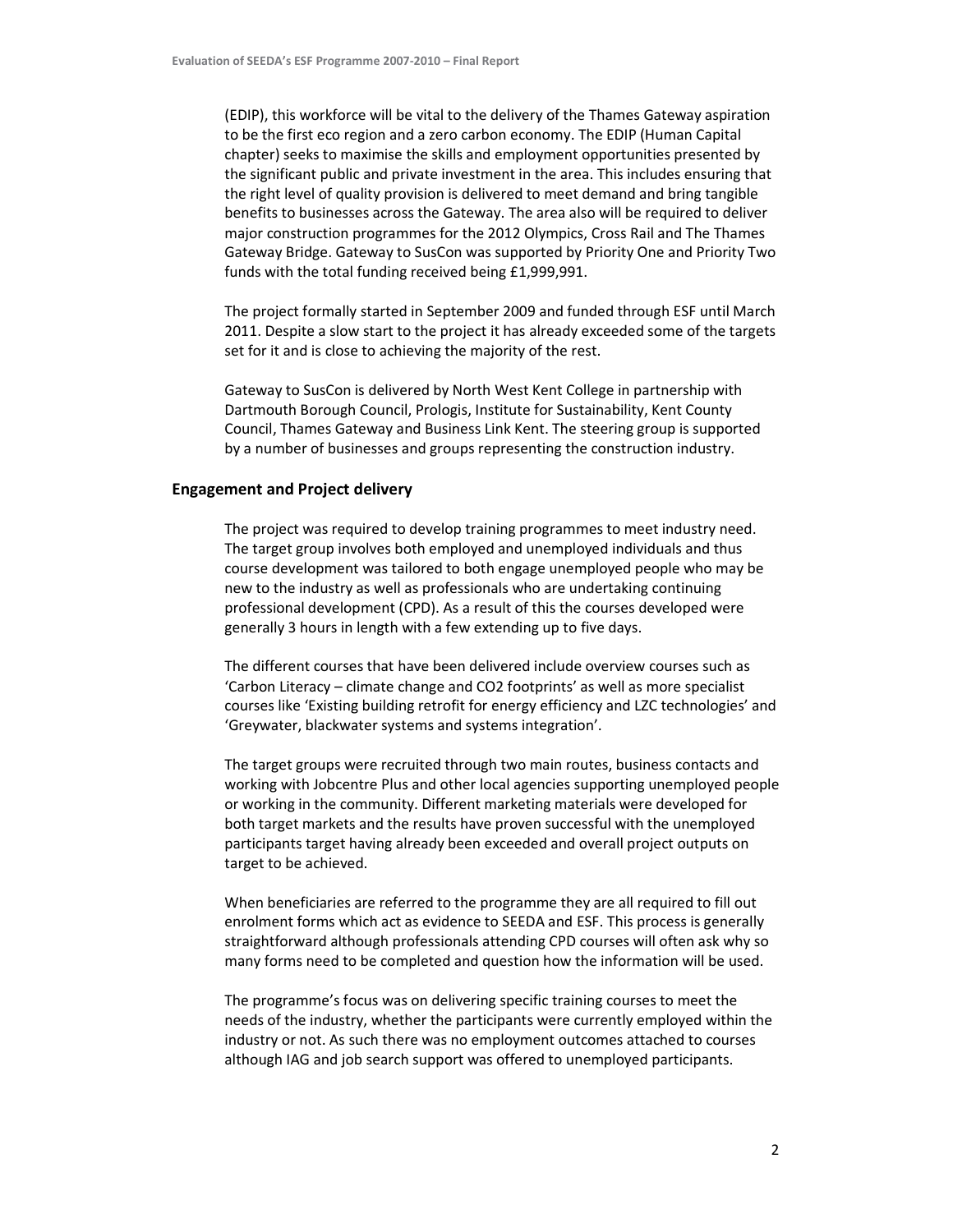## Outputs, Outcomes and Impacts

# **Outputs**

To date, Gateway to SusCon has achieved the following against key project targets:

| Output                                                                                    | <b>Target</b> | <b>Achieved</b>   |
|-------------------------------------------------------------------------------------------|---------------|-------------------|
| <b>Total number of participants</b>                                                       | 1250          | 1178 <sup>9</sup> |
| Participants who are unemployed                                                           | 400           | 122               |
| Participants who are inactive                                                             | 115           | 41                |
| Participants without relevant level 2 qualifications                                      | 400           | 172               |
| Participants without relevant level 3 qualifications                                      | 600           | 358               |
| <b>Companies engaged</b>                                                                  | 280           | 528               |
| <b>Training packages developed</b>                                                        | 30            | 30                |
| Participants in work on leaving                                                           |               | 8                 |
| Economically inactive participants engaged in job search<br>activity or further learning* |               | 20                |
| Number of participants to gain units towards part<br>qualification                        | 900           | 959               |
| Participants with disabilities or health conditions                                       |               | 44                |
| Participants aged 50 or over                                                              |               | 331               |
| Participants from ethnic minorities**                                                     |               | 150               |
| <b>Female participants</b>                                                                |               | 188               |

Source: SEEDA ESF Output data, Apr 2011. \* Calculated from the number of participants who were economically inactive before the programme who were then classed as unemployed or in education on leaving the programme. \*\* Ethnic minorities classed as non-White British participants

#### Outcomes and impacts

l,

Beneficiaries reported a general increase in awareness of relevant issues and those that were unemployed at the time of the programme did express an increase in confidence with many of them looking to explore the options for further training in the field as a result of undertaking a Gateway to SusCon course. Both participants and strategic partners felt that one of the key successes of the programme was the fact that courses were grounded in facts and evidence and were objective in the way that they were delivered. This helped to increase the credibility of the training as it was not seen as being delivered as part of a 'green warrior' agenda.

Comments from course participants are generally very positive. Comments include:

<sup>&</sup>lt;sup>9</sup> Gateway to SusCon was a project delivered under both Priority 1 and Priority 2. Overall 1946 participants enrolled on the Gateway to SusCon project over both Priority 1 and 2. However, 768 participants did not finish the course and were therefore classed as 'early leavers', leaving 219 participants in Priority 1 and 959 participants in Priority 2.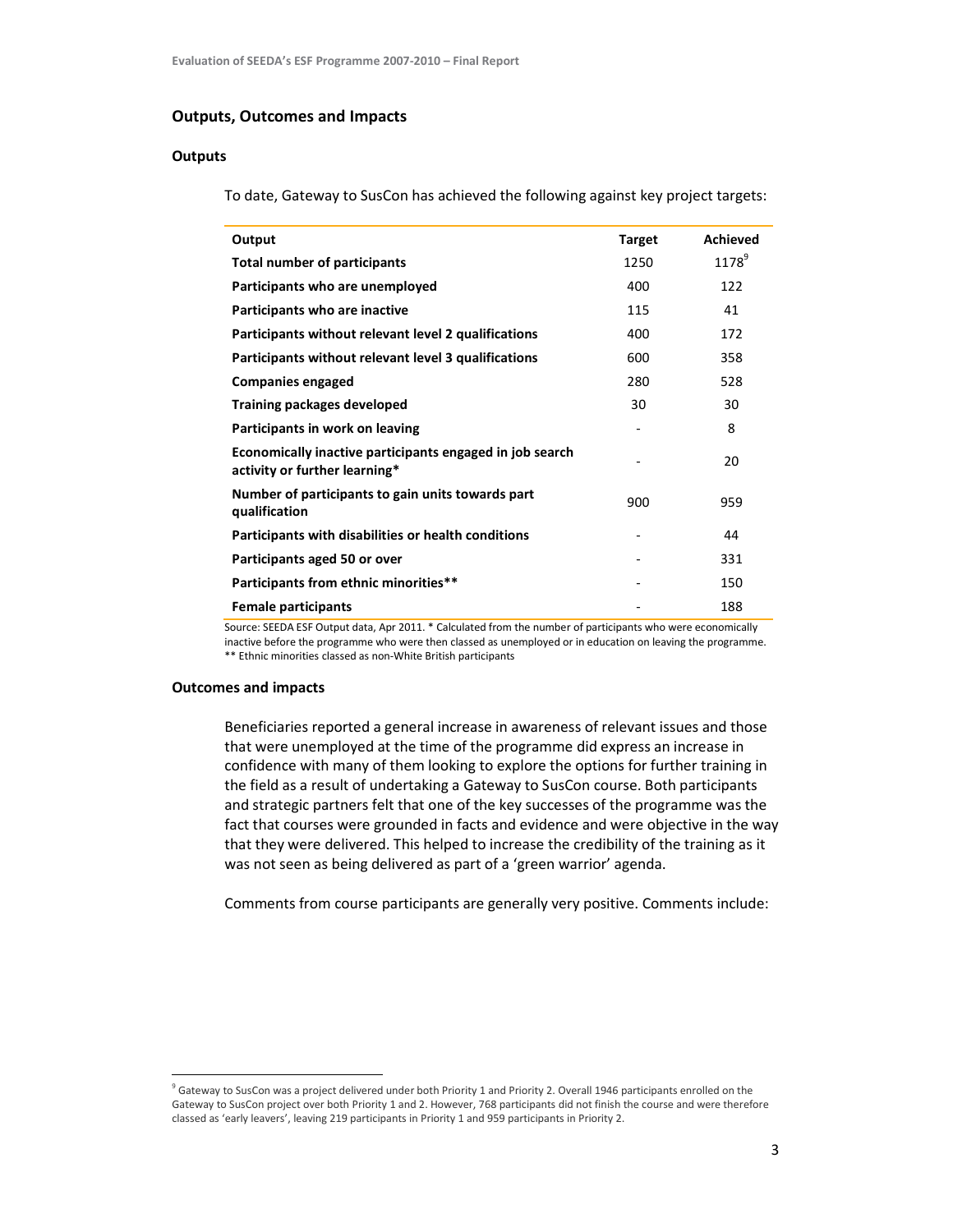"The course was useful and informative. It should be made available for every individual and compulsory for offices and industries"

"I am interested in building development – I found this training very useful as an introduction for sustainable development"

"The course was very well and clearly presented and was able to explain how to use a complex but important and valuable software package (PHPP) for designing ultra-low energy and low carbon buildings"

#### Participant outcomes

The overall outcomes of the programme were in line with expected outcomes but some additional partnerships and outcomes occurred that were not expected.

The overall development of the project could only have occurred through ESF funding or through industry investment. Evidence from the programme suggests that whilst the industry may have developed similar provision in time it may have taken longer. The Gateway to SusCon approach was designed to 'pump prime' the provision in order to enable the industry to respond and enable the model to become sustainable. Through the delivery of the programme it has become apparent that future viability is possible through the delivery of chargeable courses for industry professionals and businesses. ESF has provided a valuable 'pump priming' to the initiative.

#### Strategic Added Value

The project has lead to improved partnership working. For example, joint working and delivery of training with Southampton, Portsmouth, Greenwich and Reading Universities. The partnerships with universities were developed after the commencement of the programme and are indicative of the popularity and growth of the initiative. The courses and contact base of the partnership have also grown beyond expectations with the majority of the growth attributable to word of mouth. The project has made links with government and industry which have seen interest in the model expand to other regions within the UK. This has included interest being shown by government ministers resulting in meetings with government departments and ministers to explore the ability to replicate the model in other parts of the UK.

#### **Other**

The programme developed an equality of access project plan and impact assessment to ensure that all courses were accessible to all members of the community. The programme has not encountered any significant issues around access to the courses. Considerable effort has been put into ensuring that course venues were appropriate for the training and accessible to programme participants.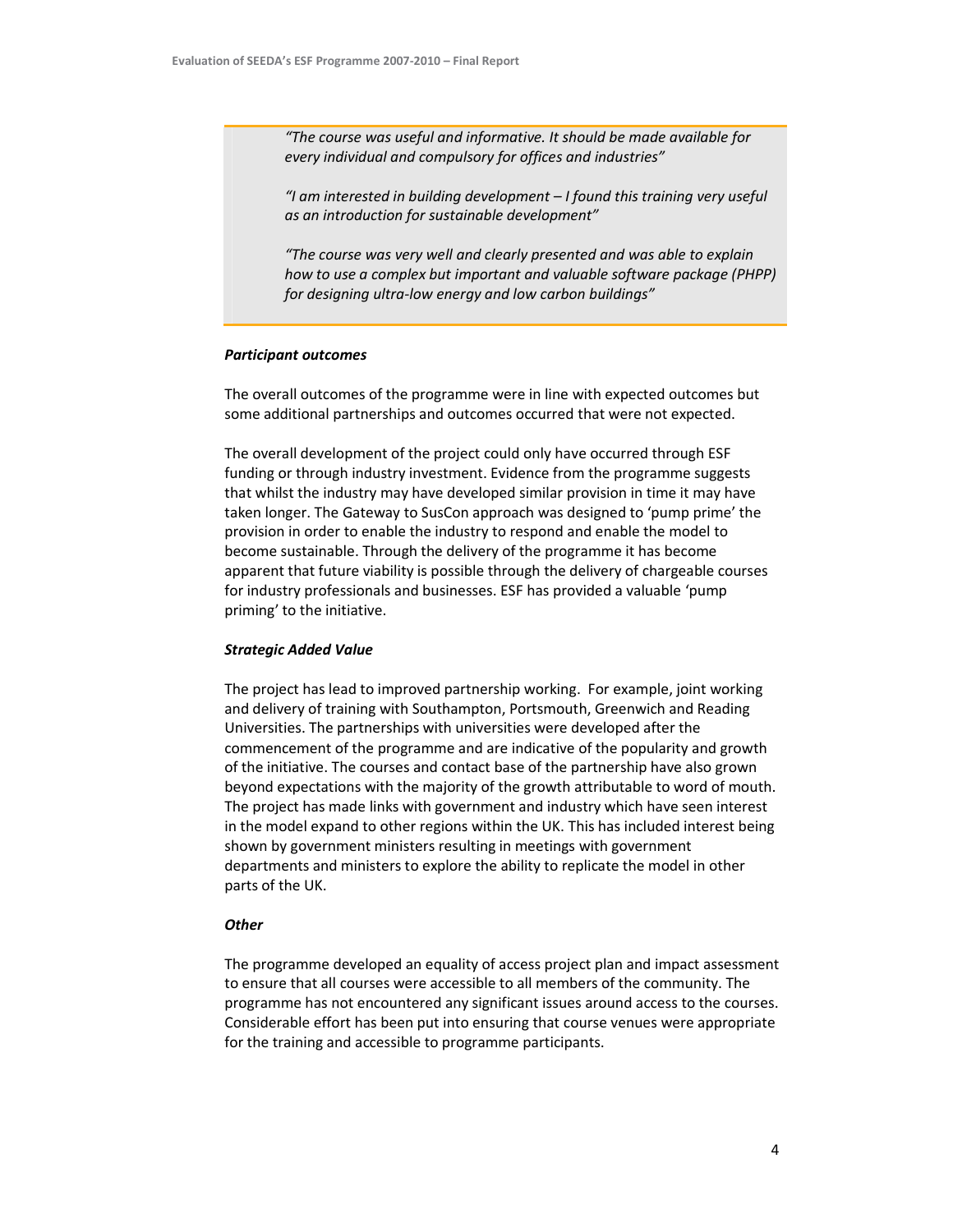#### Lessons Learned

The Gateway to SusCon programme has been very successful in bringing together key players in the sustainable construction field to promote techniques to the industry to help meet the emerging sustainability and climate change agenda. The programme has recruited successfully and developed a number of training programmes that have been well received by both construction professionals and potential new entrants to the industry. Despite this success there are a number of areas that emerged as lessons for future delivery:

- Due to funding regulations the project was not able to support public sector/local authority employees re-train. This resulted in only part of the sector being able to receive the training, preventing a holistic approach from being taken to the industry. Future programmes will need to consider how best to support all sectors of the market and should be structured so that courses can be chargeable.
- Although the programme did successfully engage with a number of different customer types it would be beneficial in future to develop different customer journeys to take account of different customer needs (e.g. IAG services may be offered to unemployed participants and not professionals).
- When courses are developed in future more attention should be paid to linking the courses together so that they can be delivered as a package. Currently courses are delivered in silos with participants only able to enrol on one course. This has partly come about because of the nature and structure of ESF funding.
- To ensure the future credibility of the programme it is important that Gateway to SusCon delivery remains grounded in fact and the programme does not become a 'green warrior'.
- When developing the programme the steering group understood the need to develop a plan for sustainability and undertook to devise an ongoing business plan as soon as possible. This approach to early planning has enhanced the chances of Gateway to SusCon being sustainable in the future.

#### Sustainability

Gateway to SusCon is in a unique position in that it has the potential to become a commercially sustainable enterprise. The model of providing training to industry as well as new entrants and the unemployed has proved to be successful. In order to take the programme forward the Gateway to SusCon steering group is finalising a business plan which will focus on further development of appropriate courses and funding of the courses through charging industry professionals and businesses for the CPD and other courses on offer. The challenge facing the programme is how to go from fully funded provision to commercially funded provision overnight. Access to transition funding would support the growth of Gateway to SusCon and reduce any risk of failure as it moves to a commercially funded model.

The UK Coalition Government has introduced a flagship programme the 'Green Deal'. This is a major energy efficiency initiative aimed at all households and businesses. It has been estimated that employment in this sector will rise from the present 27,000 to 100,000 by 2015. With the first Green Deals expected to be operational by Autumn 2012 this programme represents a major opportunity for sustaining the activity of the Gateway to SusCon project.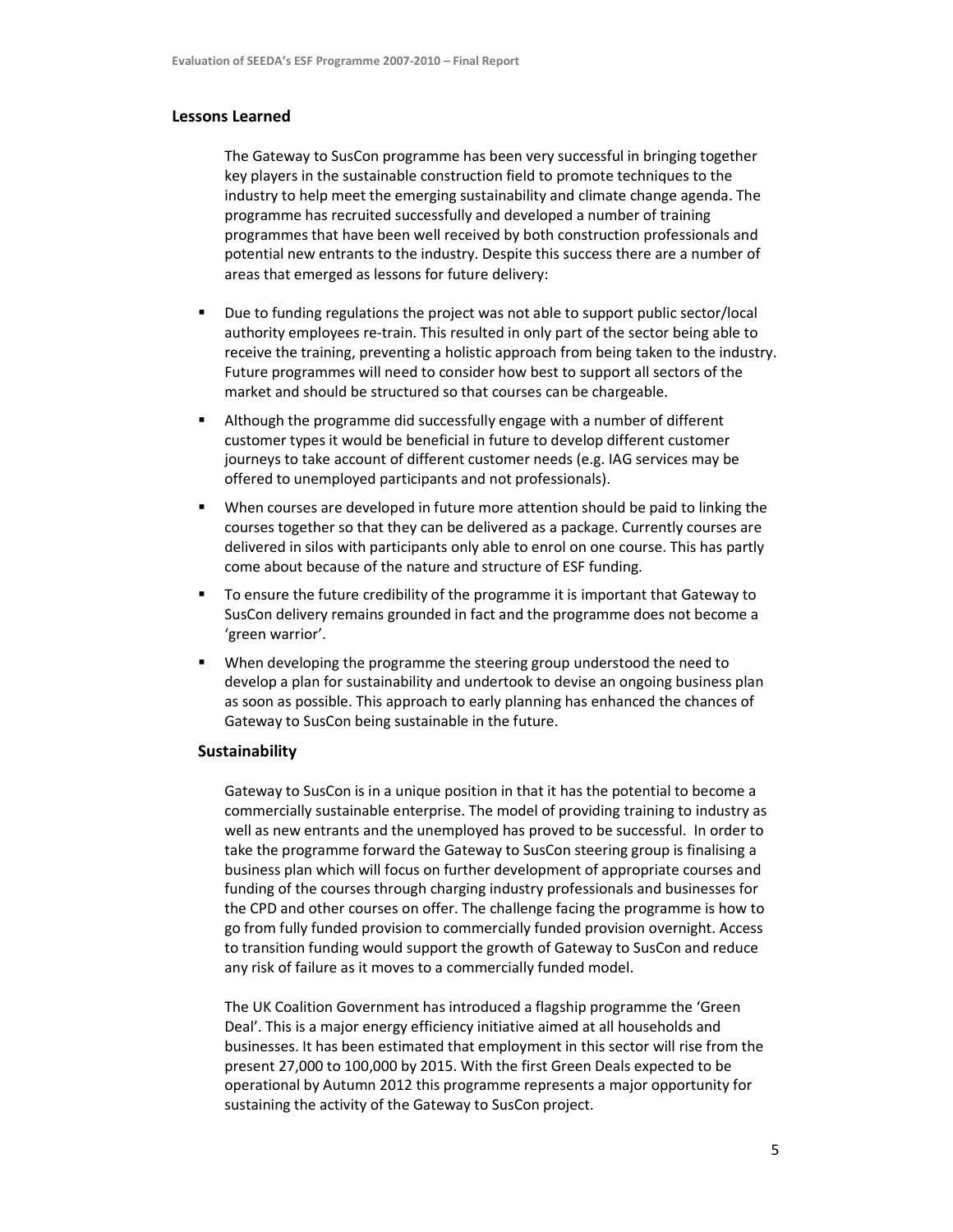#### Example Customer Journeys

1) Mary was an experienced project manager working in London when she was made redundant. She has found it difficult to find new employment and she decided to explore different career options. Mary has always had an interest in sustainable development and heard about the Gateway to SusCon through some friends of hers.

Mary approached Gateway to SusCon and was invited to attend one of their introductory courses. The course really suited Mary's needs and confirmed her interest in sustainable construction. She approached Jobcentre Plus about funding for courses and to explore her options further. Currently Mary is looking to undertake a BTEC National Award in Construction. Once she has completed the course she will be looking to work in the sustainable construction sector.

Gateway to SusCon provided her with an introduction to the sector that has helped her to focus her future career development.

2) Sarah was approached by Groundwork to be involved in a new local training course, Green Doctor, which was taking place in her area. Sarah thought the course sounded interesting as it would help her to make her house more energy efficient and provide her with tips on how to make her home more environmentally friendly.

Following the Green Doctor House visit from Groundwork Sarah decided that she wanted to know more about sustainability issues. She felt that the time was right to look at her career options and Groundwork directed her to Gateway to SusCon.

Sarah is now enrolled on a water efficiency course and is hoping to do other relevant introductory courses through Gateway to SusCon that will lead onto higher qualifications and possibly a career in teaching, based around sustainable construction techniques.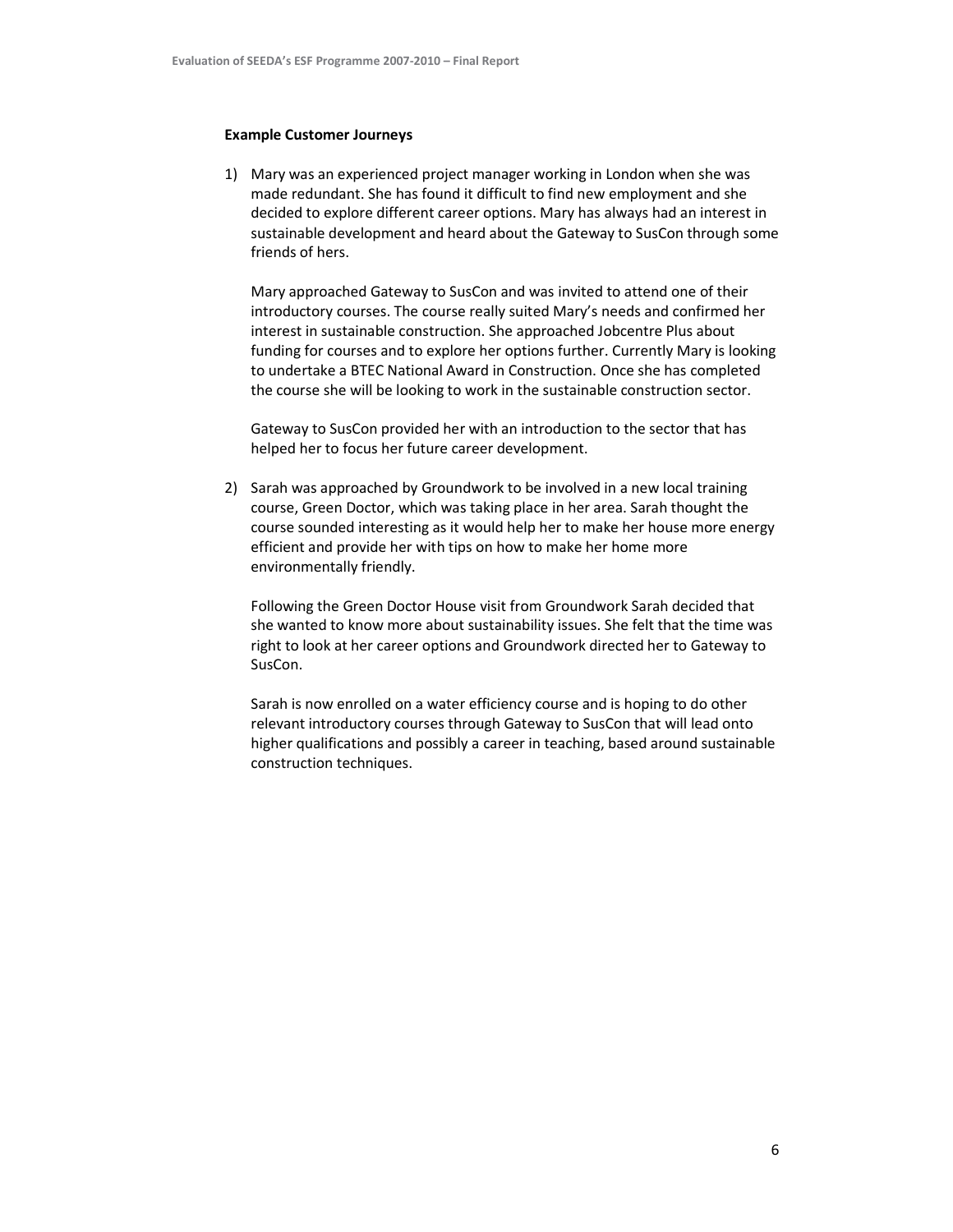# Case Study 2: South Eastern Enterprise Development (SEED)

## About the case study

The aim of this case study is to provide further depth to the evaluation. The following have been interviews to inform this case study:

- **Project Manager**
- Contract Manager
- **Interviews with 3 coaches on Isle of Wight, Canterbury and Hastings**
- $\blacksquare$  Interviews with a sample of participants

# Project Background

The SEED project began delivery in February 2009. The lead delivery partner is Chichester College, who have a wide network in the South East region.

The aim of the project is to help those who are economically inactive to consider setting up their own business. Recognising the variety of barriers facing the various communities in the South East, the project is designed to ensure that participants receive focused and tailored support. The project set out to 'do something different' and offer a much more 'personal' approach to coaching.

The project focuses on the areas of most deprivation in the South East. These are:

- **Reading**
- East Sussex Brighton and Hove
- **Hampshire**
- **I**sle of Wight
- **E** Lewes/Newhaven
- **Portsmouth**
- **Slough**
- **Southampton**
- West Sussex Adur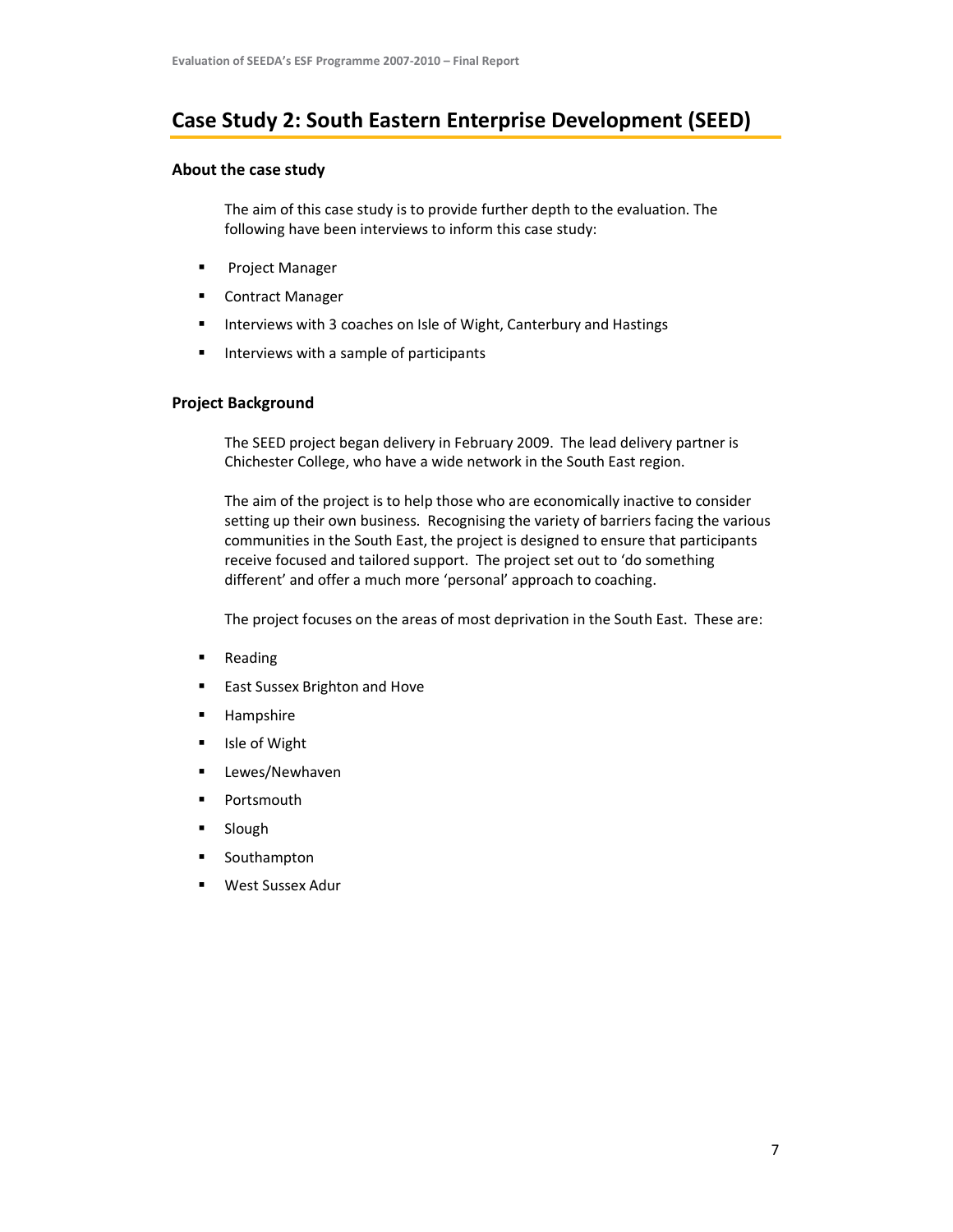#### Engagement and Project delivery

#### Engagement

In order to ensure a local, tailored approach, coaches were recruited into the chosen areas. Coaches were recruited through partner organisations and appointed on the basis of appropriate skills set including their local knowledge and networks.

A core value of this approach is the ability of the project to respond to local community challenges. Some examples are given below:

#### Figure 1: Examples of unique ways of working

Slough – the coach understands the needs of the BME community

Isle of Wight - deals with many Jobcentre Plus referrals and long term out of work people. The coach has a 'hand holding' role. Recognises the 'long term' needs of participants in an Island economy

Brighton – 2 part time coaches have been recruited to focus on different localities. They have adopted a creative approach. Very informal and word of mouth. Take up was poor at first but quickly became very busy

Canterbury – this area has a number of rural challenges. Set up a 'hub' using community café

One of the methods for referring participants to the project is through Jobcentre Plus. In Portsmouth this is working very well. However, the extent to which Jobcentre Plus is referring participants to the project differs from area to area and has been problematic in some cases, suggesting localised rather than systemic barriers to success.

The project has also actively targeted participants such as Sussex College graduates who might be exploring the possibility of self employment.

Once participants have been allocated a coach, they are invited to complete a 'Skills for Life Assessment'. This proved challenging in some areas due to the fact that the assessment highlighted areas of perceived 'weaknesses' amongst some participants.

#### Engagement and recruitment

- Working with Jobcentre Plus: organisations who worked with the potential target group, such as Jobcentre Plus, were notified that the SEED project would take place allowing them to refer those that might be suitable for SEED. Leaflets and flyers were also printed and handed out in order to raise awareness of the project.
- Word of mouth is key to success: Interest in the project was initially low in Hastings & St Leonards due to low awareness but this picked up as the project progressed and word-of-mouth spread. At the time of this case study a total of 42 clients had either completed or are close to completing the support process.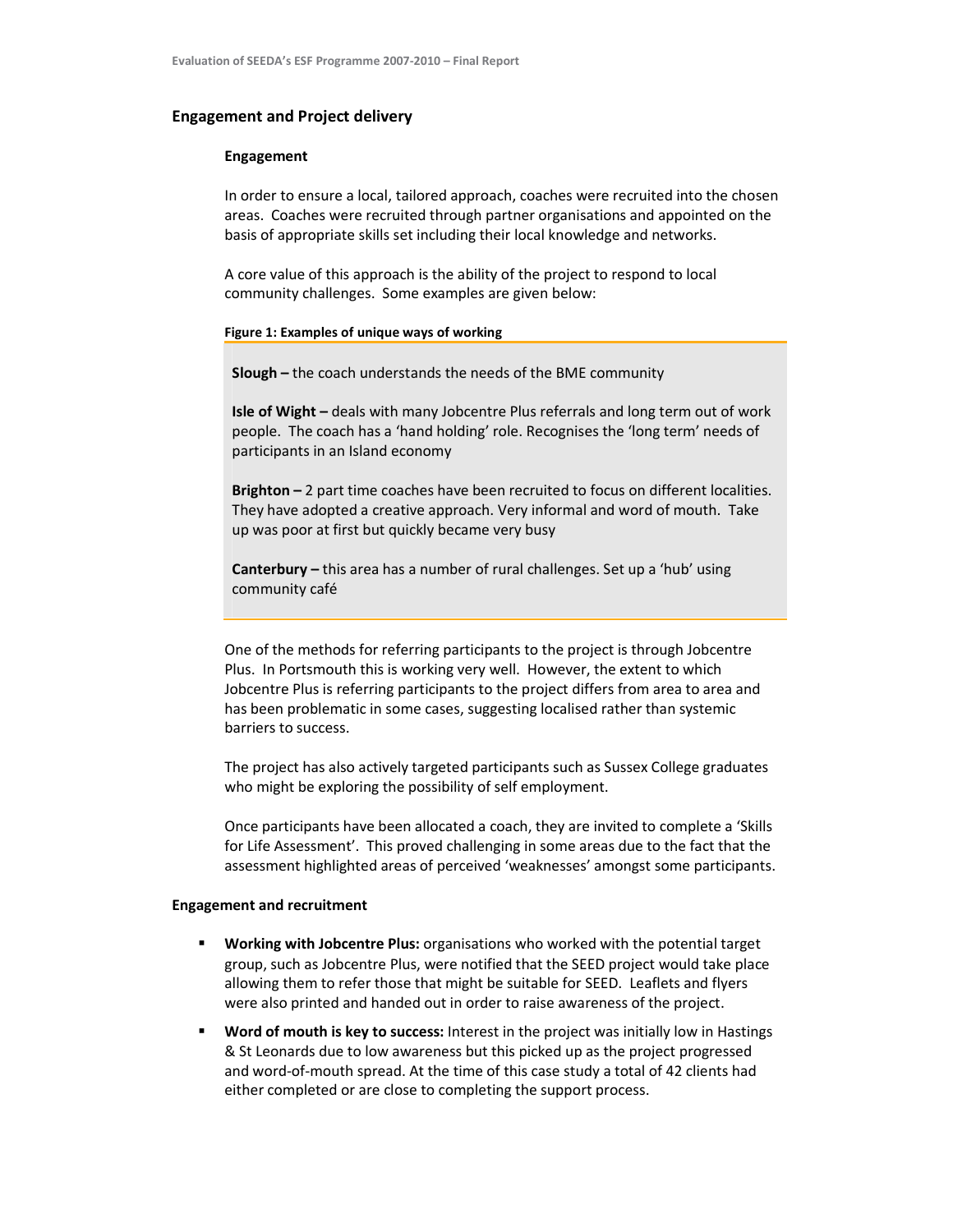- **Potential to do more community engagement:** On reflection, Keir Dellar, the coach for Hastings and St Leonards, felt that recruitment would have been improved if SEED had been promoted more at community events in order to increase awareness of what the aims of the project were.
- Working with voluntary sector works well: A proactive approach towards recruitment worked well on the Isle of Wight. Hammie Tappenden, the delivery coach for the Island, liaised with a wide range of support providers in the public and voluntary sector to promote the SEED project, and generate a high number of referrals to SEED once the support sessions started. Hammie citied this as a key reason for the high level of interest in SEED on the Isle of Wight.

#### Support provided

- Support tailored to the unique needs of the area: The structure of support varied between areas. In Slough, each client would receive three support sessions, which would be used to discuss clients' situations, their business ideas and what the next steps should be. In contrast, the duration of support on the Isle of Wight and Hastings varied, depending on the needs of individual clients.
- Personalised coaching: Beneficiaries received one-to-one coaching, with the number of coaching sessions dependent on the needs of each individual. Coaching sessions were focused around helping individuals to set up their own business, and coaches would provide personalised advice as well as signposting clients to further sources of information or training. Whilst the headline aim of the SEED project was to help unemployed individuals set up their own business, the benefits to the clients who took part in the project went further than that.
- Role of workshops: In Hastings, Workshops, which would typically be attended by six clients were also held in order to inform and train participants on particular issues. As the workshops brought clients together, they also provided an opportunity for the beneficiaries to talk to others who have been in a similar situation, and who are also intending to start a business. This interaction proved to be an effective way of improving beneficiaries self confidence and motivation.
- Raising awareness: The SEED project didn't generally aim to get clients to a stage at which they could set up a business straight away. A key part of the support was talking clients through the various avenues of further training or financial assistance available to them.

#### **Equalities**

A key KPI of the project is the number of women taking part in the project. To support this, Women's Wisdom, a not-for-profit organisation based in the South East, is on the project Stetting Group.

The coaches in the Hampshire area have the skills to support people with disabilities and extending this work to other areas.

#### Learning lessons from delivery

The project established a coach's network which meets 4 times a year. This is a useful form for sharing good practice and sharing resource.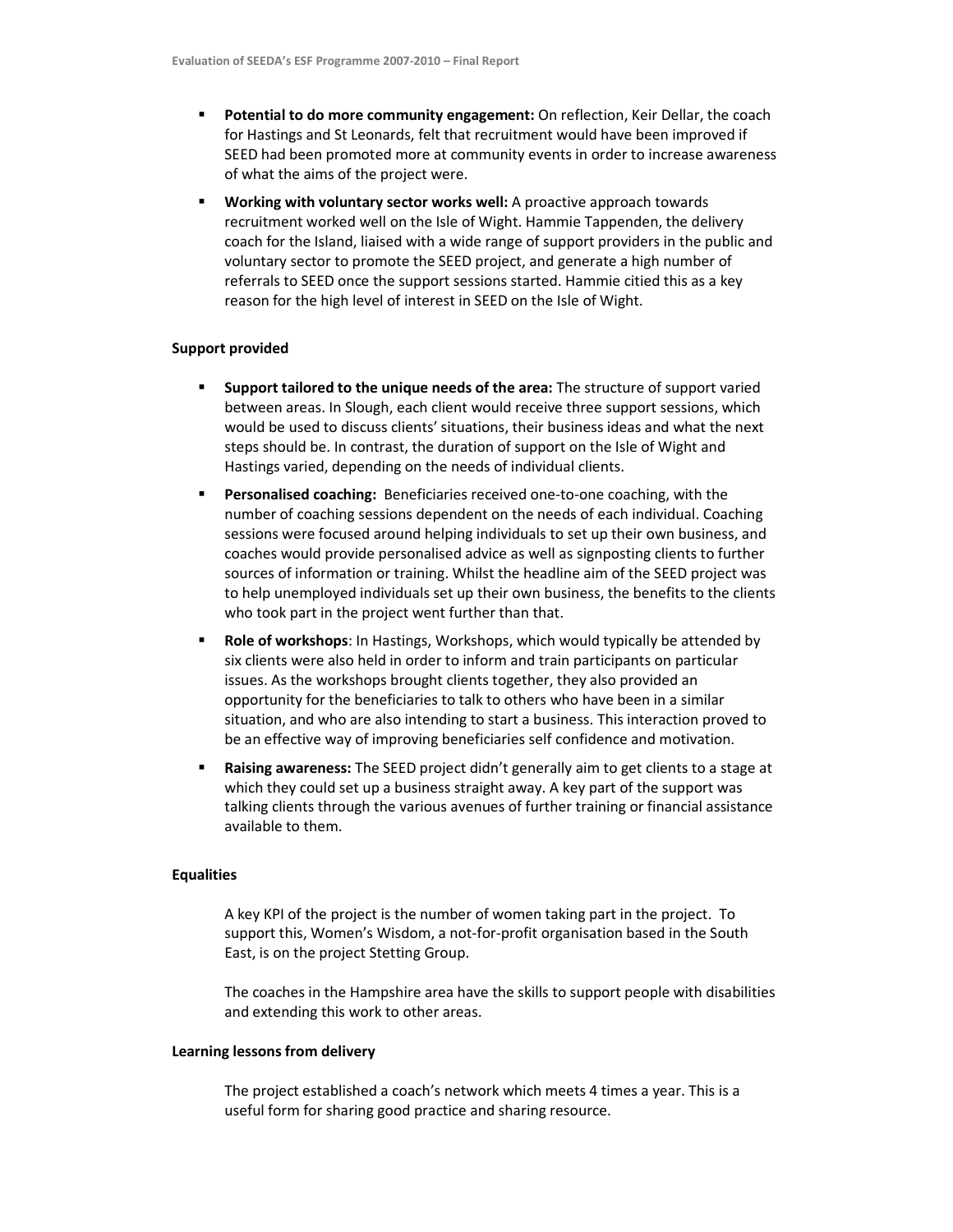# Outputs, Outcomes and Impacts

#### **Outputs**

The figure below outlines the output targets for the SEED projects.

| <b>Figure 2: Output targets</b> |  |  |  |  |
|---------------------------------|--|--|--|--|
|---------------------------------|--|--|--|--|

| Output                                                                                    | <b>Target</b> | Achieved |
|-------------------------------------------------------------------------------------------|---------------|----------|
| Total number of participants                                                              | 1050          | 1150     |
| Participants who are unemployed                                                           | 562           | 818      |
| Participants who are inactive                                                             | 488           | 332      |
| Participants in work on leaving                                                           | 336           | 358      |
| Participants referred on after leaving                                                    | 421           | 417      |
| Participants in work 6 months after leaving                                               | 420           | 278      |
| Economically inactive participants engaged in job search activity or<br>further learning* |               | 123      |
| Number of participants gaining L2 qualifications                                          |               | 335      |
| Participants with disabilities or health conditions                                       | 231           | 301      |
| Participants aged 50 or over                                                              | 189           | 259      |
| Participants from ethnic minorities**                                                     | 158           | 351      |
| <b>Female participants</b>                                                                | 578           | 540      |

Source: SEEDA ESF Output data, Apr 2011. \* Calculated from the number of participants who were economically inactive before the programme who were then classed as unemployed or in education on leaving the programme. \*\* Ethnic minorities classed as non-White British participants

#### Outcomes and impacts

- **IMPACTER IMPACTS ON BENETICE ATTES ARE:** Impacts on beneficiaries are expected to become visible in the longer term. The project has recently asked coaches to track beneficiaries for 6 months after their involvement to note any changes. At time of writing it is too soon to report any longer term outcomes.
- The project has received some interest from young people (aged 18 and below) who are unfortunately ineligible for assistance. This demonstrates a demand amongst young people, which future interventions may want to address
- There are some qualitative examples of a multiplier effect as some of the participants have set up business and recruited staff within 6 months
- The 'word of mouth' effect demonstrates the wider impact on families and friends. Anecdotal evidence suggests that the project has impacted more people 'indirectly' by raising the aspirations of participants' social networks
- **F** There is minimal leakage approximately 4 participants have been identified as ineligible (and are therefore not included in the figures)
- There are no other projects providing this level of support. There are other enterprise support projects but they require the participant to seek out business support and advice. The SEED project, however, is however unique in that it 'goes to' the participant and provides a personalised service, which extends further than conventional business support.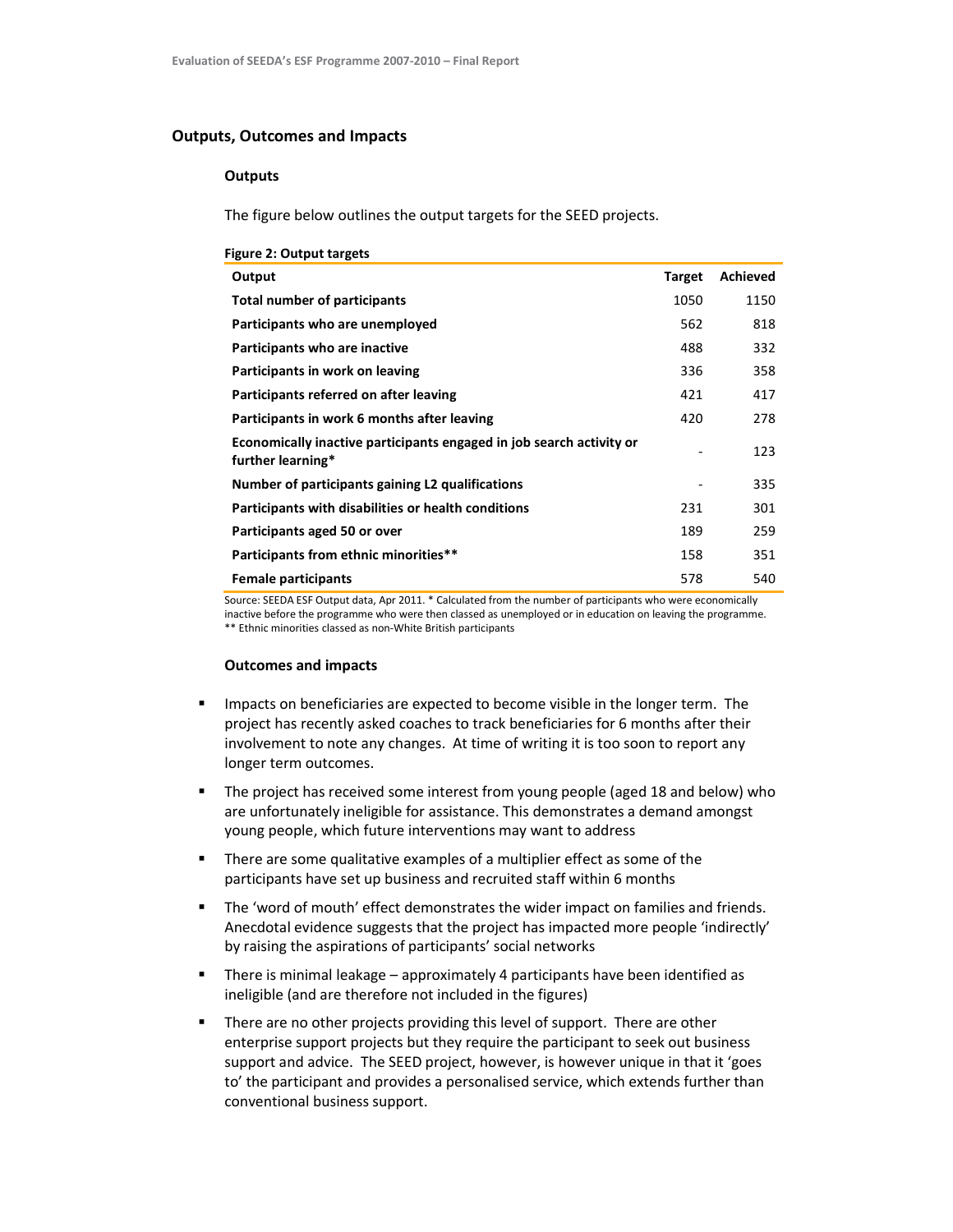#### Challenges to achieving impact

- The project has taken place during a recession which has presented some challenges. However, the project has responded to this by promoting the opportunities associated with a recession for those who want to set up business. For example things are cheaper to buy, spaces have been cheaper to rent. The recession is thought to have impacted on the types of beneficiaries engaging with the project.
- The numbers of equality groups recruited to the project have fallen below anticipated targets. The numbers of female and disabled clients recruited are particularly disappointing, although ethnic minority clients are on target.
- **EXTER** Attracting **lone parents** and demonstrating work with lone parents has been a challenge. Chichester College have requested coaches to push to find out if the clients are lone parents. They have also tried recruiting from Sure Start.
- A number of the coaches reported problems with administering the 'Skills for Life Assessments' among clients. Clients were required to complete an assessment of their literacy and numeracy skills during the course of the support in order for the coach to gain remuneration for their support sessions with that client. The aim of these assessments was to gauge what type of support the client needed, and what training might be particularly beneficial for them.

However, some clients were unhappy about doing the assessment and others refused to do it altogether. This put coaches in a difficult position: coach these individuals without payment from Chichester College, or refuse support.

Whilst the potential value of these assessments was recognised, coaches felt there needed to be more flexibility around these assessments. One suggestion that the assessment administered to clients should have depended on the previous qualifications of the client. This would have both reduced the length of time it would take to complete the assessment, and mean that the questions that clients were answering were more suitable to their skill levels. Another suggestion was to allow clients to take the tests online; which would give the advantage of providing instantaneous feedback on the assessment to clients.

### Lessons Learned

- **Time is critical:** the project has found that the Disability Employment Advisors (DEAs) and Lone Parent officers at Jobcentre Plus are good at referring participants to the project as they have more time to spend with participants
- **Well administered:** The project has set up an internal audit of all paperwork so that all members of the project team are aware of the monitoring requirements needshas been very successful and resulted in few queries from SEEDA's ESF team
- Appetite amongst young people: The fact that the project has had to 'turn away' young people under the age of 18 suggests that there is an appetite for such support amongst younger people
- **Equality:** The project is an excellent model for promoting equality and ensuring access as a result of its tailored approach. However, the challenge of engaging disadvantaged and hard to help groups should not be underestimated.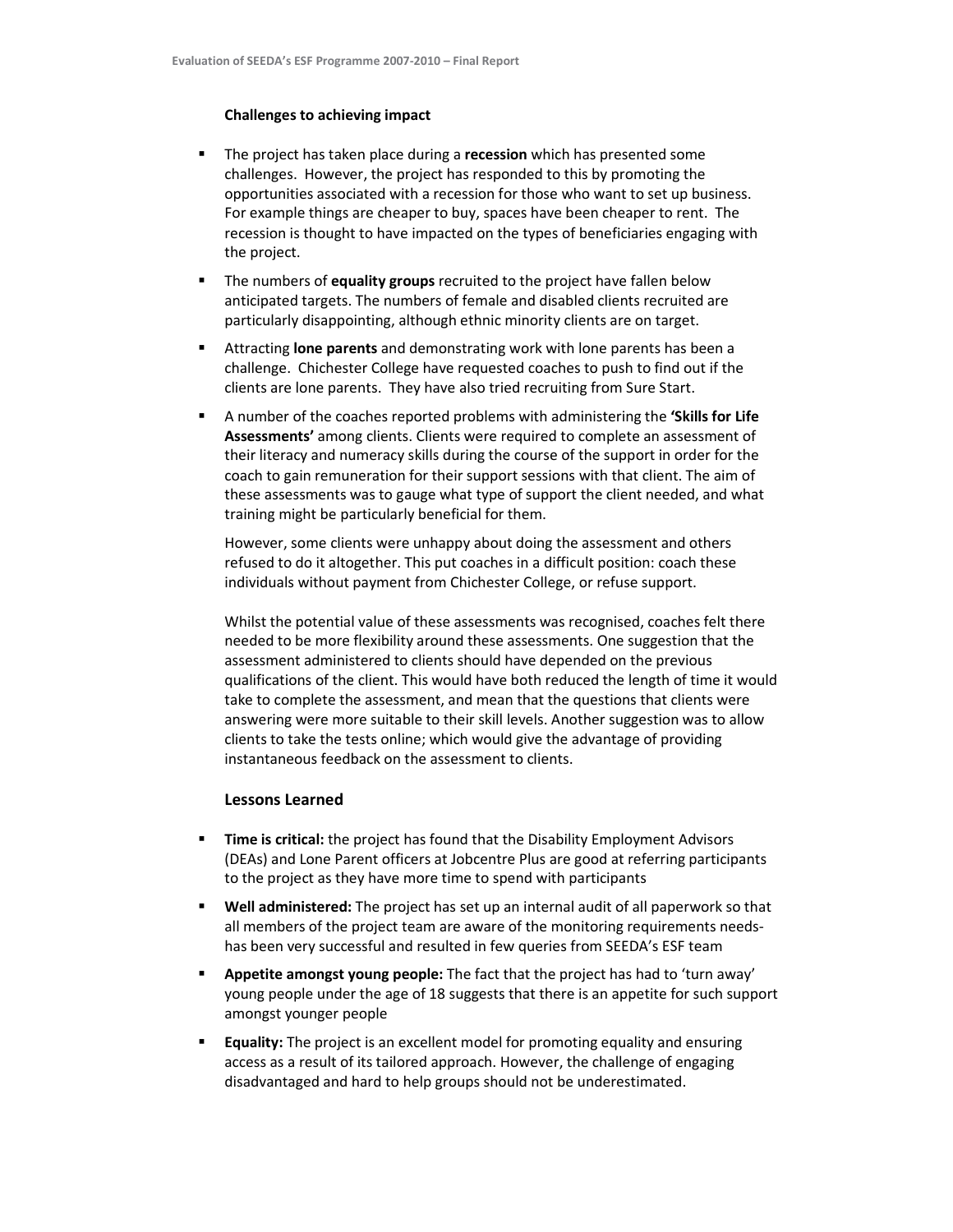- A professional and supportive project manager: Chichester was praised for the professional manner in which they managed SEED. They were reported to be organised and responsive when coaches had queries – helping coaches in their role as front-line deliverers of support.
- Appetite for a flexible payment structure: However, it was suggested that the project could have been more flexible with regards to the payment framework they set up with coaches. In some cases this inflexibility meant that clients did not receive the support that would have benefited them most.

## Sustainability

 The project has contributed to a legacy of coaching talent and lessons have been learned about engagement

## Value of the SEED approach

- Value of one to one personalised support: All coaches consulted with emphasised the value of the one-to-one, personalised support. During the SEED project, clients had more face-time with coaches than they would generally receive in other worklessness or enterprise support programs. This allowed coaches to build a trusting and productive relationship with clients.
- **EXECOACHES with differing skills sets works well:** In Hastings & St Leonards three coaches, each with a different set of experience and skills, were available to support participants. This complemented the one-to-one support provided, as, following an initial consultation, clients could be allocated to the coach who was best placed to help them.
- **EXECT** Clients benefit from peer networks: On the Isle of Wight, Hammie noted the positive impact that the clients' interaction with each other had. Being able to talk to people in a similar situation greatly increased motivation and self-confidence, and provided beneficiaries with additional people that they could speak to about their business ideas. Hammie believes there is potential for a peer-network to survive after the SEED project ceases operating, providing a lasting and sustainable legacy for the Island.

### Beneficiary 1:

Beneficiary D took part in the SEED project in Hampshire, supported by coach Lizzie Hazzard. He had previously worked in a wide range of jobs, from truck driving to yacht rigging, but had been unemployed for six months prior to starting SEED.

Beneficiary D heard about SEED through the job centre. He was interested in self employment as a possible career path, and so thought the SEED project would be a great opportunity to pursue this.

Beneficiary D attended between 5-10 meetings with Linda. They started by discussing his ideas for a business, and from there Linda was able to help him come up with a business plan. Beneficiary D received training in business management, and Linda was able to answer many of the questions that had been preventing Beneficiary D from starting a business before. Moreover, she was able to provide him information and contacts on further aspects such as obtaining grants and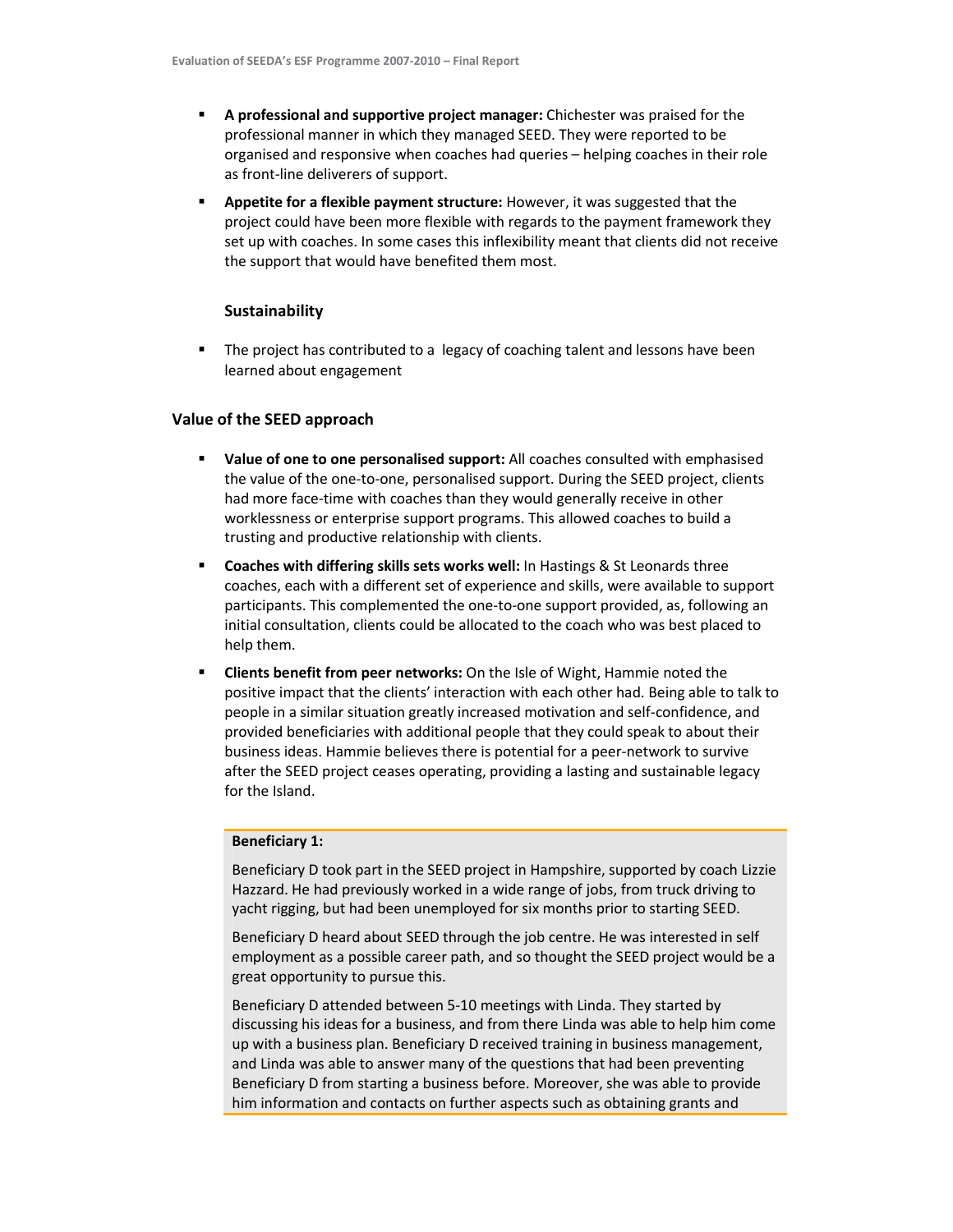#### renting premises.

Before SEED, running a business seemed a daunting task. But through the project, he was able to gain the knowledge and the confidence to take his ideas to the next level.

Beneficiary D finished SEED in July 2010. He was looking to start a business that would provide decoration services for events (particularly festivals, but also corporate events), and was also looking to move in to event production as well. During the summer, he balanced a working in a contract job with conducting further research in to his business, building up a customer base, liaising with an accountant and building a website. Beneficiary D kept in contact with Linda, and has twice spoken with her for advice as well as a catch up on how his business is progressing.

Beneficiary D is now planning to start trading imminently. He strongly believes that he would not be in the same position today if it were not for SEED; there would have been too many barriers for him to overcome by himself. Furthermore, he believes that there are many more people in a similar position as he was, and who would also be able to start up their own business if they were able to take part in a project such as SEED.

## Beneficiary 2:

Beneficiary Y took part in the SEED project in Brighton; her coach was Ali Gale. She was made redundant around three years ago. Prior to that she had worked in a travel agency, and before that accountancy.

Beneficiary Y heard about SEED through a networking session that aimed to provide help to mothers who wanted to start up their own business. As soon as she heard about it then she knew it could be the perfect opportunity for her – she wanted to start up her own business for some time but needed support and guidance to take her ideas further.

Beneficiary Y had around six appointments with her coach, Ali Gale. She was originally set to have five meetings, but she felt she needed a little more support and Ali was happy to schedule another meeting.

The majority of support was directly about the process of setting up and running a business – they talked through her ideas and she was set weekly goals, such as conducting market research. This helped Beneficiary Y to not only come away with business knowledge, but also improve her time management skills and give her the motivation and confidence to take her business ideas further. Beneficiary Y was also signposted to a number of contacts who could provide further help with specific aspects of business such as finance.

Having only recently finished SEED when she was interviewed, Beneficiary Y is currently conducting further market research in to her business. She hopes to launch her business early in 2011. As well as benefitting herself, she has also been able to pass on some of the knowledge to other people looking to start up a business.

The key driver of the benefits that Beneficiary Y gained from SEED was the personalised one-to-one coaching it provided. This was something she had not received before SEED. Having someone to talk to, bounce ideas off and provide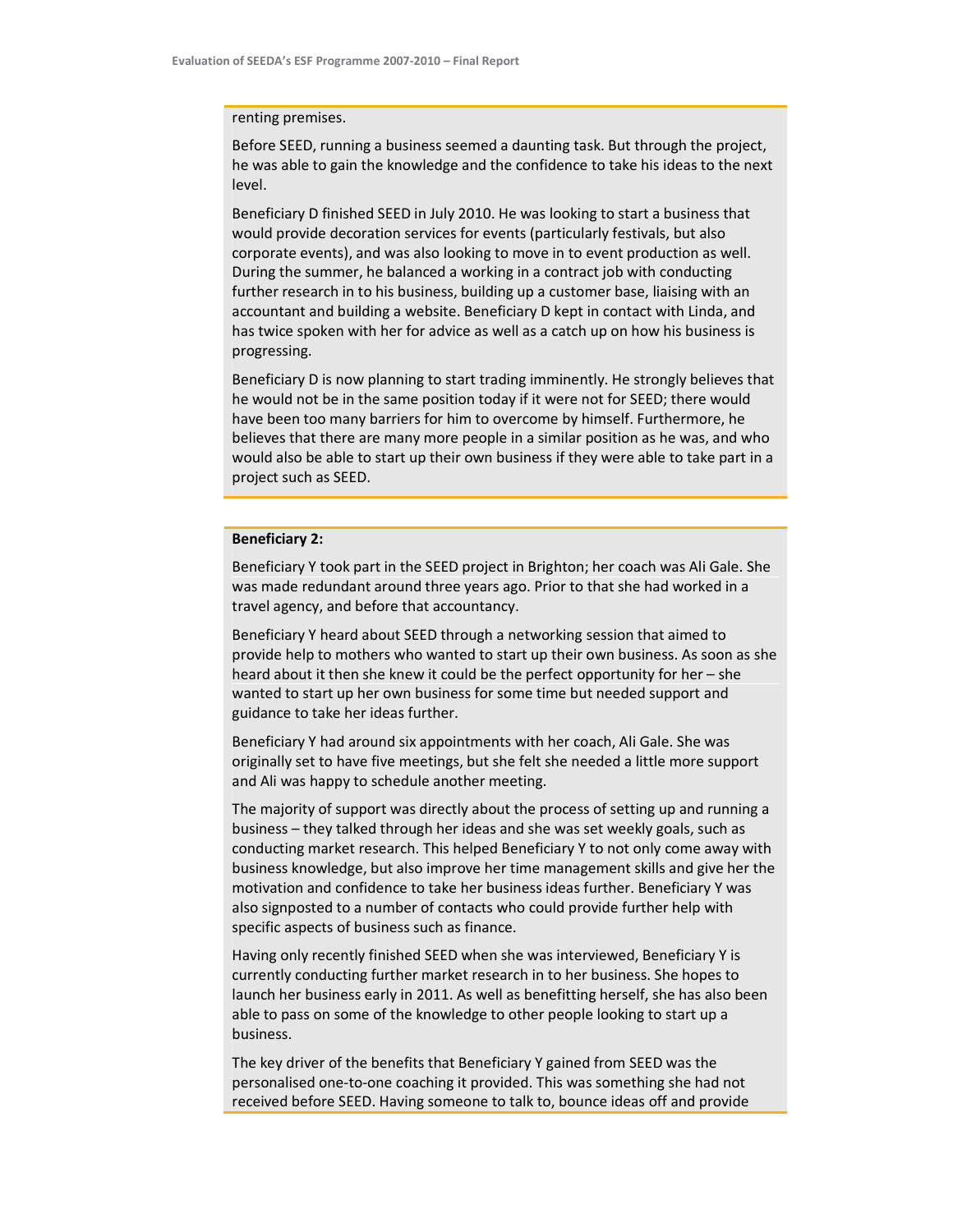encouragement is invaluable from Beneficiary Y perspective, and she would not be in the position she is today without it.

# Beneficiary 3:

Beneficiary B had been an entrepreneur prior to SEED, but she had been unemployed for a period of time before taking part in the project. Beneficiary B head about the project from the Job Centre, and felt that the project could help her get back in to self employment.

During her meetings with her coach, Lorraine Bell, she was able to discuss her initial ideas for an events management company, and form these ideas in to a business plan she could take forward. Beneficiary B met Lorraine for six or seven meetings, during which she was able to gain technical business skills as well as build up her confidence. The structure that SEED provided her with was particularly important to encouraging her to become more pro-active in her quest to start a business.

An additional benefit of SEED was that it allowed Beneficiary B to meet other clients, who were in a similar position to her. Beneficiary B used this networking opportunity to gain contacts from the course who she still speaks to today. They have been able to support and encourage each other, and even build upon their business ideas.

Immediately after SEED, Beneficiary B found employment as a hotel manager. She stayed in this post for a few months before deciding to further pursue her business plan for an events management company that she developed during SEED. Beneficiary B is hoping to start her business in the new year.

Beneficiary B as also received ongoing support from Lorraine from time-to-time since leaving SEED. Knowing that she has someone she can phone up and talk to has been a huge boost for Beneficiary B. Beneficiary B described SEED as 'brilliant'. In her view, the thing that set SEED apart from other forms of support is that the coaches would really listen you their clients – they were not simply there to talk at them.

# The Canterbury experience

#### Design and rationale

Although Canterbury is largely a prosperous City, there are pockets of deprivation. Some of the rural population experience challenges with transportation. There are also lots of small retail businesses with little progression opportunity, so many of the professionals who reside in the City, travel outside of Canterbury for employment. There are also challenges for those who are dependent on benefits and although they may have a business idea, feel that it is 'too much of a leap'.

The SEED project in Canterbury was designed to give one-to-one support to individuals most in need of support.

### **Delivery**

Initially it took a while to recruit participants onto the project. However, there has been a rapid increase as success stories from the project have been disseminated informally through word of mouth. On the whole, the referral process has worked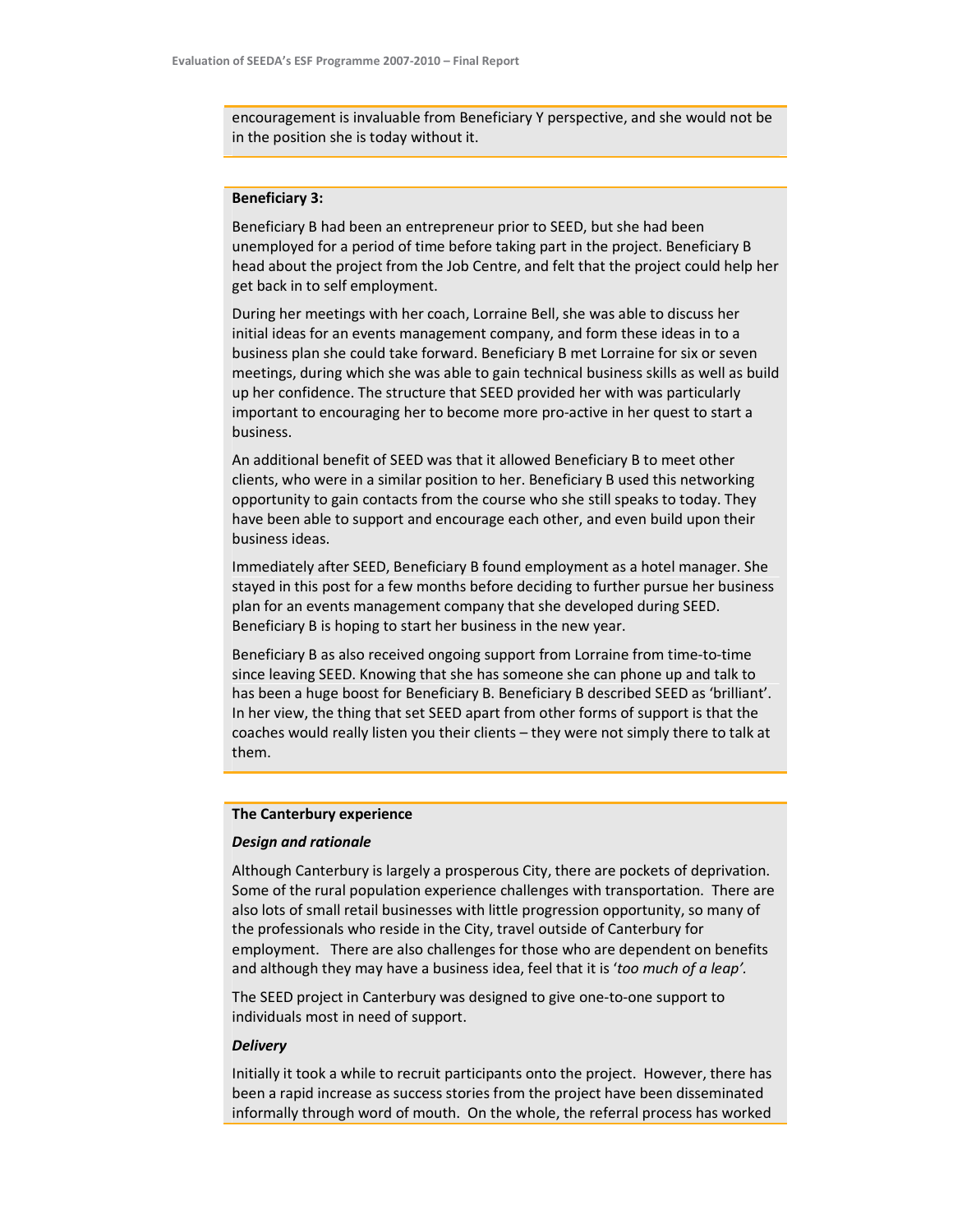well with appropriate individuals engaging. At its peak, the project had a waiting list. The project recruited beneficiaries on a first come first served basis and this approach has worked well.

The Canterbury coach is a trained life coach. His approach is about empowering the beneficiary and not about 'forcing people' to take training.

Many of the referrals came through Job Centre Plus. However, it has been noted that working with Job Centre Plus has been challenging, with not all personnel recognising the value of the SEED project. On reflection, it would have been better if there was a prior agreement/commitment with Job Centre Plus in order to ensure that they were actively championing the project.

The relationship with Chichester College has bee very positive. Chichester College, it has been noted, have been both supportive and responsive. The SEED coach valued the network with other coaches involved in the project.

#### **Outcomes**

Many of the beneficiaries who have engaged with the project have reported challenges with confidence and aspirations with few local role models.

The project has led to a small number of successful business start ups. However, some of the most notable outcomes include:

- Social impacts: the project has successful retained the motivation of the individuals involved. Many of the beneficiaries have demonstrated improved confidence and morale. One stated of the coach 'you are the first person who believed in me'
- Multiplier effects: the project has worked with individuals to support them with their enterprise ideas. However, the impacts have leaked beyond these individuals, supporting their partners, children and families. The impact of the project is long-term and it is expected to contribute to significant change for a small number of family units

Some of the beneficiaries have engaged with the project and are experiencing trauma in their lives. For example, one beneficiary was homeless. The project has had an unexpected success with some of these more vulnerable beneficiaries, signposting them to relevant support agencies who are equipped to support them.

The coach has noted that the project has had most notable success with those individuals who are both willing and able to make the changes